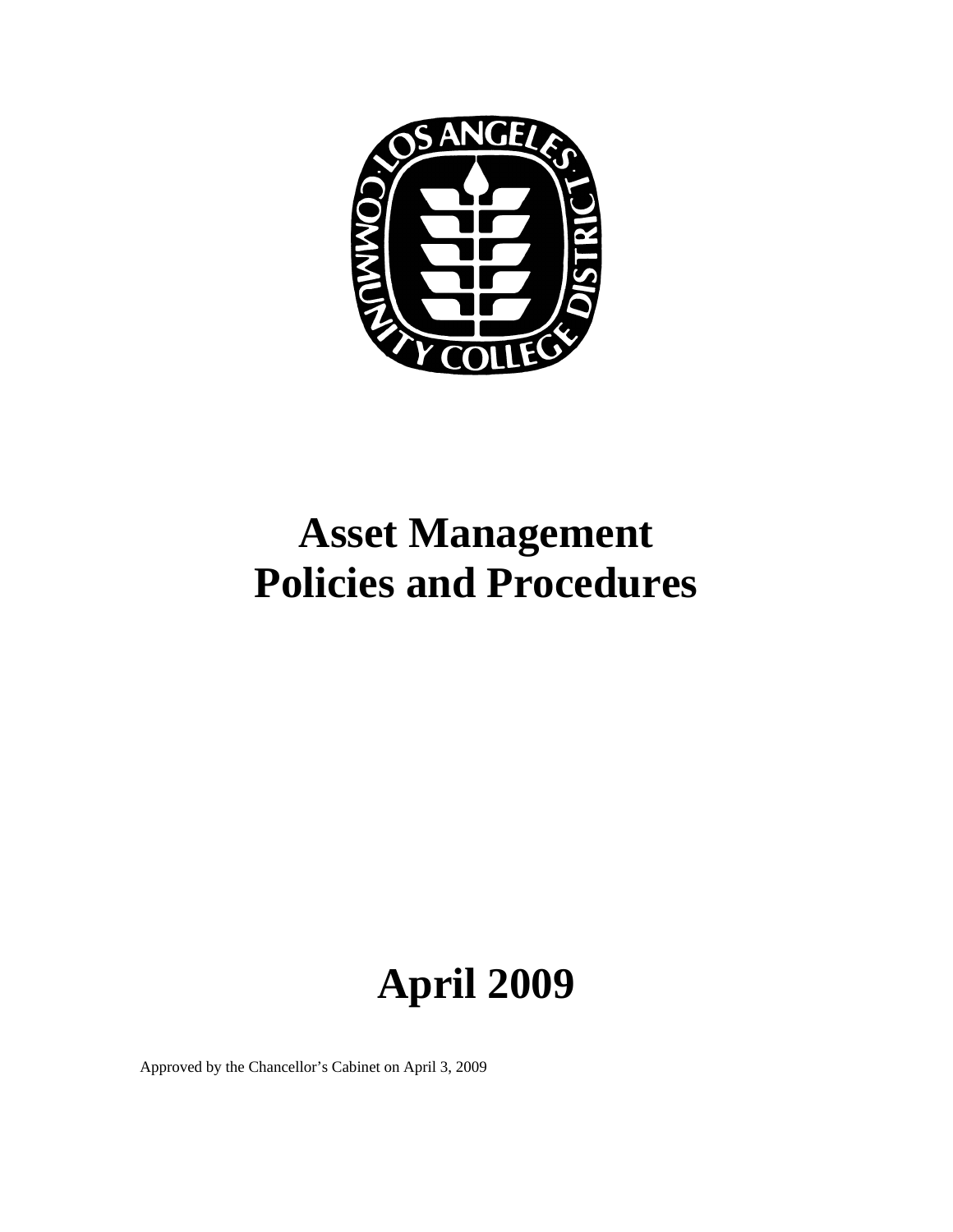May 26, 2009

Dr. Adriana Barrera, Deputy Chancellor Jeanette Gordon, Chief Financial Officer/Treasurer

#### **re: Asset Management Policies and Procedures**

Dear Adriana and Jeanette,

On April 3, 2009, the Chancellor's Cabinet approved the new Asset Management Policies and Procedures and accepted the workgroup recommendations as presented in the Attachment.

We are please to submit to you the workgroup's recommendations and the new policies and procedures for implementation. We would like to note that in order for the asset management policies and procedures to be successfully implemented these recommendations should be adopted. Furthermore, we believe it is critical that training be provided to relevant staff at the colleges in order to ensure compliance of these newly adopted asset procedures.

We would like to express our thanks and appreciation for participation of the workgroup members.

Submitted by,

Workgroup co-chairs: Dr. Mary Gallagher, Vice President of Administrative Services Anne Diga, Associate General Counsel Vinh Nguyen, Director of Budget

**Attachments** 

Cc: Presidents Vice Presidents Senior Staff Facilities Managers Stock Control Managers CFA and Accounting Staff Workgroup Members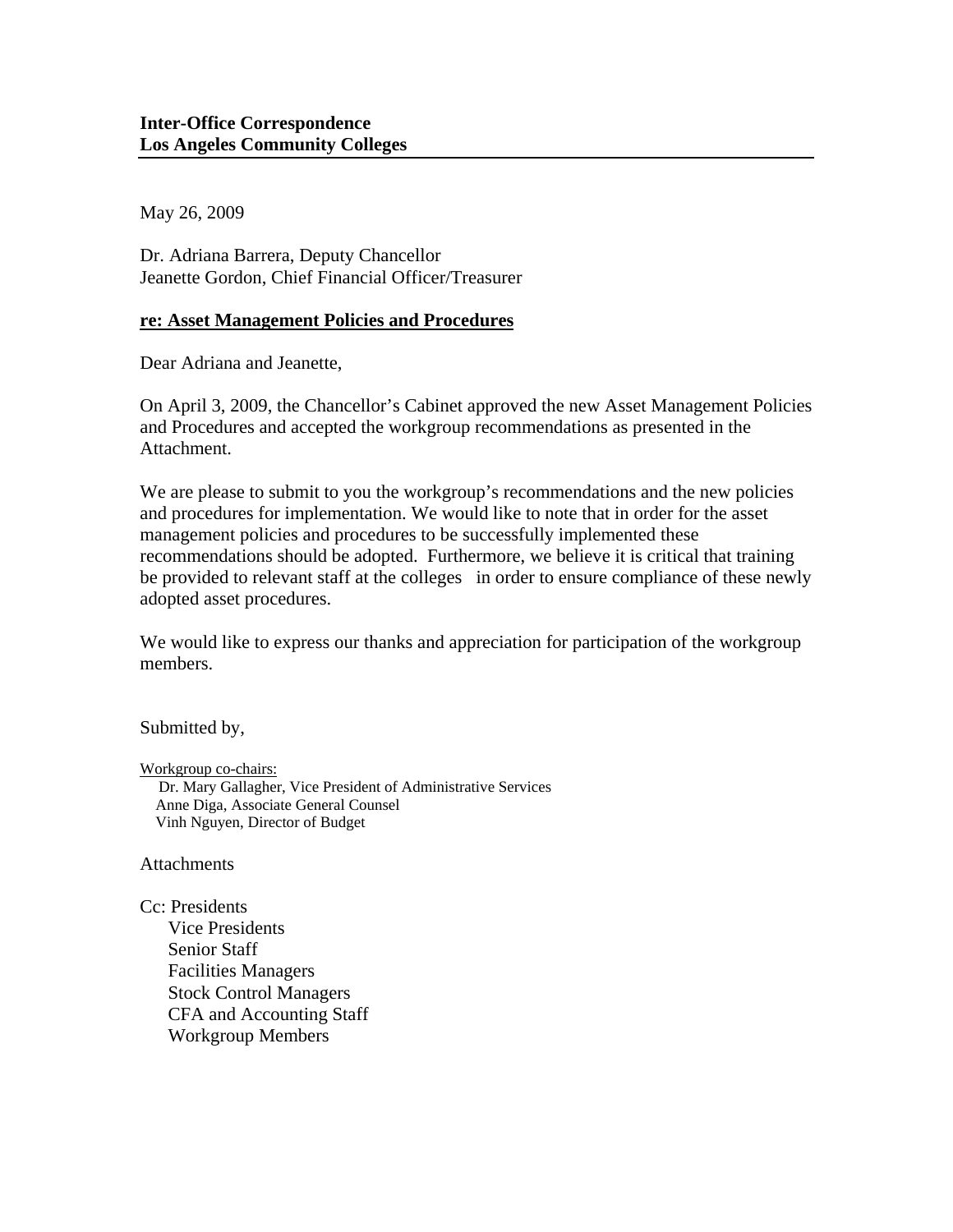**Inter-Office** Correspondence Los Angeles **Community** Colleges

March 20, 2009

| To:   | College Presidents                          |
|-------|---------------------------------------------|
| From: | Jeanette Gordon,<br>Chief Financial Officer |

SUBJECT: New Asset Management Policies and Procedures

The Asset Management Policies and Procedures completed by the Asset Policies and Procedures workgroup have been vetted with the DAC council since February 2008. In-service training sessions providing a broad overview of these procedures were given to the Vice Presidents of Administrative Services (March 14,2008) and the Facilities Managers and College Stock Control Supervisors (February 24, 2009) in order to walk them through an understanding of the workgroup recommendations; to assist them in cogently reviewing the new draft policies and procedures, as well as solicit input for any additional revisions and recommendations.

NV

As a result, we believe all eleven sections of the new policies and procedures have been thoroughly reviewed, discussed and vetted through these groups. The Facilities Managers and Stock Control Supervisors strongly recommended the District and colleges address the following concerns:

- 1. Lack of access to asset inventory records on bond assets to the college receiving staff, which are currently being receiving, tagging and maintaining by Assetek.
- 2. A need to establish a district-wide asset manager to provide the overall coordination of the district assets among the District Office and colleges.
- 3. A need to establish integrate the two asset databases into a single database for all assets (bond/non bond) and use SAP capable scanners to update the database directly in SAP.
- 4. Needs to provide training on use of the scanners to receive and tag bond equipment as an interim solution for tracking until the two databases are merged.
- 5. A need to deploy district-wide asset management training on new asset procedures once they are adopted and training on any new SAP compatible scanner solutions for asset tracking.

On March 20, 2009, the DAC council approved the Asset Management Policies and Procedures and recommended they be presented to Cabinet for review. Approval is recommended with the understanding that the above 5 items are addressed in addition to implementation of the policies and procedures.

Thank you for your assistance in the review process and your consideration of this request.

Attachments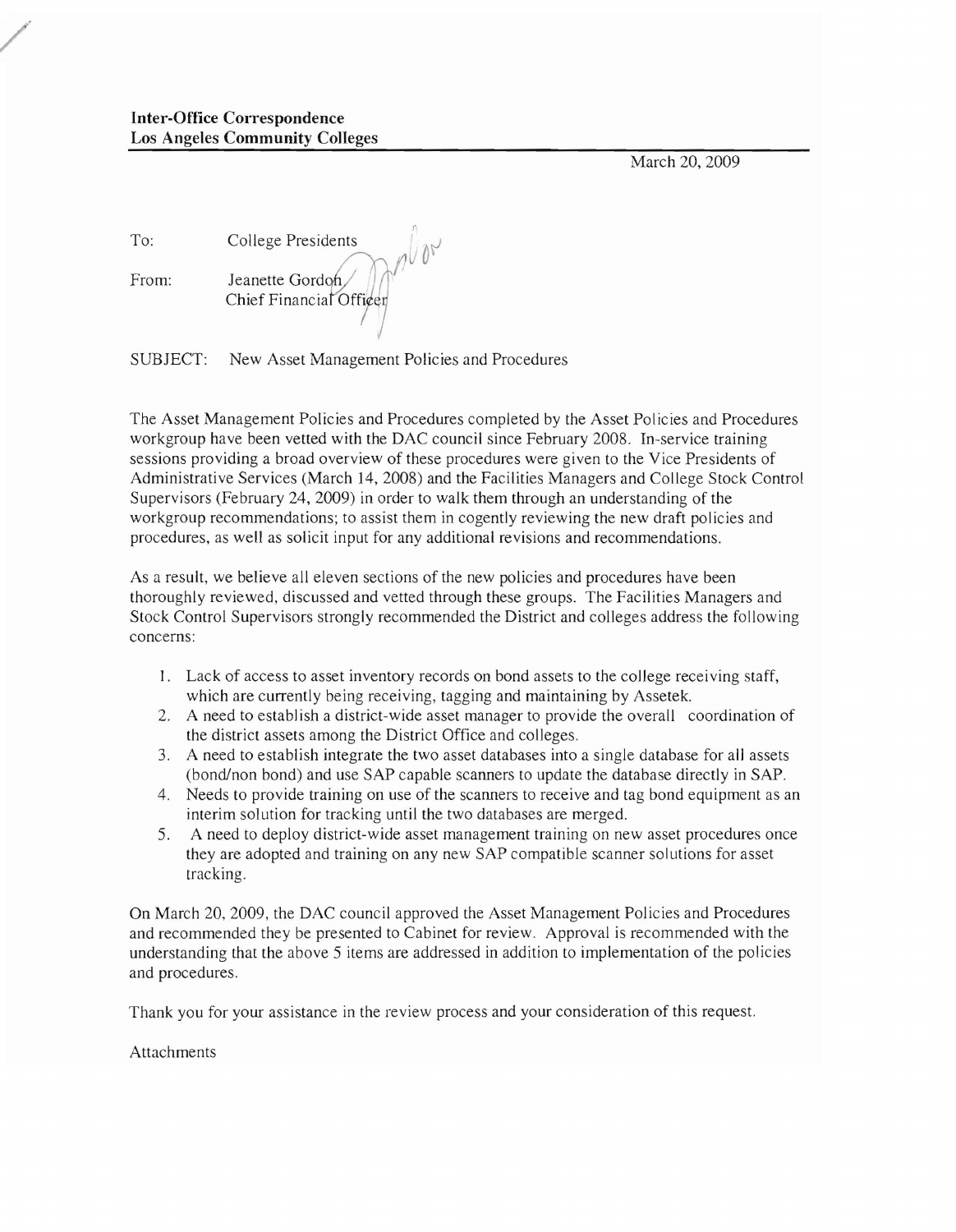## **TABLE OF CONTENTS ASSET MANAGEMENT POLICIES AND PROCEDURES**

| 05-00     | <b>Asset Management Policy</b>                           |
|-----------|----------------------------------------------------------|
| $05 - 01$ | Capital Asset Management and Responsibilities            |
| $05-02$   | <b>Asset Management Internal Controls</b>                |
| $05-03$   | <b>Asset Definitions and Thresholds</b>                  |
| 05-04     | Acquisition                                              |
| $05-05$   | Screening, Losses and Disposition                        |
| 05-06     | Receipt, Tagging and Identification                      |
| 05-07     | <b>Physical Inventory</b>                                |
| 05-08     | <b>Specially Funded Program Assets</b>                   |
| 05-09     | Auditing                                                 |
| $05 - 10$ | Special Considerations for Information Technology Assets |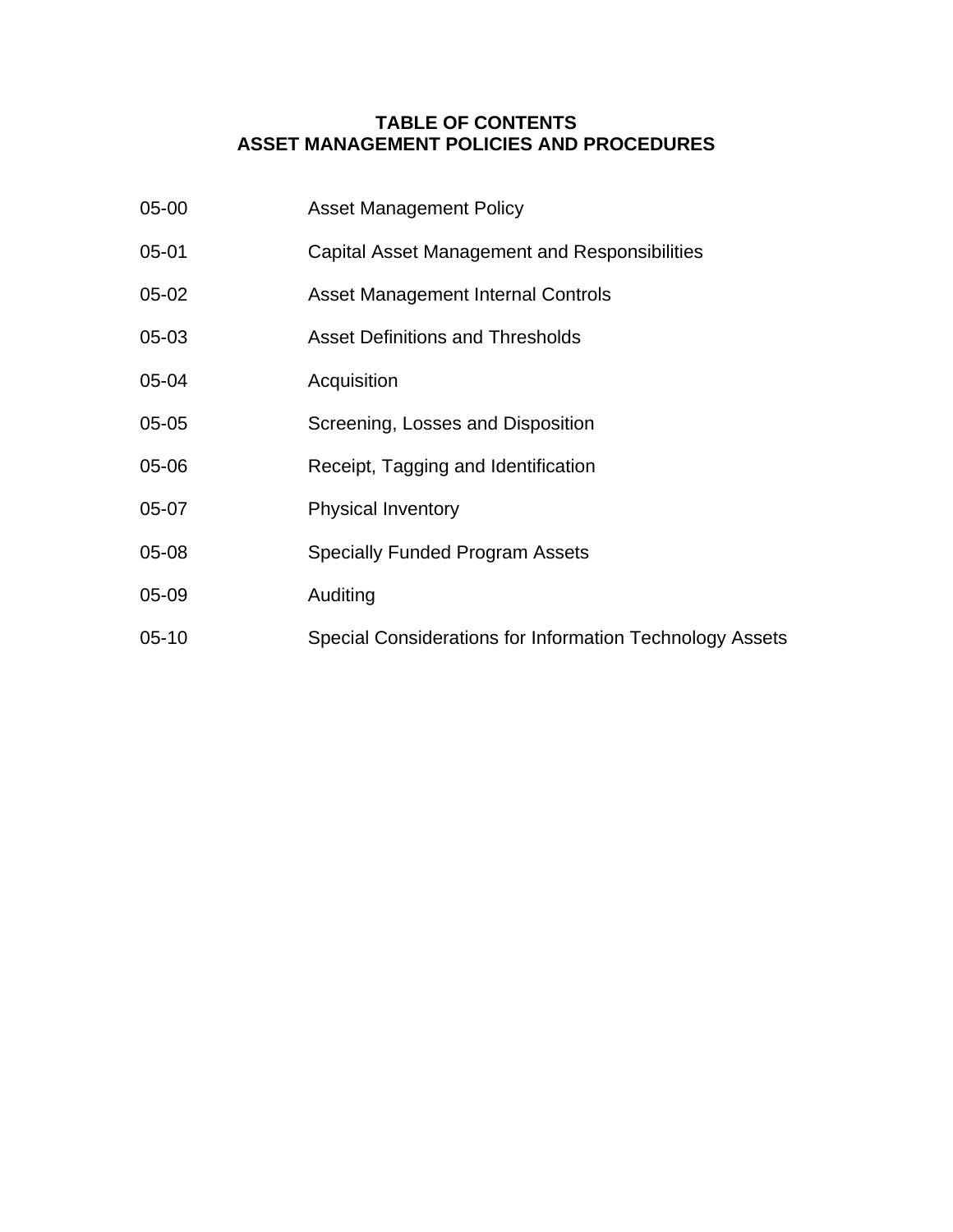# **WORKGROUP RECOMMENDATIONS**

- 1. District should establish a district-wide Asset Manager under the direction of the Chief Financial Officer or District Facilities, Planning and Development Director to provide overall the management of the Assets including policies, procedures, coordination, overseeing physical inventory, and reconciliations. In addition, each location/college must designate an Asset Coordinator as a college liaison to the Asset Manager to ensure that the District's Asset Policies and Procedures are followed and asset management activities are coordinated appropriately at the campus.
- 2. All assets loaned to an employee, student or third party for business purposes must undergo a formal check -in/check-out procedure to ensure that assets are appropriately tracked and to prevent loss of the equipment.
- 3. Physical Inventory must be taken every 3 years. The Asset Manager shall set up a cyclical inventory schedule with the colleges.
- 4. The asset dollar threshold for computer software assets has been changed to \$2500. (See AM 05-03 page 8 of 11).
- 5. A specific SFP asset procedure for tracking should be established
- 6. A specific IT Equipment asset tracking procedure should be established.
- 7. Need to establish one database for all assets (bond/non-bond) and use scanning devices to update the database. Establish a short term and long term plan for integration of asset data. In the short term, develop a BW report or provide for a batch update between the two existing asset databases. Long term planning would require that all asset data is scanned and maintained in the SAP database. This prospect may require the additional SAP modules and equipment devices.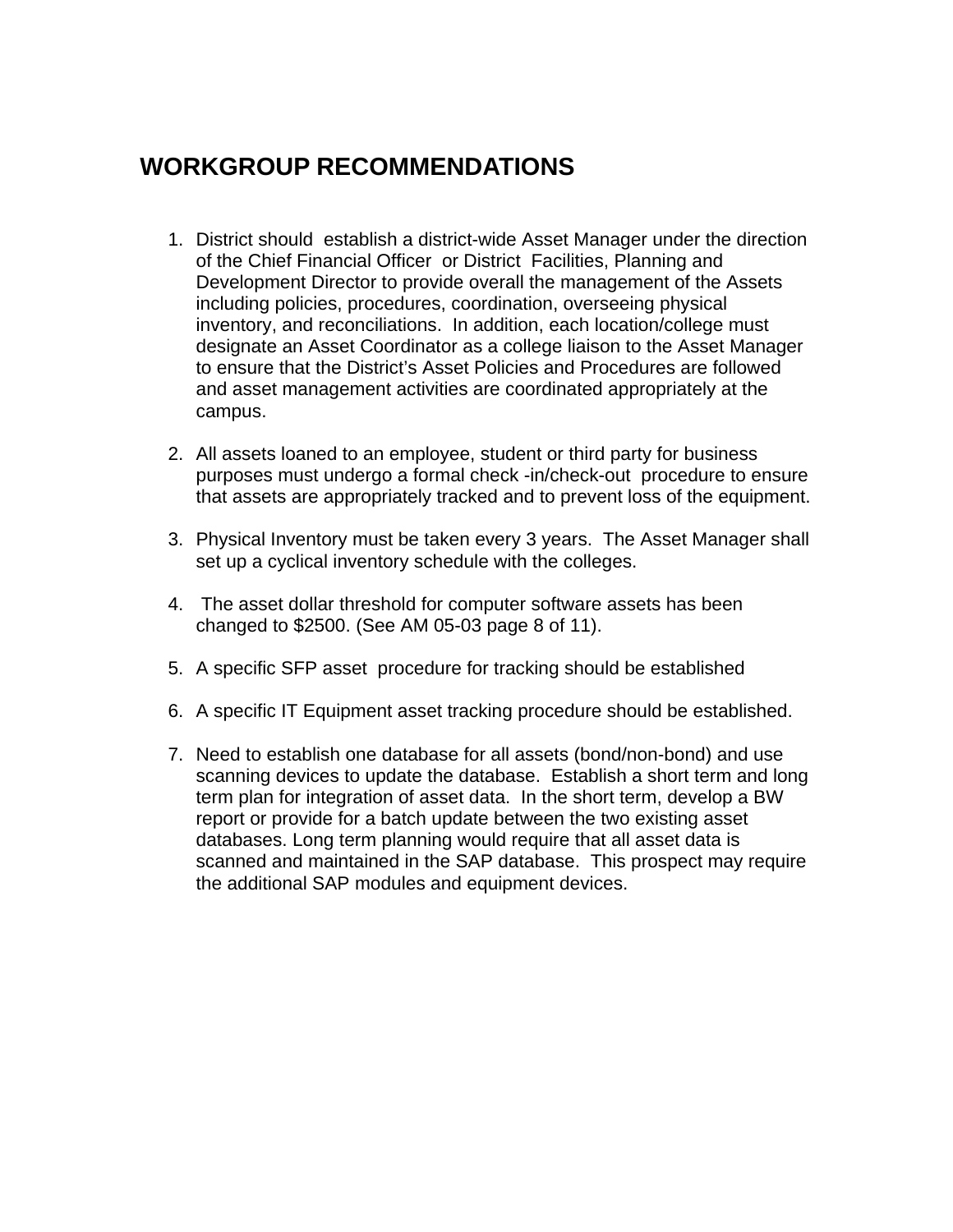# **ASSET POLICIES AND PROCEDURES WORKGROUP MEMBERS**

| Bruce Hurt, Stock Control Supervisor [1001] [1001] [1001] [1001] [1001] [1001] [1001] [1001] [1001] [1001] [10 |          |
|----------------------------------------------------------------------------------------------------------------|----------|
|                                                                                                                |          |
|                                                                                                                |          |
|                                                                                                                |          |
|                                                                                                                |          |
| Mary Gallagher, Vice President of AdministrationLASC                                                           |          |
| Vinh Nguyen, Director of Budget and Management Analysis District                                               |          |
| (Business Procedure Program Management and Legal Support)                                                      | District |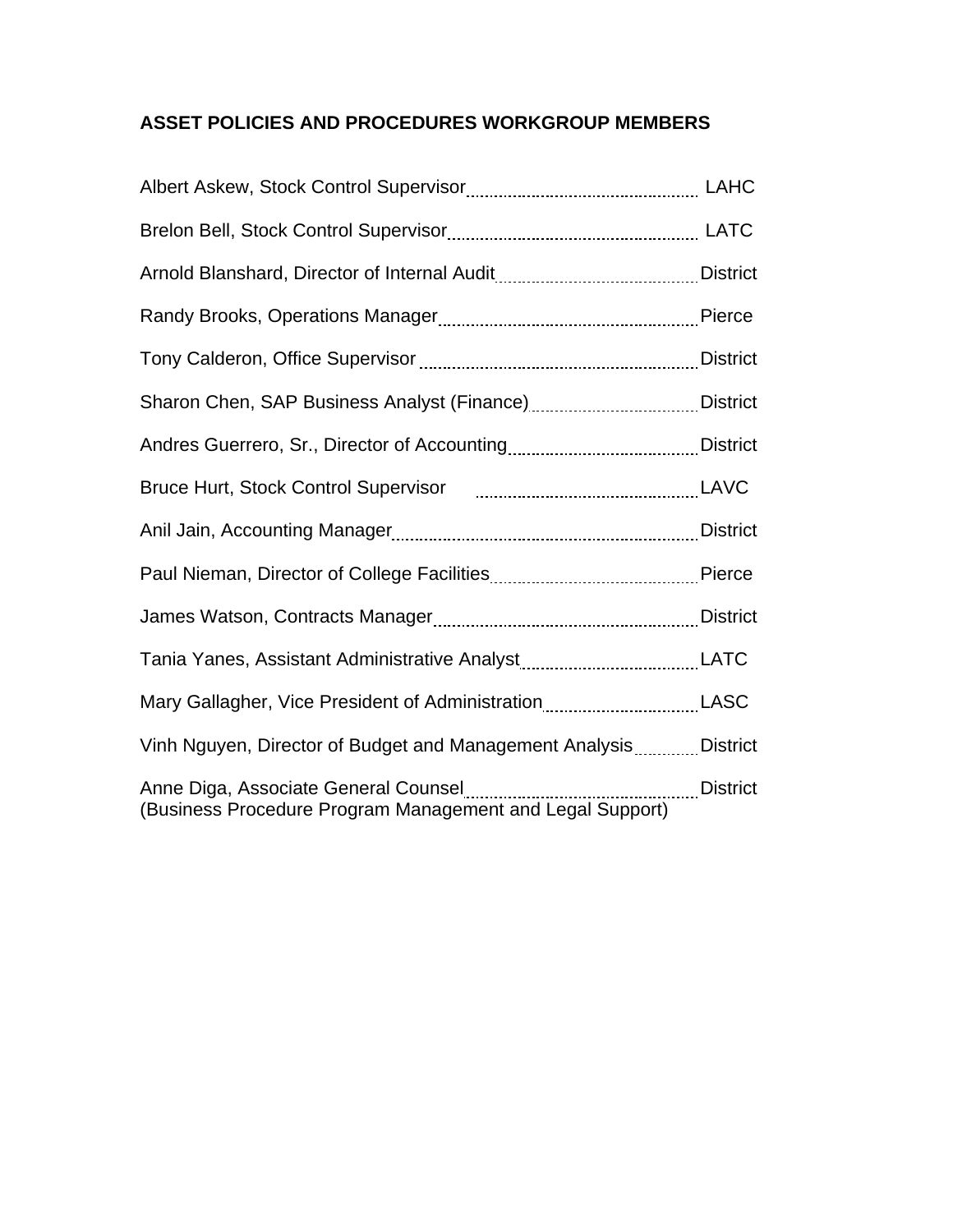

#### **LOS ANGELES COMMUNITY COLLEGE DISTRICT BUSINESS OPERATIONS POLICIES AND PROCEDURES**

# **05-00 ASSET MANAGEMENT POLICY**

# **I. POLICY**

It is the policy of Los Angeles Community College District (LACCD) to have a comprehensive and centralized Asset Accounting System, under the direction of the Chief Financial Officer, to guide the financial accounting and control of district-wide personal property assets excluding real property. (Real property procedures are set forth in the Facilities Procedures section of the Operations Manual). The Asset Management Policy is governed by the Generally Accepted Accounting Principles (GAAP), Governmental Accounting Standards Board (GASB) Statement No. 34 and No. 35, California Education Code, and prudent business practices. Physical and custodial control of district-wide assets shall be under the direction of the Director of Facilities Planning and Development Department through the coordination efforts of a district-wide Asset Manager in the Business Services Office.

# **II. ASSET MANAGEMENT PROCEDURES GENERALLY**

The responsibility for district-wide asset management is shared among the District Office and each college specifically. The College Vice President of Administrative Services is responsible for managing assets located at the college and the Director of Business Services is responsible for the physical management of assets at the District Office. As such, when the responsibility of overseeing assets at a location is identified as being the responsibility of the Vice President of Administrative Services, it should be inferred that the same responsibility for asset management shall fall on the Director of Facilities Planning and Development Department at the District Office.

# **A. Asset Recording and Accounting**

General guidelines for identifying the required assets that must be tracked are as follows:

- 1. All asset values are based on a per single unit item value, including taxes and shipping.
- 2. All capital assets greater than or equal to \$5,000 (≥\$5,000) must be capitalized and tracked in the asset database system and charged to the 640100 G/L account.
- 3. All low value assets \$250 or greater but less than \$5,000 (<\$5,000) are also tracked in the asset database system and charged to the 642300 G/L account.
- 4. Any assets below \$250 are tracked at the discretion of each college until the Geographical Information System (GIS) is implemented. Specially funded (SFP) assets and information technology assets have additional tracking and accounting considerations identified in sections 05-08 and 05-10 of the asset procedures.
- 5. Assets are recorded into the "Asset Master Record" in the financial accounting and procurement system to provide basic information for administrative and financial control and insurance valuation purposes. The Asset Master Record contains the following information: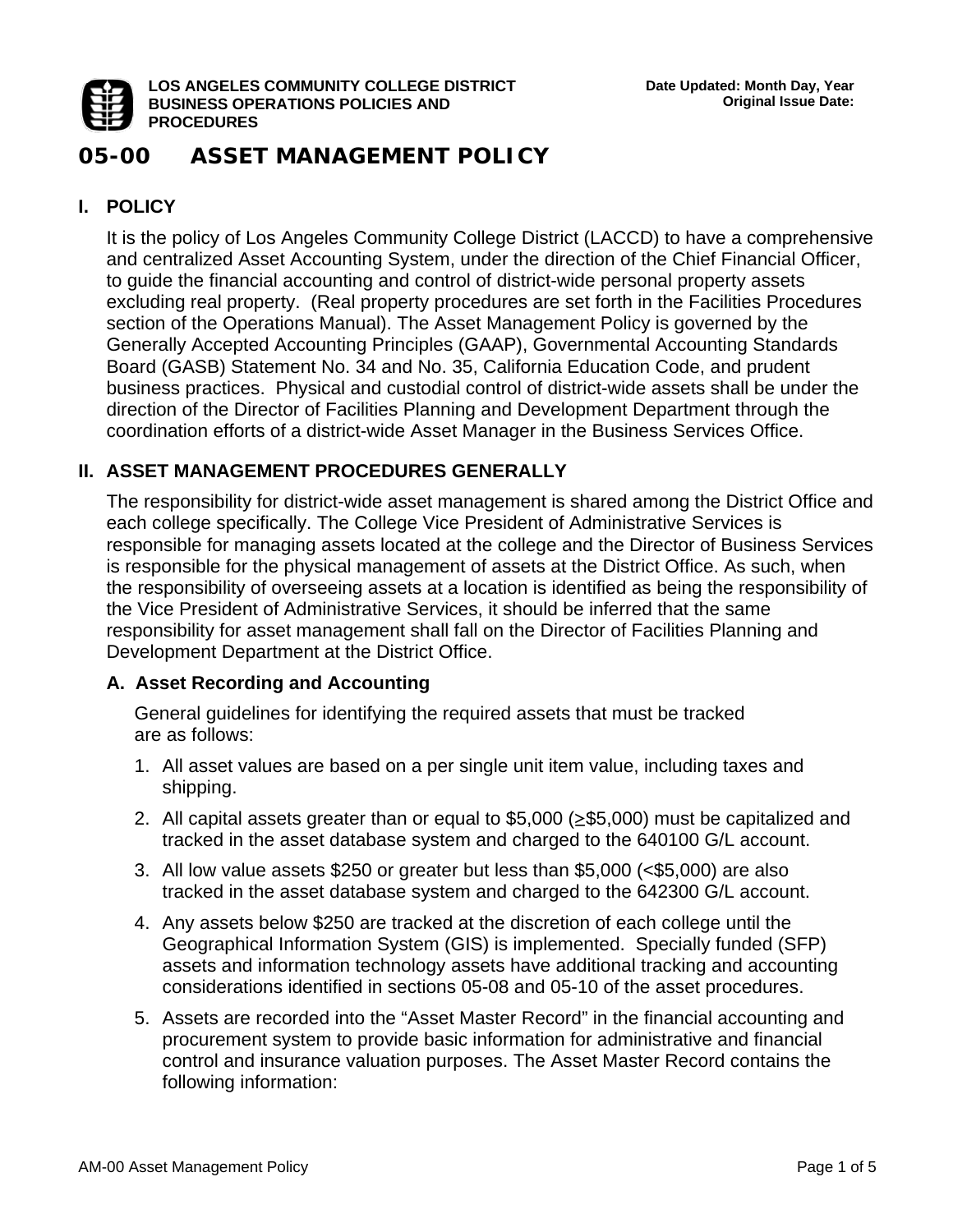- Asset purchased New or Purchased used
- Business Area
- Cost Center
- Description
- Amount (Value)
- Fund and Fund Center
- Inventory Number (inventory tag number)
- Manufacturer
- Plant
- Quantity and Unit of Measure
- Serial Number
- Vendor
- WBS Element
- 6. Assets are categorized into asset classifications for the purpose of capitalization and depreciation (Asset Classifications).
- 7. The Associated Student Organizations and the Foundations are required to maintain their asset records in accordance with the district-wide asset management policies and procedures.
- 8. The Bond Project Manager will maintain all bond assets and tag all bond equipment assets greater than or equal to \$75 (≥\$75) until completion or acceptance by the Board and the District assumes processing responsibility for these assets.
- 9. Works of art include book collections, paintings, historical treasures, and other similar assets.

#### **B. Physical Inventory**

1. Every three (3) years, the District Office and each college will perform a physical inventory of equipment. The results are reconciled with the asset equipment records in the asset database system. The responsibility for completion of a physical inventory for each college and the District Office rests solely at each location.

In collaboration with each college, the Asset Manager will coordinate the efforts for physical inventory with each college and the District Office to create an Inventory Plan district-wide.

#### **III. DISPOSITION OF ASSETS**

#### **A. Disposal of Surplus Furnishings and Equipment**

The District may dispose of personal property which is unusable, obsolete, or no longer needed. The College Vice President of Administrative Services or the Director of Business Services at the District Office shall be responsible for reviewing assets identified by staff as being obsolete, surplus, or scrap.

Disposition of assets will vary depending upon the category which the furnishings or equipment is classified; however, the following provisions must apply: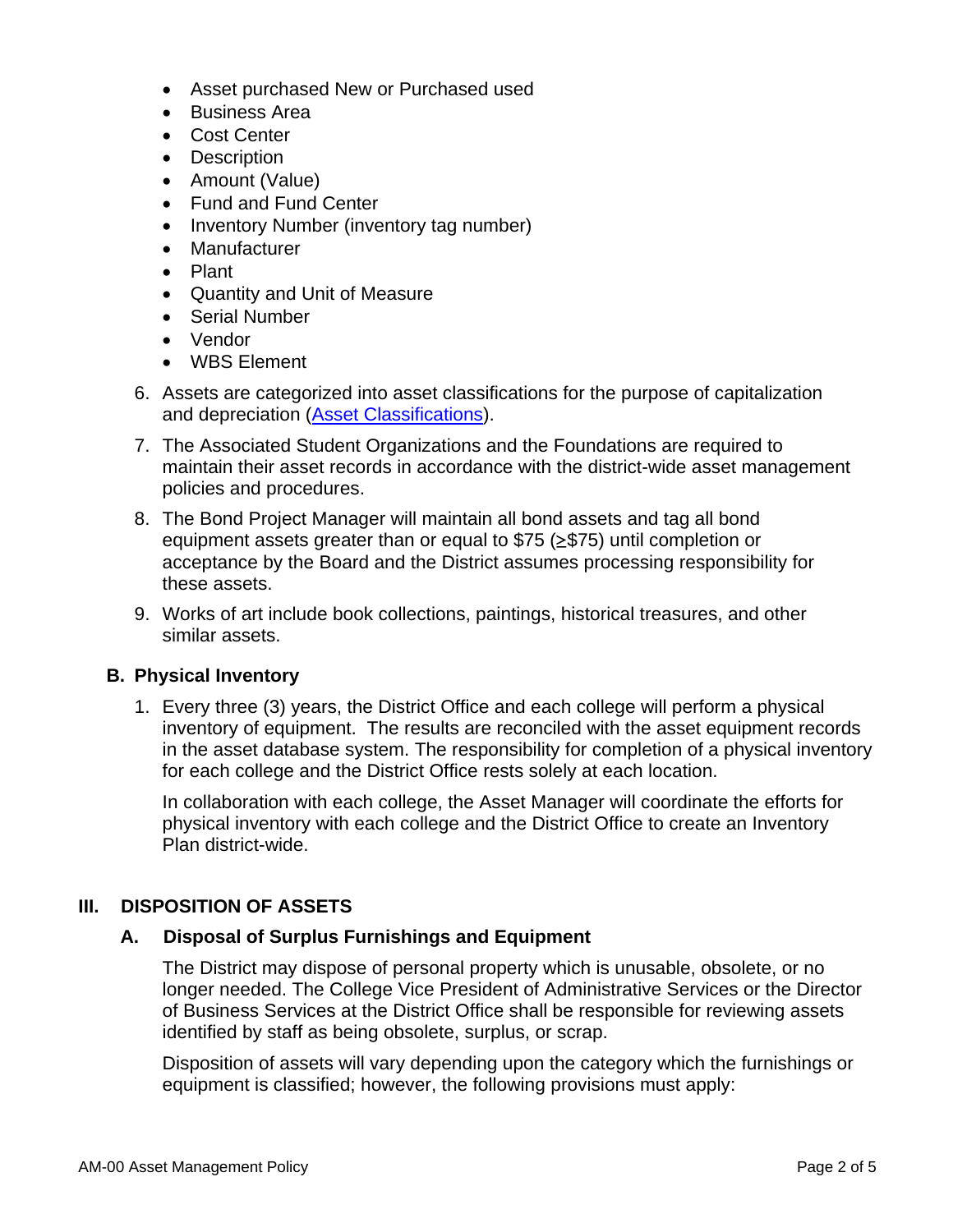- 1. The College President or designee (Vice President of Administrative Services or Director of Plant Facilities) must approve all declarations of surplus property.
- 2. Any proposed disposal of the district owned furnishings and equipment, regardless of value, must be processed through the College Plant Facilities or the District Office Contracts and Purchasing Section, in accordance with Board policy and the requirements of the California Education Code. These departments will assist in the following:
	- a) Transfer claimed property to another location.
	- b) Determine the probable sale value of the college or District Office assets.
	- c) Process and/or post the asset item for offering to other District locations and then to the Public Surplus Auction website (www.esurplusauction.com) in accordance with asset procedures.
- 3. Once an asset is approved internally for disposal and is being offered for disposal to an external party, the asset must be reported to the Board of Trustees and authorized for disposal prior to the transaction. However, if the asset is being disposed of through public surplus, the disposal approval by the Board may take place as a ratification item.
	- a) Assets approved for surplus will be posted internally for fourteen (14) calendar days for viewing by other District locations. The college/District Office will then post the available items via www.esurplusauction.com for 14 calendar days. There is no limit as to how long the items can remain on www.esurplusauction.com. The money received from the sale shall be credited to gain/loss on sale of the asset income in the college Unrestricted General Fund.
	- b) District and college employees may bid on items posted for surplus except if the item posted for surplus originates for disposal at that employee's department at the college or District Office.

#### **B. Transferring Assets**

- 1. Transfers of Assets from Building to Building:
	- a) All capital asset transfers greater than or equal to \$5,000 (≥\$5,000) must be updated and tracked in the asset database.
	- b) All low value asset transfers \$250 or greater but less than \$5,000 (<\$5,000) must be tracked and updated in the asset database.
	- c) Assets up to \$250 may be tracked at the discretion of the college or District Office department.
- 2. Transfers of Assets from College to College:
	- a) All capital asset transfers greater than or equal to  $$5,000$  ( $\geq$ \$5,000) must be updated and tracked in the asset database.
	- b) All low value asset transfers less than \$5,000 (<\$5,000) must be tracked in the asset database.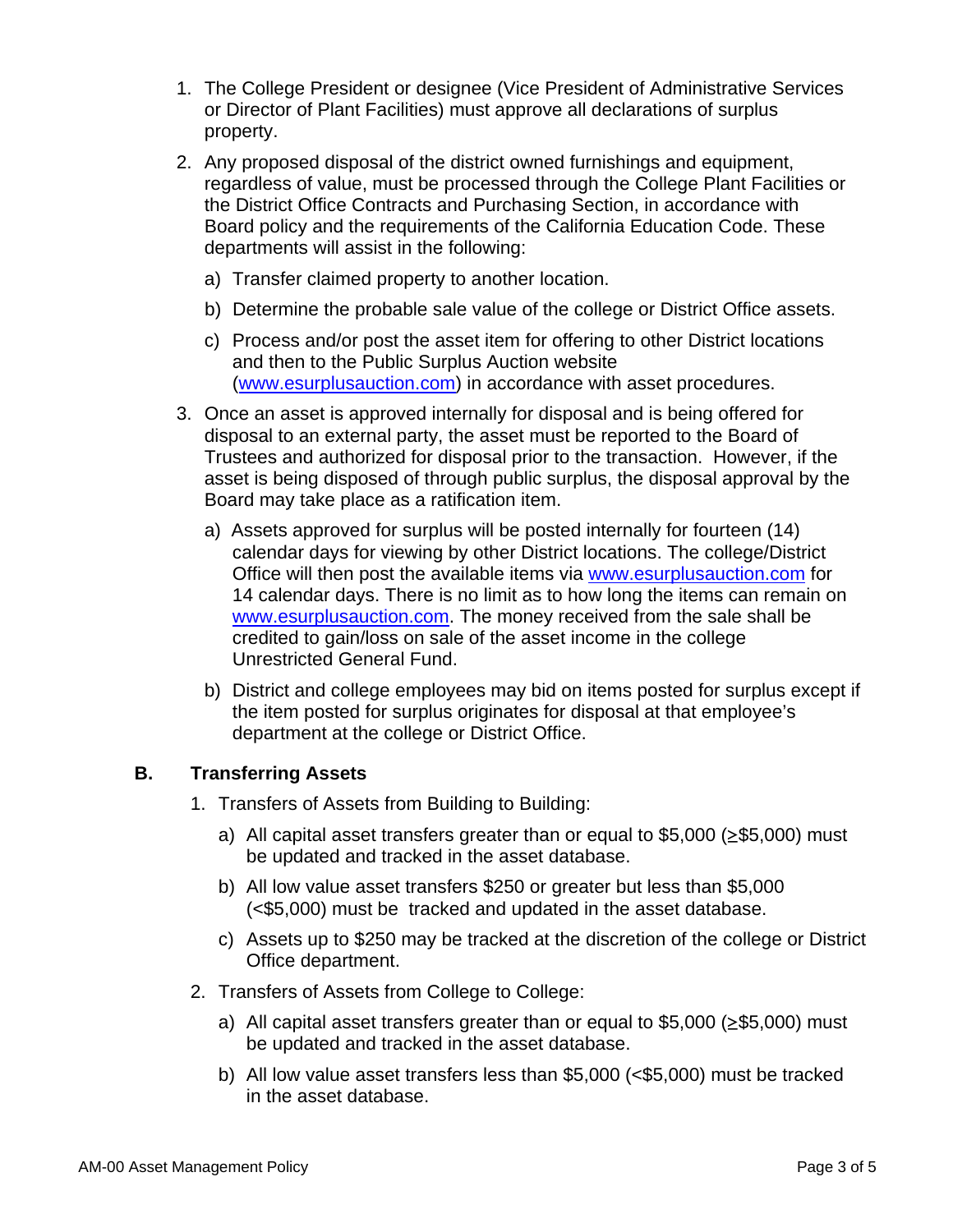# **C. Donations**

The donor of any non-cash donated asset must establish the value of the donated item. If the donor places no value on the asset, the District will place a reasonable value on the asset. The donated asset must follow the procedures set forth in section 05-04 of the procedures. The requisite donation form may be found on the following district website:

http://albacore.laccd.edu/contracts/documents/LACC1022\_Donation\_Form.doc

The College must report non-cash donated assets to the College Procurement Specialist for submission to the Board for approval and ratification.

# **IV. REGULATORY COMPLIANCE, BOARD RULES AND LEGAL CONSIDERATIONS**

California Education Code Sections California Education Code 81450 - 81460 Generally Accepted Accounting Principles (GAAP) GASB Statement No. 34 and No. 35 Federal Regulation OMB A-110 Code of Federal Regulations LACCD Board Rules, Chapter VII (Business and Fiscal Services), Article XI (Environmental Protection) LACCD Board Rules, Chapter IX (Campus Life), Article I (Student Organizations)

LACCD Administrative Regulations:

- B-1 (District Owned or Leased Vehicles)
- B-10 (Equipment and Inventory)
- B-11 (Write-Off of Assets)
- E-17 (Governance Associated Student Organizations)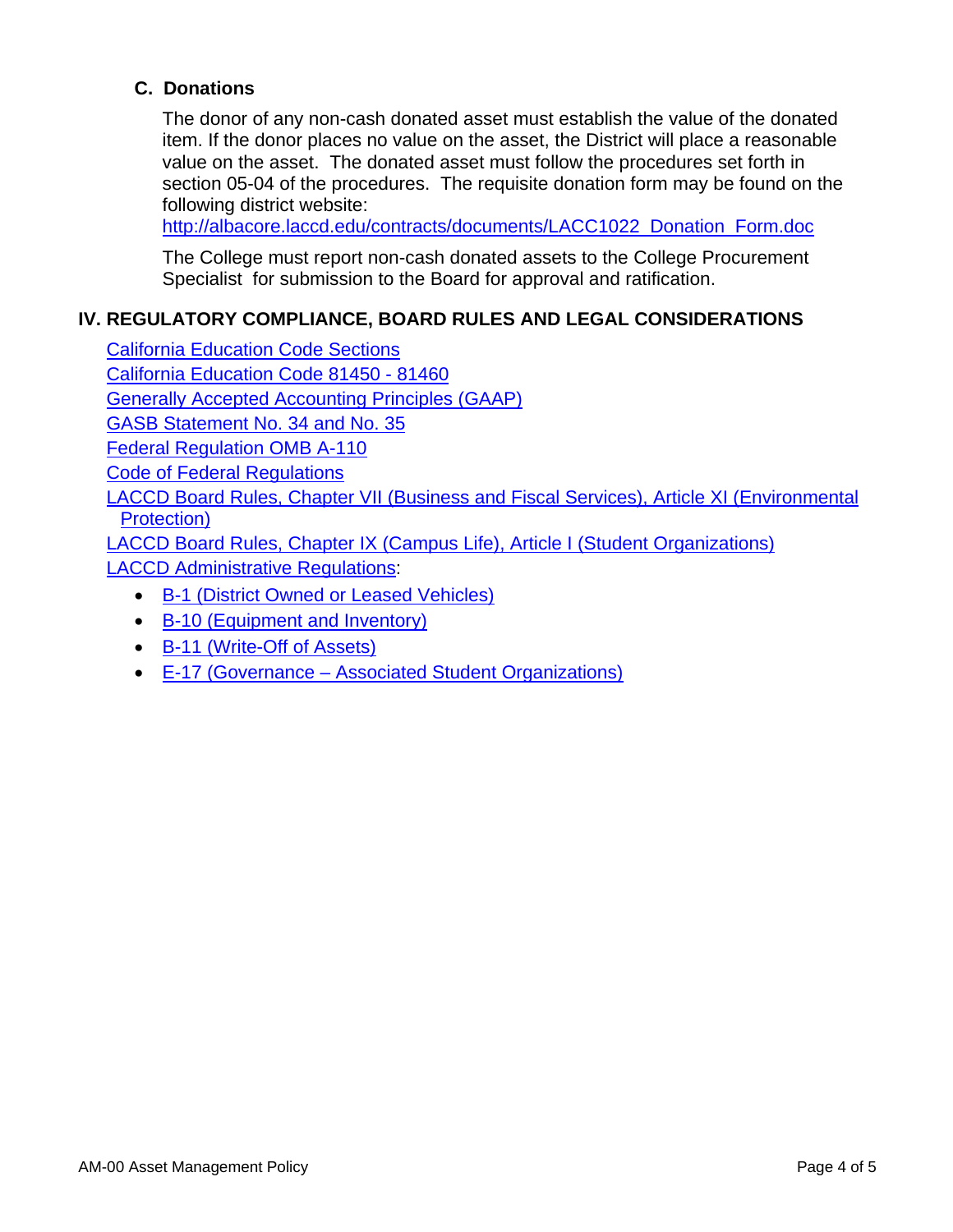|  |  | <b>ASSET CLASSIFICATIONS</b> |  |
|--|--|------------------------------|--|
|--|--|------------------------------|--|

| <b>Asset Class</b> |                                                       |                | Commitment | <b>Balance</b> |
|--------------------|-------------------------------------------------------|----------------|------------|----------------|
| <b>Number</b>      | <b>Asset Classification</b>                           | Life           | Item (G/L  | <b>Sheet</b>   |
|                    |                                                       |                | Account)   | <b>Account</b> |
| 1000               | Land                                                  |                | 611000     | 933100         |
| 1100               | Land Improvements                                     | 15             | 611100     | 933119         |
| 1200               | Infrastructure                                        | 15             | 611200     | 933129         |
| 2000               | <b>Buildings</b>                                      | 50             | 620100     | 933200         |
| 2100               | <b>Building Improvements</b>                          | 20             | 620200     | 933210         |
| 2200               | Leasehold Improvements                                | $\overline{7}$ | 620300     | 933220         |
| 3000               | Library Books and Reference Materials                 | $\overline{7}$ | 633000     | 933300         |
| 4000               | <b>Aircraft and Vehicles</b>                          | 5              | 640100     | 934000         |
| 4010               | Agriculture                                           | $\overline{7}$ | 640100     | 934000         |
| 4020               | <b>Audio Visual</b>                                   | $\overline{7}$ | 640100     | 934000         |
| 4030               | Computer Hardware - Mainframes                        | 3              | 640100     | 934000         |
| 4040               | <b>Computer Hardware - PCs and Laptops</b>            | 3              | 640100     | 934000         |
| 4050               | <b>Computer Equipment - Other</b>                     | 3              | 640100     | 934000         |
| 4060               | <b>Computer Software</b>                              | 3              | 640100     | 934000         |
| 4070               | <b>Culinary Instruction and Services</b>              | $\overline{7}$ | 640100     | 934000         |
| 4080               | <b>Equipment Office</b>                               | 5              | 640100     | 934000         |
| 4090               | Equipment - Other                                     | $\overline{7}$ | 640100     | 934000         |
| 4100               | <b>Furniture and Fixtures</b>                         | $\overline{7}$ | 640100     | 934000         |
| 4110               | <b>Health Services</b>                                | $\overline{7}$ | 640100     | 934000         |
| 4120               | Musical Instruments and Accessories                   | 7              | 640100     | 934000         |
| 4130               | Reprographic and Graphic Arts                         | $\overline{7}$ | 640100     | 934000         |
| 4140               | Science                                               | $\overline{7}$ | 640100     | 934000         |
| 4150               | Stage and Auditorium                                  | $\overline{7}$ | 640100     | 934000         |
| 4160               | Telecommunications                                    | $\overline{7}$ | 640100     | 934000         |
| 4170               | <b>Vocational Arts and Instructional</b><br>Equipment | $\overline{7}$ | 640100     | 934000         |
| 4900               | Low Value Assets - Furniture and<br><b>Fixtures</b>   | $\overline{0}$ | 642300     | 934900         |
| 4910               | Low Value Assets - PCs and Laptops                    | $\overline{7}$ | 649000     | 934900         |
| 4920               | Low Value Assets - Equipment                          | $\overline{7}$ | 649000     | 934900         |
| 5000               | Works of Art                                          | $\overline{7}$ | 655000     | 935000         |
| 6000               | Capital Leases - Buildings                            | 50             | 652000     | 936000         |
| 6100               | Capital Leases - Vehicles                             | 5              | 652000     | 936000         |
| 6200               | Capital Leases - Computer Mainframes                  | 3              | 652000     | 936000         |
| 6300               | Capital Leases - Computer Software                    | 3              | 652000     | 936000         |
| 6400               | Capital Leases - Equipment Office                     | 5              | 652000     | 936000         |
| 6500               | Capital Leases - Furniture and Fixtures               | $\overline{7}$ | 652000     | 936000         |
| 9000               | <b>Assets Under Construction</b>                      | $\mathbf 0$    | 690000     | 939000         |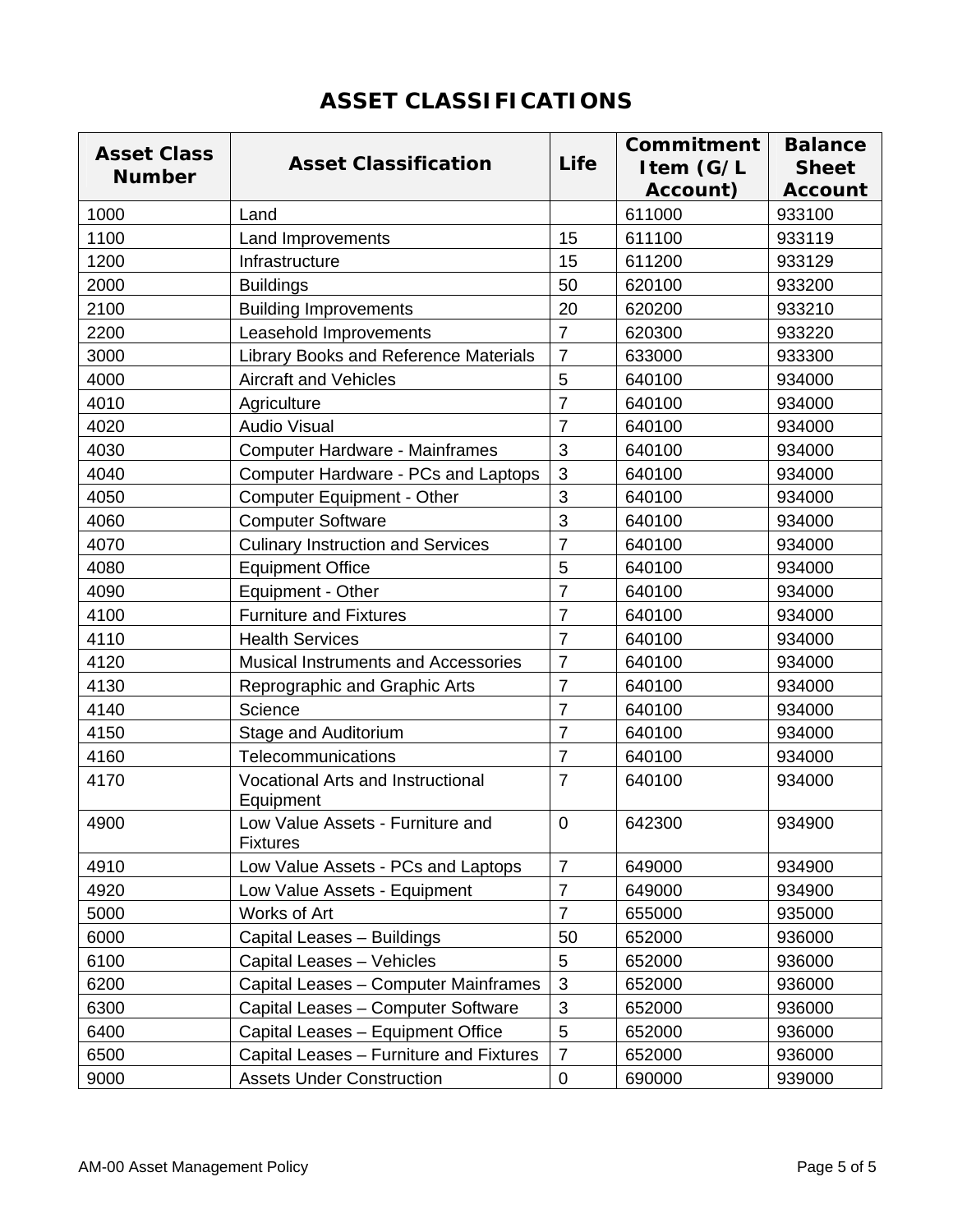

# **AM 05-01 ASSET MANAGEMENT RESPONSIBILITIES**

#### **I. SUMMARY**

The purpose of this section is to articulate the processes and responsibilities of Asset Management in the coordination and management of the district-wide capital assets greater than or equal to \$5,000 (≥\$5000). The District Office and each college shall have the responsibility to maintain accurate asset records.

#### **II. RESPONSIBLE DEPARTMENTS/OFFICES**

College Purchasing Office College Procurement Specialist District Contracts and Purchasing Section Receiving Department District Facilities Planning and Development Department / College Plant Facilities College Vice President of Administrative Services Office of the Chief Financial Officer District Asset Accounting Unit

#### **III. RESPONSIBILITIES DEFINED**

#### **A. College Purchasing Office**

- 1. Handles any asset purchases under the state's identified bid threshold. The office must enter the purchasing document in the financial and procurement database asset class.
- 2. Creates an Asset Master Record in the financial and procurement database when purchasing an asset.
- 3. Charges the asset to the proper G/L account and identifies the appropriate asset class. (See Business Operations Policy 05-00, Management Policy, the Asset Classifications section for a listing of Asset Classification and corresponding G/L account numbers.
- 4. For colleges with decentralized purchasing, the responsibilities identified in this section shall fall upon the department purchasing the asset.

#### **B. College Procurement Specialist**

The College Procurement Specialist reviews the purchasing appropriateness of assets equal to or under the state's bid threshold. If an asset is equal to or greater than \$5,000 (≥\$5000) but less than the state's bid threshold, the College Purchasing Office initiates the procurement of the asset, and processes and updates the financial and procurement database.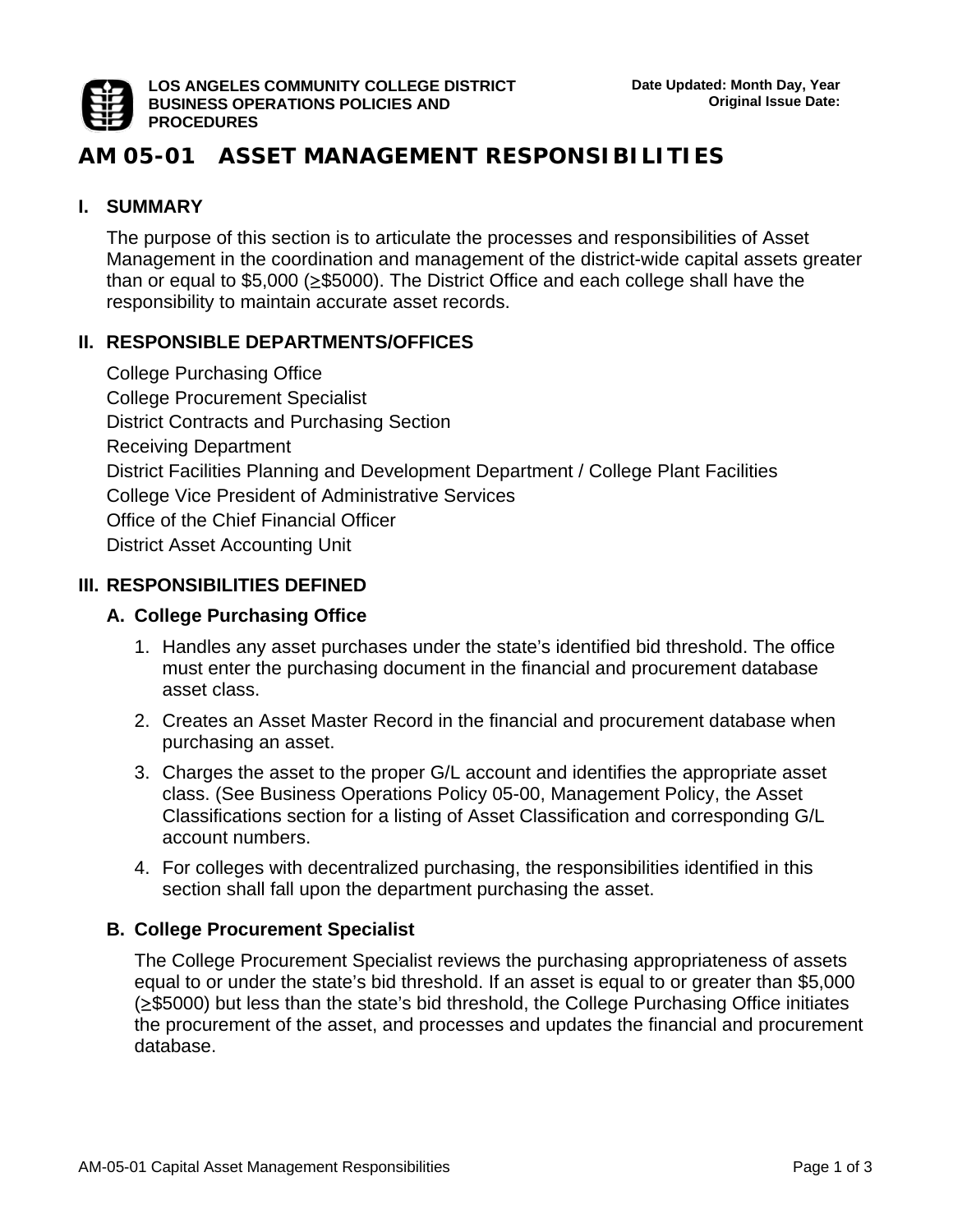#### **C. District Contracts and Purchasing**

The District Contracts and Purchasing Section handles any asset purchases greater than or equal to the state's bid threshold. District Contracts and Purchasing also tracks capital leases for reporting purposes. (See Business Operations Policy AM-00, Asset Management Policy.)

#### **D. Receiving Department**

- 1. Updates the Asset Master Record of an asset donated or purchased with information regarding its inventory tag, serial number and location upon physical receipt of the asset.
- 2. Tags all capital asset items and any low value assets (LVA) determined by the college to be tracked.
- 3. In collaboration with the District Office, conducts periodic physical inventories of all capital and low value assets.
- 4. Maintains the asset management inventory system by recording the disposal of surplus property and communicating the disposal to the Asset Accounting Unit for accounting purposes.
- 5. With prior approval from the Vice President of Administrative Services or the Director of College Facilities, removes the tag from the surplus and salvage property and identifies the change of status for the asset in the Asset Master Record.

#### **E. District Facilities Planning and Development Department / College Plant Facilities**

- 1. District Facilities Planning and Development Department identifies assets purchased through its public works and maintenance projects.
	- a) Manages the project when the public works project is greater than or equal to the formal bid threshold set forth in the California Uniform Public Construction Cost Accounting Act (CUPCAA).
	- b) The College Facilities Office manages the project when the public works project is less than the formal bid threshold set forth in the California Uniform Public Construction Cost Accounting Act (CUPCAA).
- 2. Once a project is complete, the District Facilities Planning and Development Department or College Facilities Office must notify the Asset Accounting Unit and the District Facilities Planning and Development Department with a copy of the Notice of Completion of the project, in order for the Unit to properly account for the asset in the district-wide asset database.
- 3. The College Facilities Office is also responsible for purchasing assets for their own departmental use.
- 4. The District Facilities Planning and Development Department/College Plant Facilities office processes asset moves or transfers from location to location.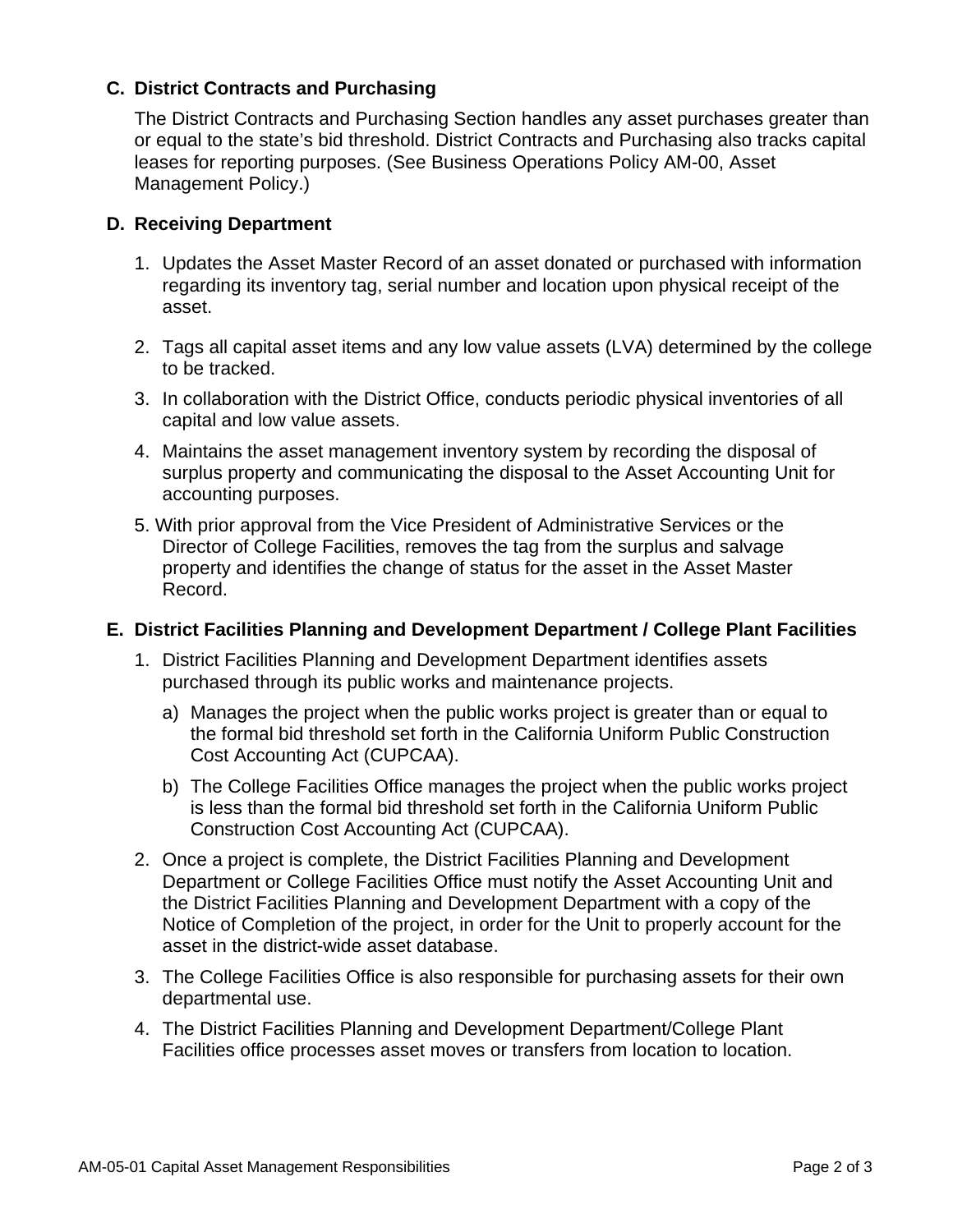### **F. College Vice President of Administrative Services**

- 1. Coordinates and provides strategic direction for Asset Management at each college.
- 2. Authorizes all asset changes, including transfers, disposal, sale, surplus property and donation items.
- 3. At the District Office location, the Director of Business Services performs all the responsibilities that the Vice President of Administrative Services undertakes in managing the college assets.

#### **G. Office of the Chief Financial Officer**

- 1. Communicates and provides all district-wide policies and procedures on accounting of all assets.
	- a) Coordinates with each college to ensure accuracy of all financial records and oversees overall district-wide compliance with the established asset policies and procedures.
	- b) Oversees periodic district-wide physical inventory of all assets to ensure accuracy of asset records.
	- c) Provides district-wide reconciliation of inventory results and asset changes with the existing records in the financials and procurement databases.

#### **H. Asset Accounting Unit**

- 1. Maintains asset classifications and records.
	- a) Ensures that financial accounting procedures are in place for asset management control, asset requirements and acquisitions, asset losses, screening and disposition.
	- b) Reconciles all assets in the financial general ledger and adheres to established financial accounting policies and procedures.
- 2. Upon completion of the sale or disposal of the asset, books any net gain or loss to the Unrestricted General Fund.

#### **I. District Employees**

All District employees issued portable asset devices shall be responsible for following the asset on loan process identified in section 05-10 prior to checking out any asset items, ensuring proper usage of the equipment for work purposes and returning such asset items issued to them upon conclusion of the project(s) for which issuance of the asset was intended or the employee's permanent departure from the District.

# **IV. BOARD RULES, LEGAL CONSIDERATIONS AND RELATED PROCEDURES**

Accounting Advisory No. 2001-01: Implementation of GASB Statement No. 34 and No. 35 GASB Statement No. 33, Accounting and Financial Reporting for Non Exchange **Transactions** 

California Community College Budget and Accounting Manual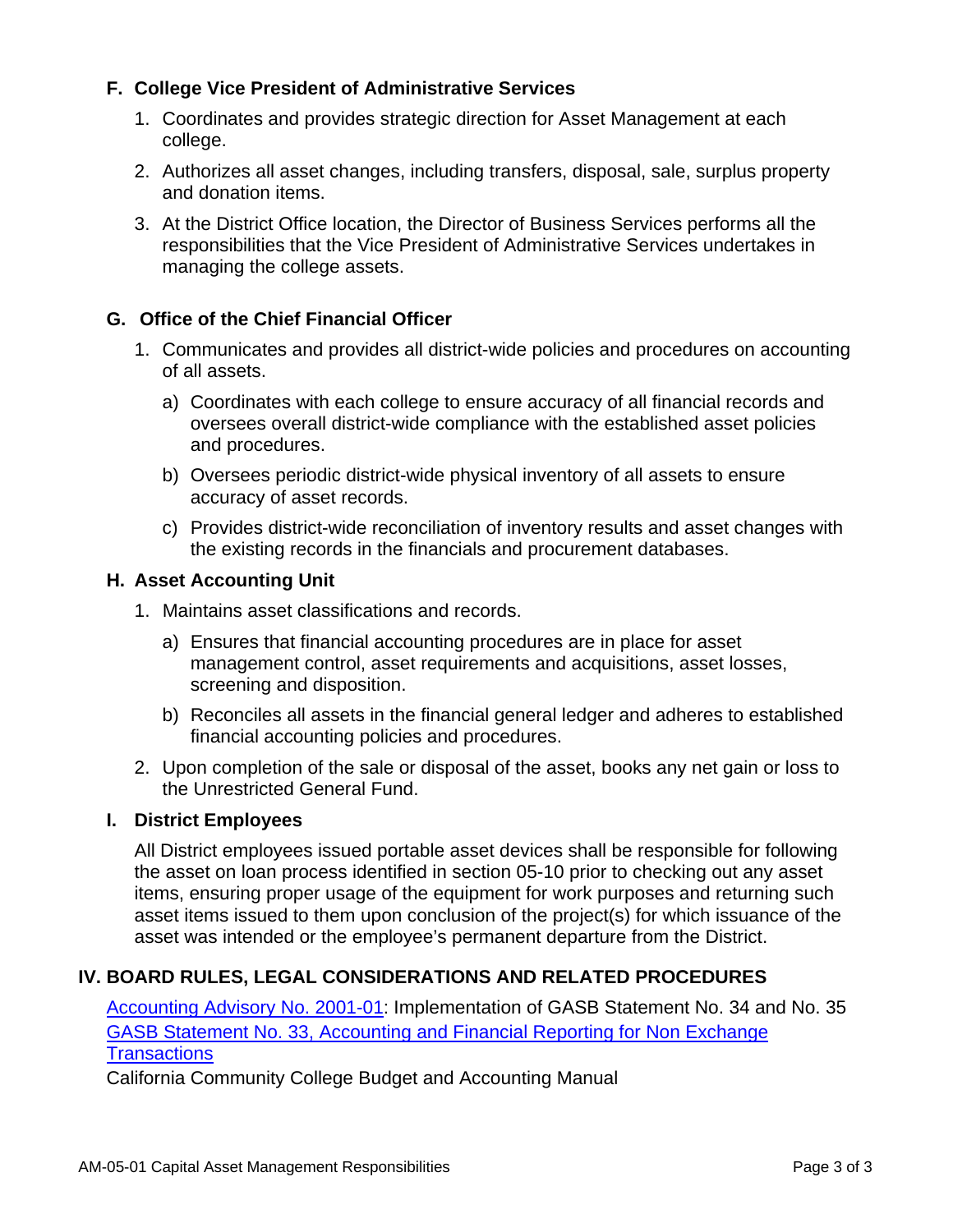

# **AM 05-02 ASSET MANAGEMENT INTERNAL CONTROLS**

#### **I. SUMMARY**

The purpose of this procedure is to ensure that all district-wide employees comply with the asset management internal control process that embraces all activities after the receipt and tagging of the asset. This includes the initial movement to the end-user, accountability, asset movements and transfer of accountability, record updates, storage, utilization, maintenance, donations, disposal and shipments.

#### **II. GENERAL**

A. District-owned capital assets, regardless of funding or source, are subject to the Generally Accepted Accounting Principles (GAAP) and General Accounting Standards Board (GASB) requirements. The accounting for District assets will be accomplished as follows:

Assets are entered through the Asset Master Record in the financial accounting and procurement database. (See Business Operations Policy AM-00, Asset Management Policy.)

- 1. All capital assets greater than or equal to \$5,000 (≥\$5,000) must be updated and tracked in the financial accounting and procurement database when they are transferred.
- 2. All low value assets between \$250 and \$5,000 (<\$5,000) will be recorded when transferred. Any assets below \$250 will be left to the discretion of each college to track the transfers.
- B. In order to ensure adequate internal control of assets, the Chief Financial Officer in collaboration with the Director of Business Services will ensure that the following steps are taken:
	- 1. Provide an asset management program that monitors the life cycle of property from requirements and budgeting to retirement and disposal.
	- 2. Establish business policies and procedures to ensure custodial and financial monitoring of all assets.
	- 3. Provide training in business practices and maintain ongoing communication with responsible departments.
	- 4. Maintain documentation of asset systems that includes business rules for the financial accounting and procurement system and other asset-related software and scanner programs.
	- 5. Enforce all asset policies, procedures and responsibility assignments to ensure that all required data elements are input into the financial accounting and procurement system accurately and in a timely manner.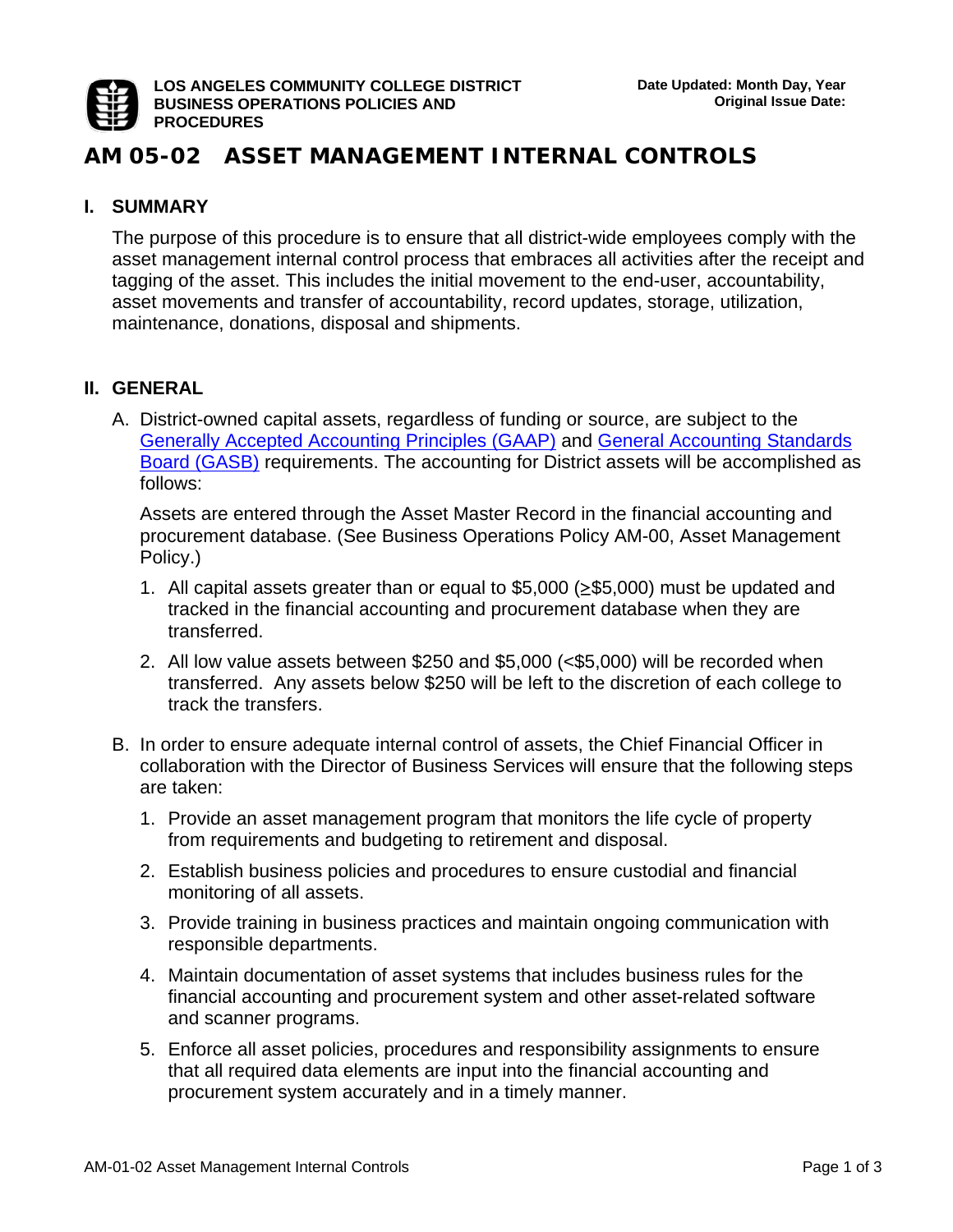- 6. Review annually a sampling of master data records to ensure quality and reliability of information. This process may include assistance by the internal auditors to perform the following:
	- a) *Floor to record* verify that all selected assets are on record and all required data elements are accurate for each asset. Identify missing elements and determine why. Quantify and track errors.
	- b) *Record to floor* verify that all selected assets are physically located. Record how many assets were found in the proper location, used by the assigned office, and how many were not found, or not used by the assigned office.

7. Verify the inventory was performed and results were accurately recorded and reported in the system.

- 8. Verify that all disposition items have been retired from the records.
	- a) Monitor all transfers and moves and match notifications of transferring to recipient organizations prior to change of accountability in the system.
	- b) Ensure the proper paperwork is completed and approved for both the physical shipment through receiving and for the record retirement when the asset is moved off site to a permanent change of ownership.
	- c) Monitor and assist transfers for program transfers.
- 9. Monitor the physical control of assigned assets in custody and ensure asset movement of tagged assets in financial accounting and procurement database is updated for movements: (1) to and from cost centers (activity codes), (2) to and from buildings, and (3) from active asset to storage or repair to an external party.
	- a) Ensure the Asset Transfer Form is processed properly before any asset move.
	- b) Ensure an asset is moved only when proper authorization has been obtained in writing. Assets must be relocated within a reasonable period of time of receiving the authorized request.

c) Permanent move – moves which intend to relocate an asset for greater than 90 days shall require and Asset Transfer Form to ensure a location update on the asset database occurs.

d) Temporary move – moves which intend to relocate an asset for less than 90 days shall require a work order authorized by the Director of College Facilities or designee.

- 10. Ensure assets are used for their intended purpose. When the intended purpose is no longer valid or required, provide the process for screening and re-utilization of the asset. (See Business Operations Policy AM 05-00, Asset Management Policy.)
- 11. All Colleges and the District Office shall require any employee issued a portable asset device to follow the asset on loan process identified in section 05-10 prior to receiving the asset.
- 12. Oversee that all assets purchased from specially funded grants are tracked in compliance with the grant or funding requirements as stated in section 05-08.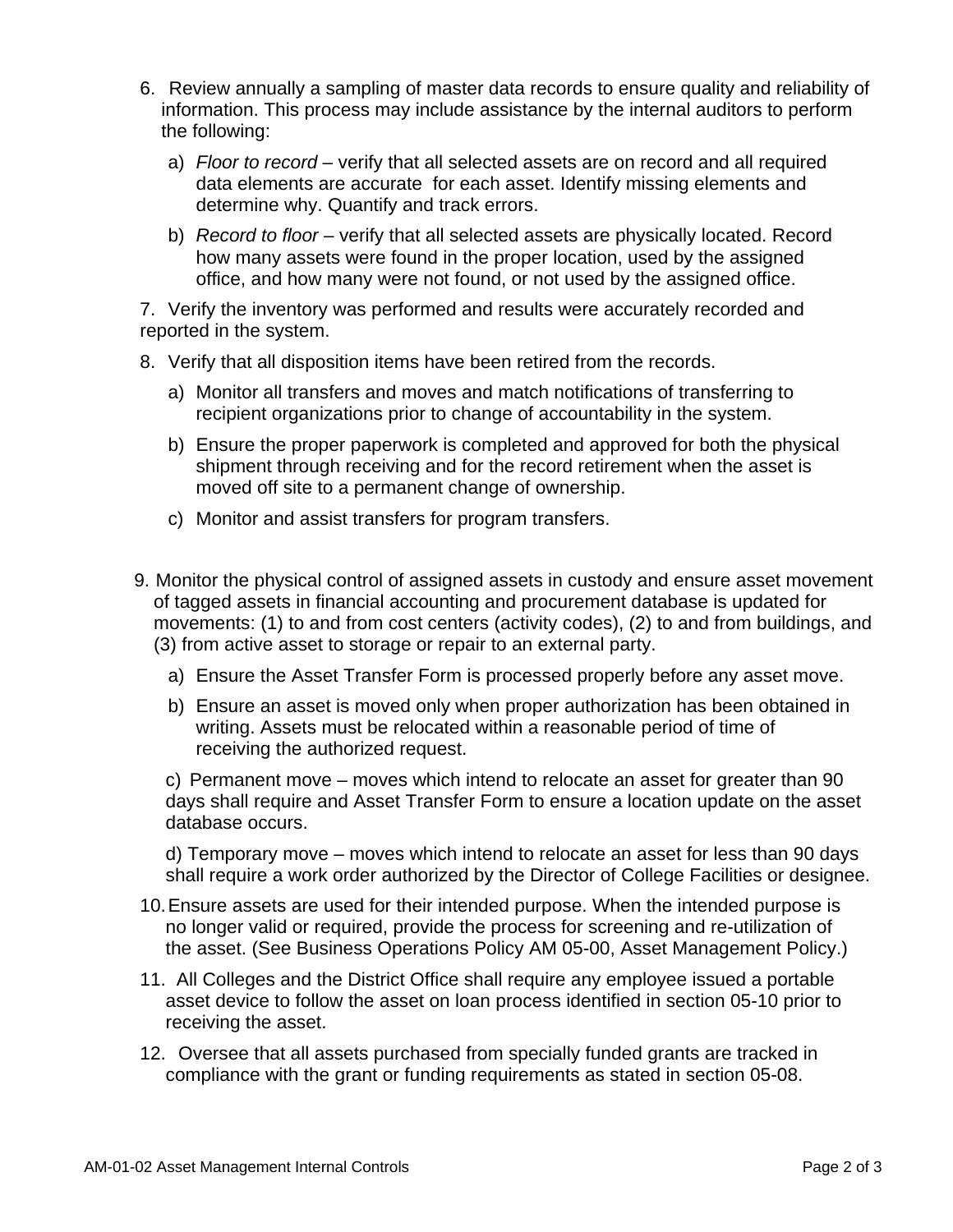# **III. BOARD RULES AND LEGAL CONSIDERATIONS**

Generally Accepted Accounting Principles (GAAP) Government Accounting Standards Board (GASB) LACCD Administrative Regulation AO-17, Acceptance of Grants, Bequests, Trusts, Donations and Gifts through College Auxiliary Organizations Education Code Sections 81550-81560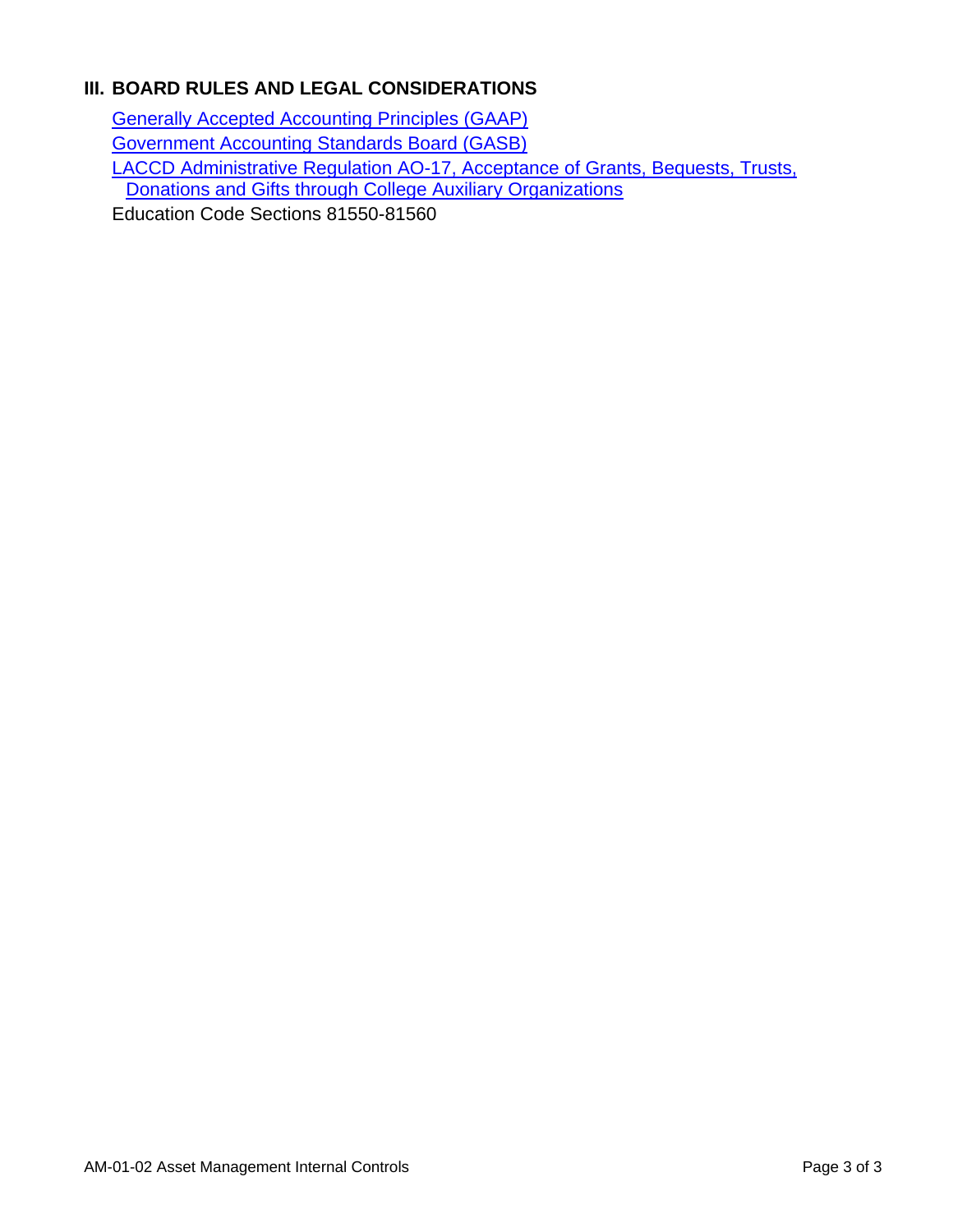# **AM-05-03 ASSET DEFINITIONS AND CAPITALIZATION THRESHOLDS**

#### **I. SUMMARY**

This procedure defines what are capital assets, low value assets, and provides policies regarding capitalization thresholds, and identification of supplies and equipment, including computer software. More detailed information on specific asset transactions can be found in the succeeding sections.

#### **II. DEFINITIONS**

- **A. Capital Assets** Capital assets are classified as real or personal property that have a value equal to or greater than the capitalization threshold for the particular classification of the asset and have an estimated life of one year or more. Capital assets include land, improvements to land, easements, buildings, building improvements, vehicles, machinery, equipment, works of art and historical treasurers, infrastructures, and all other tangible and intangible assets that are used in operations and that have initial lives extending beyond a single reporting period (a year).
- **B. Low value assets** Assets classified as personal property that are less than \$5,000. Assets below \$250 are tracked at the discretion of each college. Colleges shall set forth a specific policy statement defining whether assets below \$250 shall be tracked in the system as low value assets.
- **C. \*Depreciation methodology"** The annual charge to expenditures that results from a systematic and rational location of costs over the life of an asset – historical cost divided by useful life of the asset. There exist several types of depreciation methodologies for assets. The method utilized by the District is the straight line method which incorporates useful life of the asset with its cost allocation based on the asset type or class. Assigned depreciation methodology for major asset types are identified specifically in each asset definition.

#### **D. Types of capital assets**

**1. Land -** Land is the surface of the earth, which can be used to support structures, or may be used to grow crops, grass, shrubs, and trees. Land is characterized as having an unlimited useful life (indefinite).

 **\*Depreciation methodology"** – Land does not depreciate over time.

**a. Land improvement -** Land improvements consist of betterments, site preparation and site improvements (other than buildings) that prepare the land for its intended use. Land improvements do not include roads, bridges,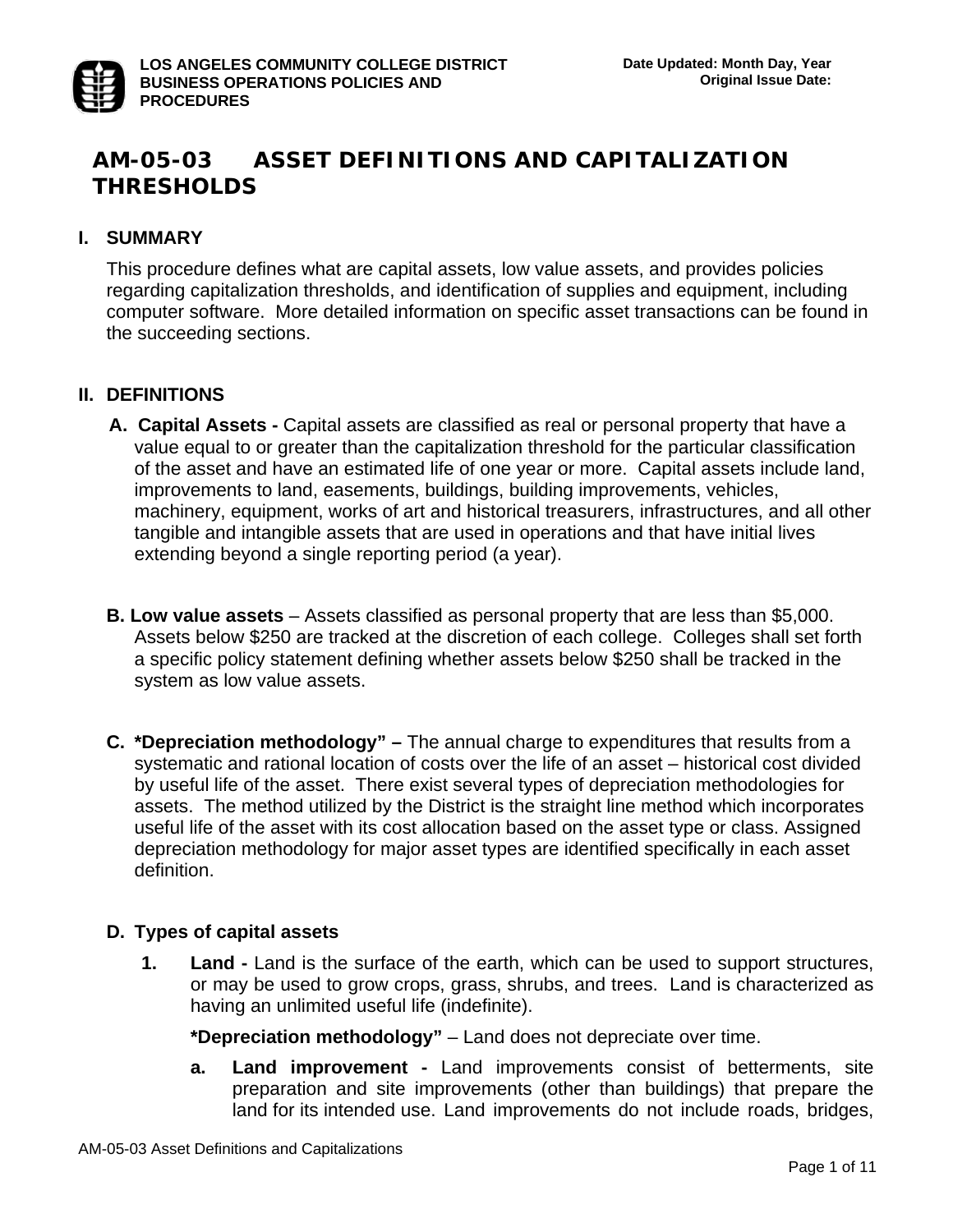

pipelines, etc. These improvements are classified as as infrastructure on the land.

### **b. Examples of costs attached to capitalized land and land improvements**

- Purchase price or fair market value at time of gift
- Commissions
- Professional fees (title searches, architect, legal, engineering, appraisal, surveying, environmental assessments, etc.)
- Interest on mortgages accrued at date of purchase
- Accrued and unpaid taxes at date of purchase

### *Other costs incurred in acquiring the land:*

- Land excavation, fill, grading, drainage
- Removal, relocation, or reconstruction of property of others (railroad, telephone and power lines) to facilitate construction.
- Right of way
- **2. Buildings** A building is a structure that is permanently attached to the land, is not infrastructure, and is not intended to be transportable or moveable.
	- **a. Building Improvements** A building improvement is a capital construction costs that materially extends the useful life of a building or increases the value of a building, or both. A building improvement should be capitalized as a betterment and recorded as an addition of value to the existing building if the expenditure for the improvement is at the capitalization threshold, and the expenditure increases the life or value of the building. The cost of demolition of existing buildings and improvements (less salvage) should also be factored in the expenditure of the asset.

**\*Depreciation methodology" –** the straight-line depreciation will be used for buildings, building improvements and its related components. Any subsequent improvements that change the use or function of the building shall also be depreciated. This may be accomplished by:

- depreciating the addition separately over its useful life, not to exceed the useful life of the primary asset
- adding the value of the improvement to the net asset value of the original asset and assigning a new useful life.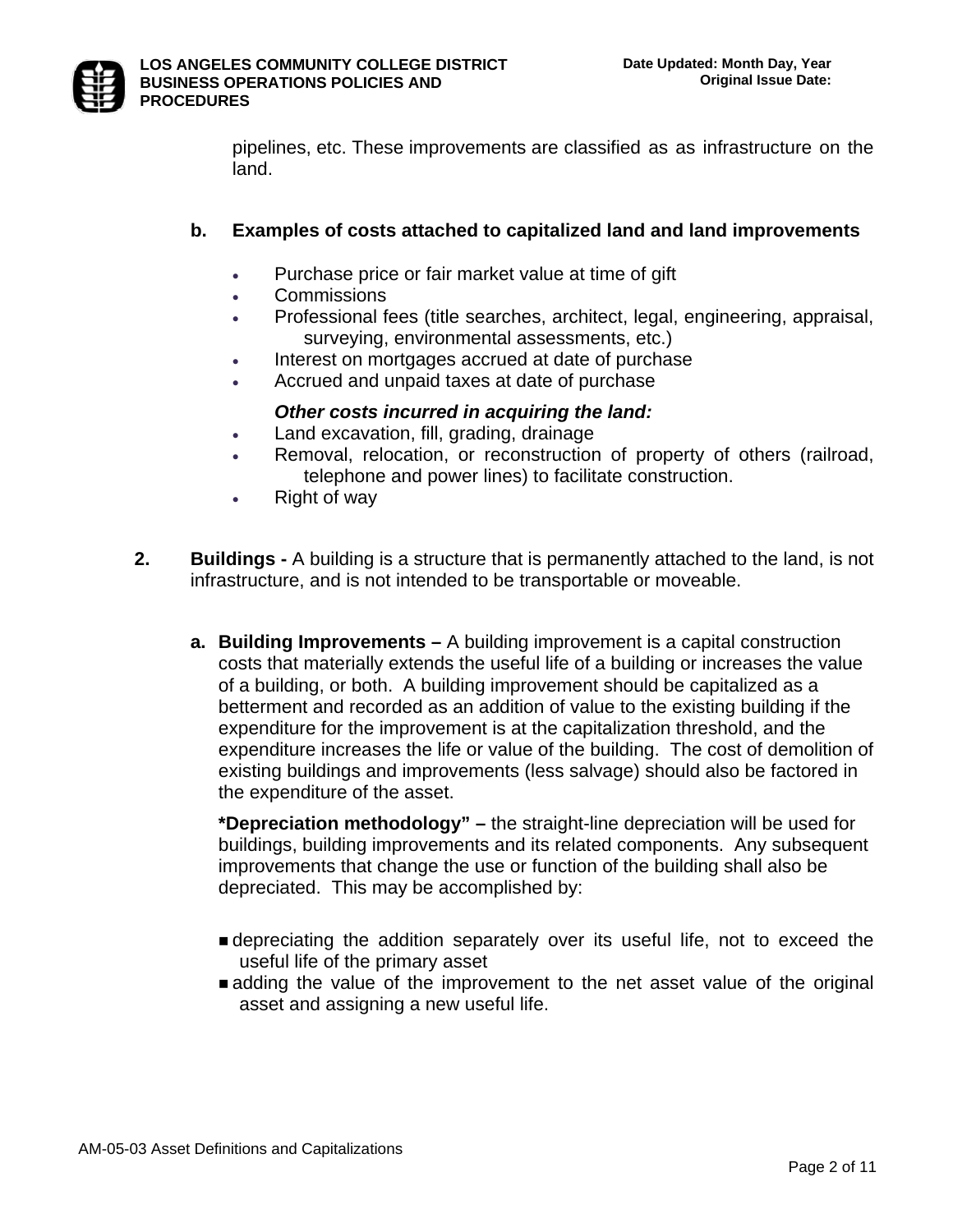# **b. Examples of Expenditures to be Capitalized as Buildings**

- (i) Purchased Buildings
	- **Original purchase price**
	- Costs for remodeling, reconditioning or altering a purchased building to make it ready to use for the purpose for which it was acquired
	- **Environmental compliance (i.e., asbestos abatement)**
	- **Professional fees (legal, architect, inspections, title searches, etc.)**
	- **Payment of unpaid or accrued taxes on the buildings to date of** purchase
	- Cancellation or buyout of existing leases
	- Other costs required to place or render the asset into operation.
- (II) Constructed Buildings
	- Completed project costs
	- Cost of excavation or grading or filling of land for a specific building
	- Costs incurred for the preparation of plans, specifications, blueprints, etc.
	- Cost of building permits
	- **Professional fees (architect, engineer, management fees for design** and supervision, legal)
	- Costs of temporary buildings used during construction
	- Unanticipated costs such as rock blasting, piling, or relocation of the channel of an underground stream
	- **Permanently attached fixtures or machinery that cannot be removed** without impairing the use of the building
	- Additions to buildings (expansions, extension, or enlargements)
	- Tiered Parking Structures.
- (III) Componentization Of Buildings
	- SHELL-Same as constructed buildings above
	- **SERVICE SYSTEMS- Electrical and lighting systems, heating,** ventilation, air conditioning, HVAC, plumbing, fire protection systems and elevator systems
	- **FIXED EQUIPMENT- sterilizers, casework, fumehoods, cold rooms.** Please also review procedures on "Furniture, Fixtures and Equipment"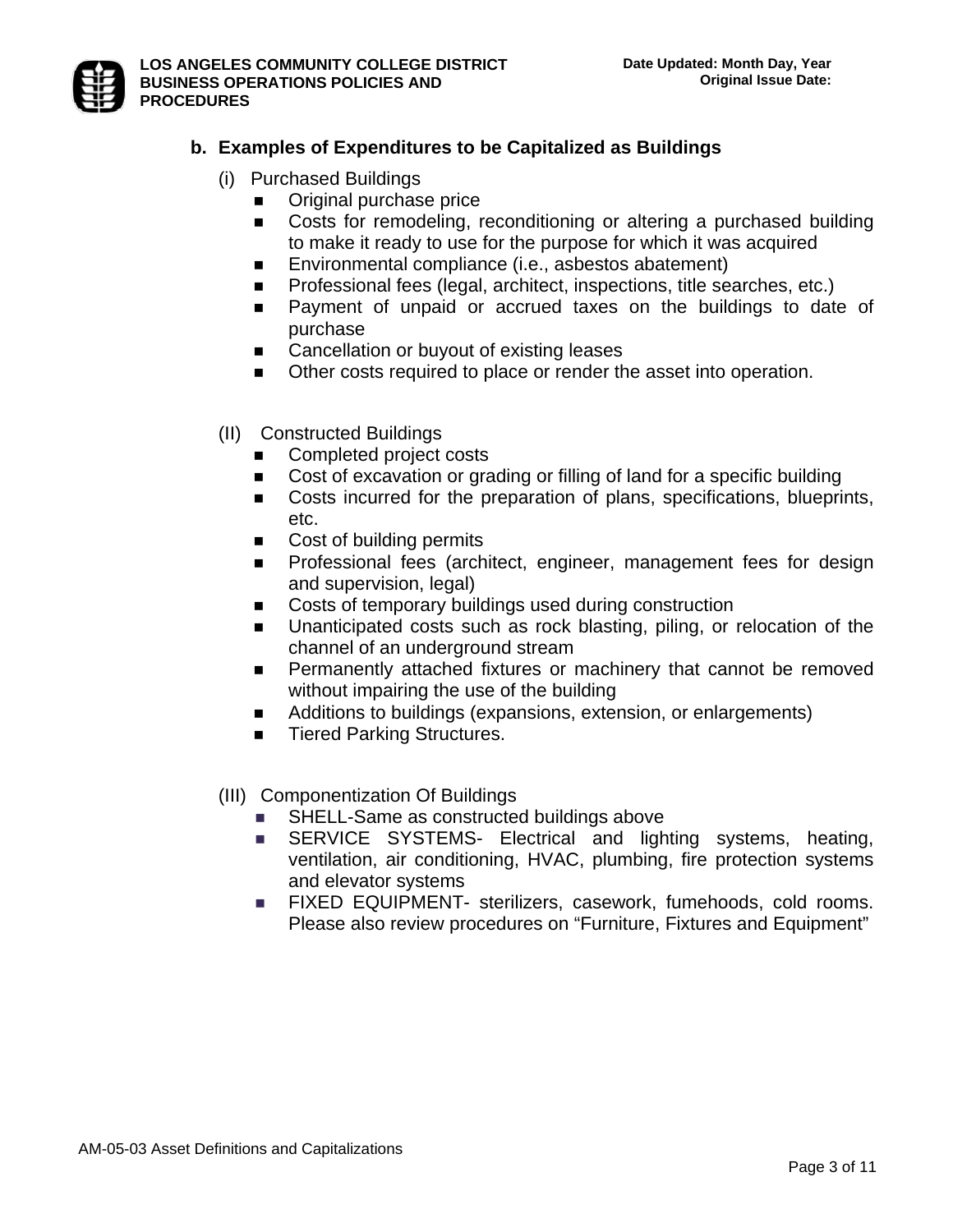

# **Examples of Expenditures to be Capitalized as Improvements to Buildings**

**Note:** For the replacement of part of a building to be capitalized, it must be a part of a major repair or rehabilitation project, which increases the value and/or useful life of the building, such as renovation of a student center. A replacement may also be capitalized if the new item/part is of significantly improved quality and higher value compared to the old item/part such as replacement of an old shingle roof with a new fireproof tile roof. Replacement or restoration to original utility level would not be capitalized. Determinations must be made on a case-by-case basis.

- Conversion of attics, basements, etc. to usable office, research, or classroom space.
- **Structures attached** to the building such as covered patios, sunrooms, garages, carports, enclosed stairwells, etc.
- Installation or upgrade of heating and cooling systems, including ceiling fans and attic vents
- Original installation/upgrade of floor, wall or ceiling covering such as carpeting, tiles, paneling, or parquet.
- **EXECT** Structural changes such as reinforcement of floors or walls, installation or replacement of beams, rafters, joists, steel grids, or other interior framing
- Installation or upgrade of window or door frame, upgrading of windows or doors, built-in closet and cabinets
- Interior renovation associated with casings, baseboards, light fixtures, ceiling trim, etc.
- Exterior renovation such as installation or replacement of siding, roofing, masonry, etc. that extends the life of the building
- **IFFERG** Installation or upgrade of plumbing and electrical wiring
- **Installation or upgrade of phone or closed circuit television systems, networks,**  fiber optic cable, wiring required in the installation of equipment (that will remain in the building)
- Other costs associated with the above improvements.
	- **c. Construction In Progress/Assets Under Construction -** Construction work in progress reflects the economic construction activity status of buildings and other structures, infrastructure (highways, energy distribution systems, pipelines, etc.), additions, alterations, and reconstructions that are substantially incomplete.

\*Depreciation Methodology"- Depreciation is not applicable while assets are accounted for as under construction or a work in progress.

**d. Building Maintenance –** Maintenance performed on a building which does not add value to the building. Maintenance is defined as routine, recurring and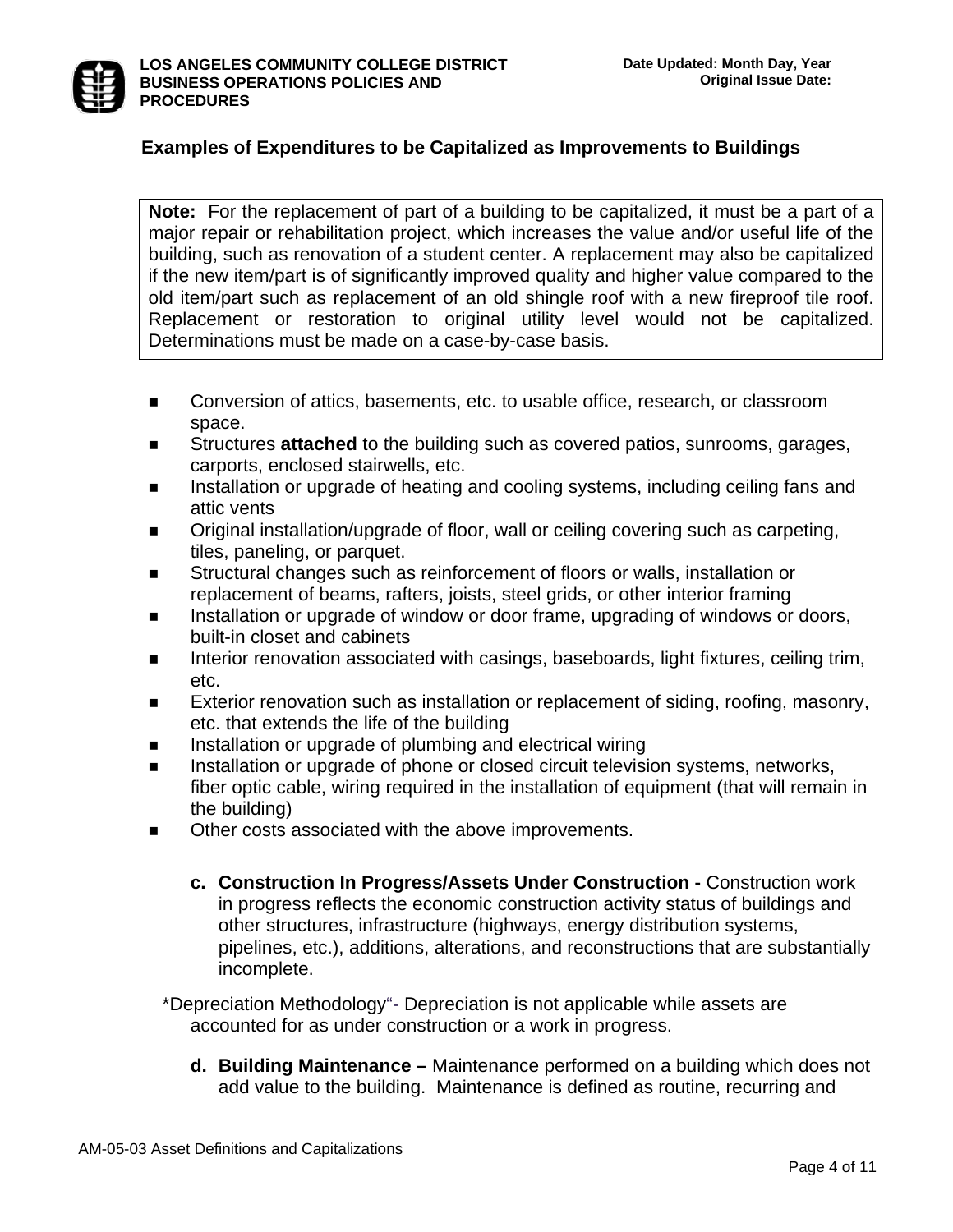

usual work for the preservation and protection of any publicly owned, publicly operated or publicly leased facility for its intended purpose.

The following are examples of expenditures **not** to capitalize as improvements to buildings. Instead, these items should be recorded as maintenance expense.

- Adding, removing and/or moving of walls relating to renovation projects that are not considered major rehabilitation projects and do not increase the value of the building
- **IMPROVEMENT PROJECTS of minimal or no added life expectancy and/or** value to the building
- **Plumbing or electrical repairs**
- E Cleaning, pest extermination, or other periodic maintenance
- Interior decoration, such as draperies, blinds, curtain rods, wallpaper
- Maintenance-type interior renovations, such as repainting, touch-up plastering, replacement of carpet, tile or panel sections; sink and fixture refurnishing, etc.
- **Maintenance-type exterior renovations, such as repainting;** replacement of sections of deteriorated siding, roof, or masonry sections that doesn ot extend the useful life of the building
- **EXE** Replacement of a part or component of a building with a new part of the same type and performance capabilities, such as replacement of an old boiler with a new one of the same type and performance capabilities
- Any other maintenance-related expenditure which does not increase the value of the building.
- **3. Infrastructure** Assets that are long-lived capital assets that normally are stationary in nature and can be preserved for a significantly greater number of years than most capital assets. Infrastructure assets are often linear and continuous in nature (e.g. electric, water and gas lines).

**\*Depreciation methodology -** The straight-line depreciation method will be used for infrastructure assets.

#### **a. Infrastructure improvements –**

Infrastructure improvements are capital events that materially extend the useful life or increase the value of the infrastructure, or both. Infrastructure improvements should be capitalized as betterments and recorded as an addition of value to the infrastructure if the improvement or addition of value meets the capitalization threshold and increases the life or value of the asset by a significant amount relative to the original cost or life period.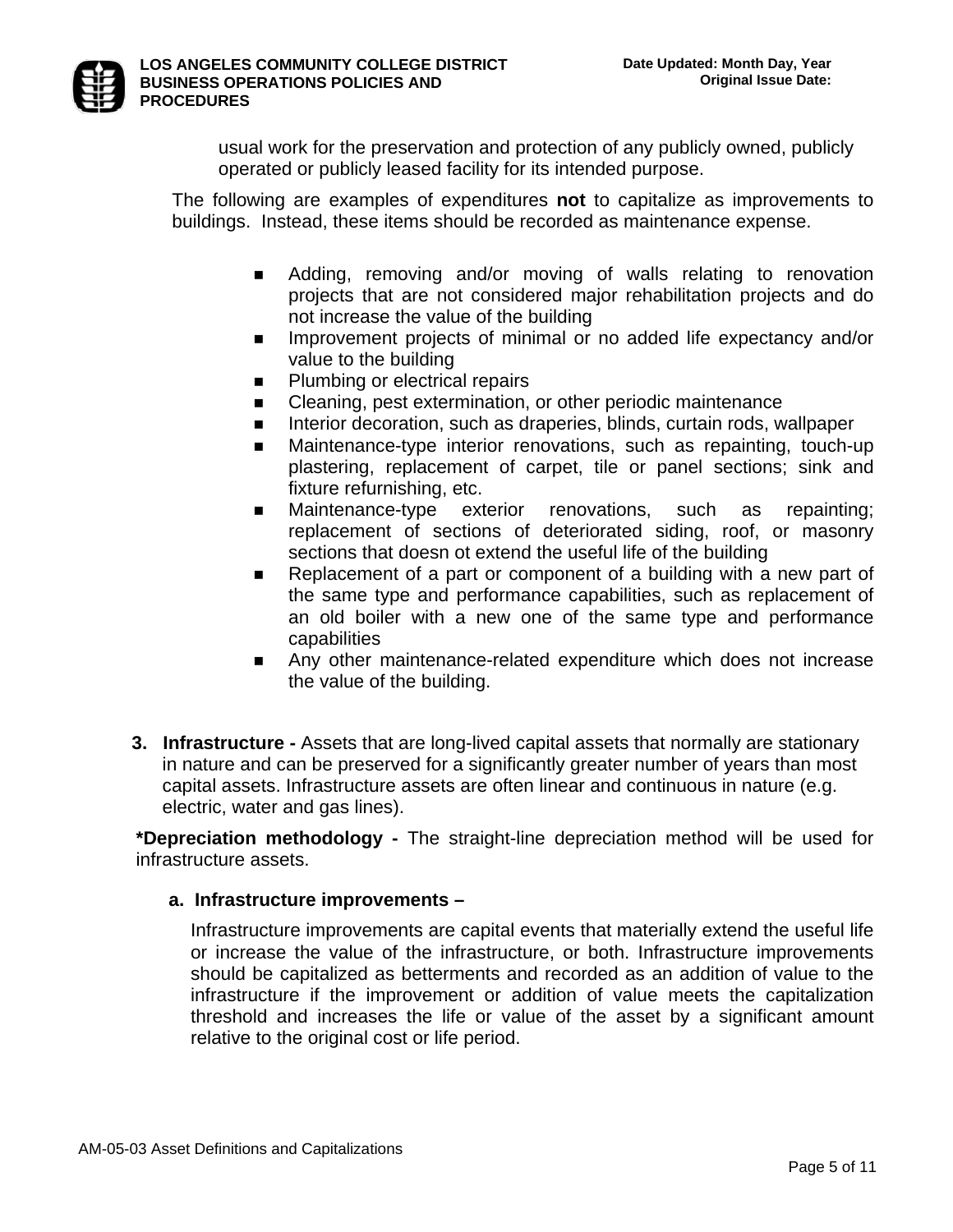

# **b. Jointly funded infrastructure –**

Infrastructure paid for jointly by the state and other governmental entities should be capitalized by the entity responsible for future maintenance.

# **c. Examples of Expenditures to be Capitalized as Infrastructure**

- Roads, streets, curbs, gutters, sidewalks, fire hydrants
- **Drainage facility**
- Water wells (includes initial cost of drilling, the pump and its casing)
- Light system (traffic, outdoor, street, etc.)
- Electric, water and gas (main lines and distribution lines, tunnels).
- **4. Leasehold improvements** Construction of new buildings or improvements made to existing structures by the lessee, who has the right to use these leasehold improvements over the term of the lease. These improvements *will revert to the lessor* at the expiration of the lease. Moveable equipment or office furniture that is not attached to the leased property is not considered a leasehold improvement. Leasehold improvements do not have a residual value.
	- Depreciation Methodology Leasehold improvements are capitalized by the lessee and are amortized over the shorter of (1) the remaining lease term, or (2) the useful life of the improvement. Improvements made in lieu of rent should be expensed in the period incurred. If the lease contains an option to renew and the likelihood of renewal is uncertain, the leasehold improvement should be written off over the life of the initial lease term or useful life of the improvement, whichever is shorter.
- **5. Furniture, Fixtures and Equipment (FF & E) Fixed or movable tangible assets to** be used for operations, the benefits of which extend at least one year from date of acquisition and placement into service. Improvements or additions to existing equipment and fixtures that exceed the capitalization threshold and increase the value or life of the asset by a significant amount relative to the original cost or life should be capitalized as a betterment and recorded as an addition of value to the existing asset.

**Note:** Costs of extended warranties and/or maintenance agreements, which can be separately identified from the cost of the equipment, should be capitalized as a part of prepaid assets (i.e. prepaid costs) and amortized over the term (life) of the related warranty or maintenance agreements.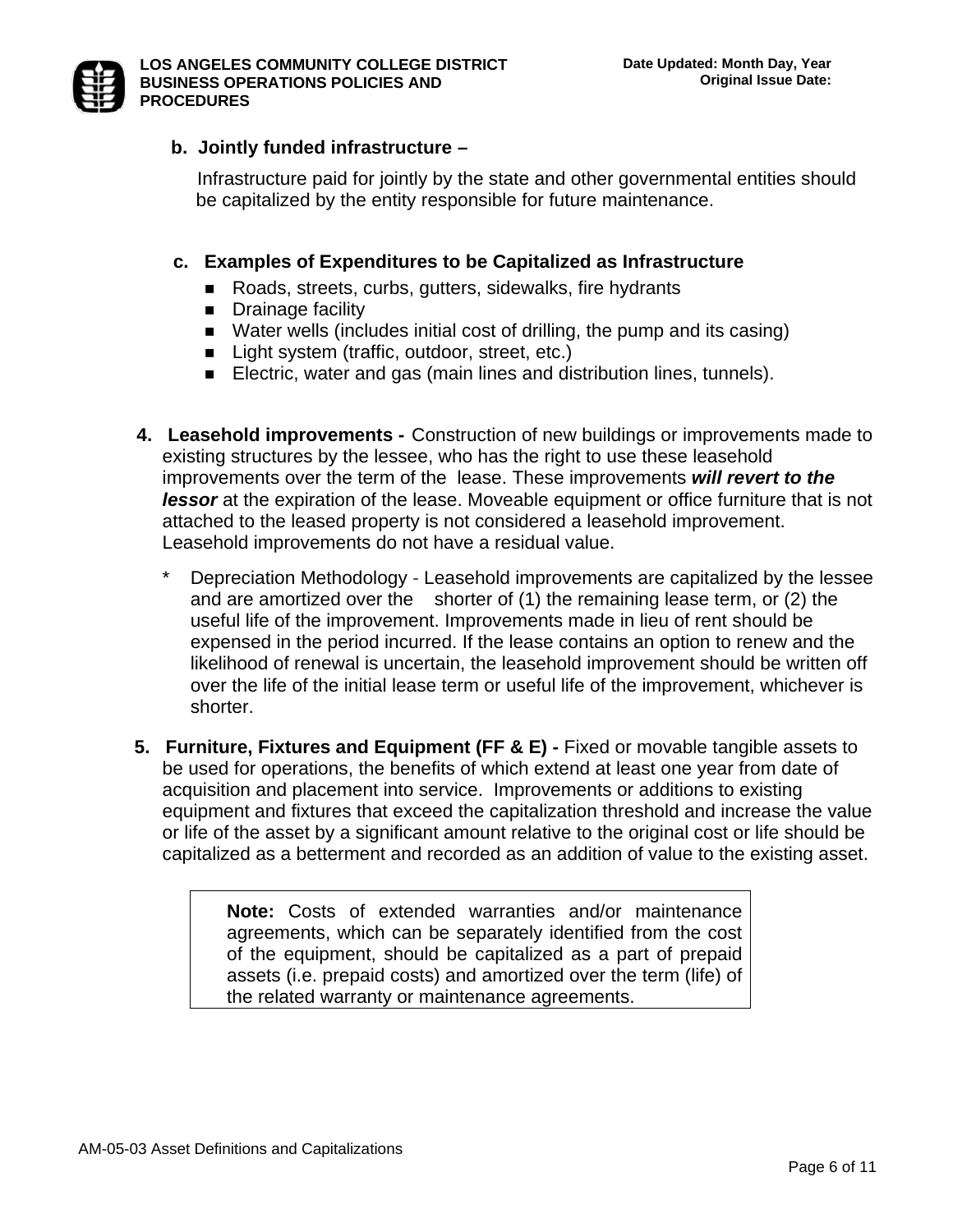

# **a. Jointly Funded Personal Property –**

Capital Equipment and fixtures paid for jointly by the state and other governmental entities should be capitalized by the entity responsible for future maintenance.

## **b. Capitalization Threshold**

The capitalization threshold for capital equipment and fixtures is a per unit acquisition cost of at least \$5,000 and an estimated life of at least one year.

 **\*Depreciation Methodology -**The straight-line depreciation method will be used for capital equipment and fixtures.

- **c. Examples of Expenditures to be Capitalized as capital equipment and fixtures**
	- **Original contract or invoice price**
	- Freight charges
	- **Import duties**
	- Handling and storage charges
	- **In-transit insurance charges**
	- Sales, use, and other taxes imposed on the acquisition
	- **Installation charges**
	- Charges for testing and preparation for use
	- Costs of reconditioning used items when purchased
	- Parts and labor associated with the construction of equipment.
- **d. Single asset** A simple asset that does not have more than one component part and is assigned a single asset number with one bar code inventory tag. An example of a single asset is a table or chair.
- **e. Complexed asset** A complexed asset has multiple components and requires the various components in order for the asset to function as designed. A primary asset number is assigned to the complex asset if all its component parts are charged to one fund center at the same time. If components are charged to different fund centers then each component shall be assigned a sub-number to track the components. Subsequent acquisition or additions to component parts to an existing asset are tagged using a sub asset number. An example of a complex asset is a modular cubicle unit. Please see Section 05-04 regarding "Asset Acquisition" for further clarification of these definitions.

# **f. Special Asset Cases -**

(i)**.** Computer software - Computer software is an intangible asset that is subject to capitalization. Computer software can be an integral part of a system, it can be purchased or licensed from external vendors, or it can be developed and created in-house.

 When software is an integral part of and is essential to the functionality of a larger system and/or the vendor has not separately identified its cost, the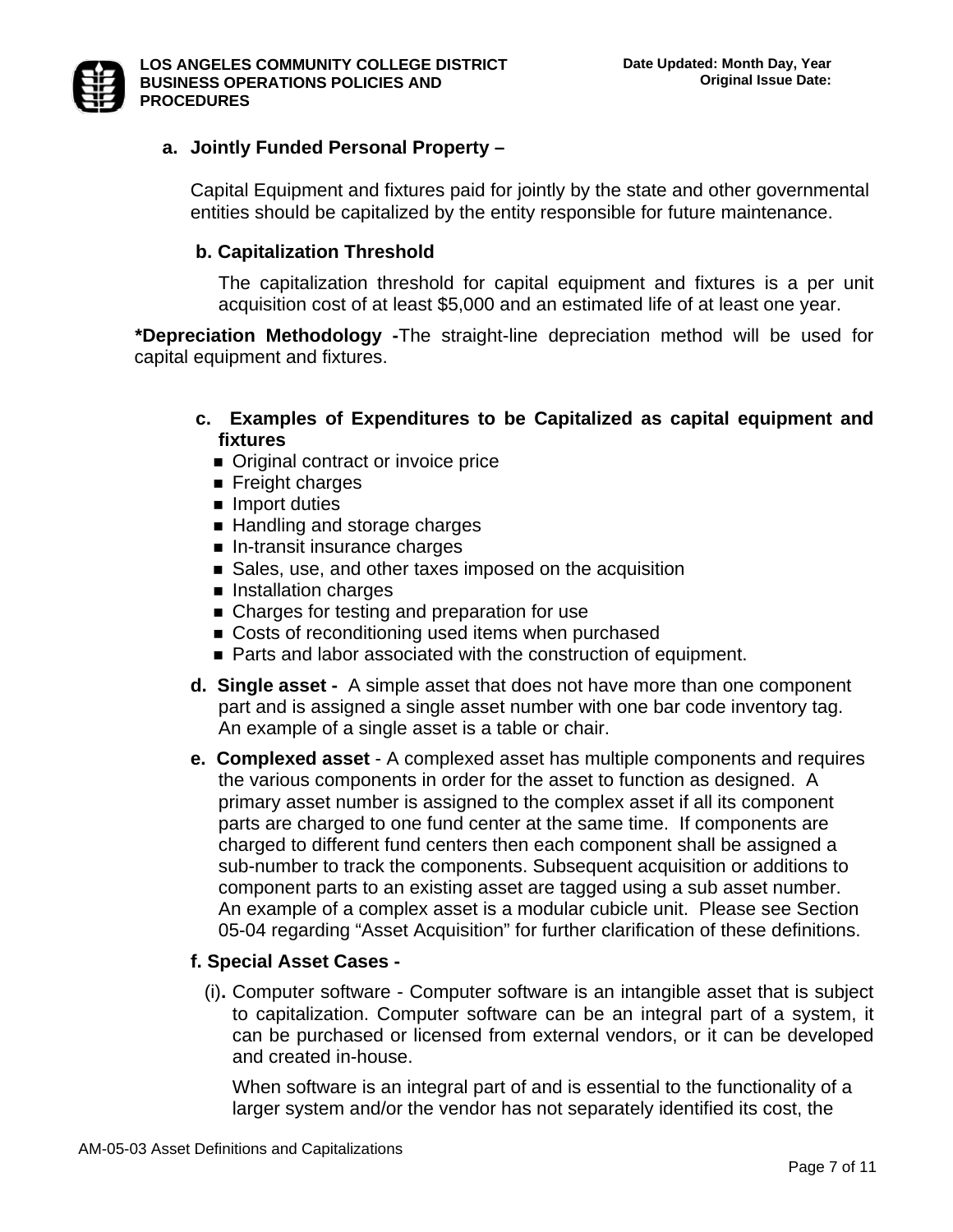

#### **LOS ANGELES COMMUNITY COLLEGE DISTRICT BUSINESS OPERATIONS POLICIES AND PROCEDURES**

software's costs should be capitalized as part of the system. When software is separately purchased or licensed, it should be capitalized as an asset if its cost is greater than \$5,000. A group license (i.e., installed on a local area network server or a wide area network server) would be reported as one capital asset.

 However, not all software costs should be capitalized. Cost related to the conceptual process involved in selecting the software, as well as training and data-conversion costs, should not be capitalized. Maintenance agreements associated with software should also be expense, unless maintenance is original part of the initial software purchase and its cost is not separately identified. Software obtained under a recurring license that must be renewed annually should not be capitalized.

 Computer software valued at below \$2500 per unit is considered software supply.

(ii)Internal Use Software Definition

For software to be considered for internal use, it must meet the following tests:

- The software must be acquired, internally developed or modified solely to meet the college/university's internal needs, *and*
- During the software's development or modification, the college/university must not have a substantive plan to market the software externally to other organizations.

Costs associated with the preliminary project and the post-implementation/ operating phases should be expensed as incurred. Internal and external costs associated with the application development phase should be capitalized. General and administrative costs and overhead expenditures associated with software development should not be capitalized as costs of internal use software.

(iii) Depreciation Methodology

The straight-line depreciation method will be used for software developed or obtained for internal use. Given the history of rapid changes in technology, software will be amortized over a relatively short useful life. Fully depreciated software that has been either replaced or is no longer in service or is considered obsolete, may be removed from the capital assets inventory and accounting records, even if the campus has not physically disposed of the software.

Intellectual Property –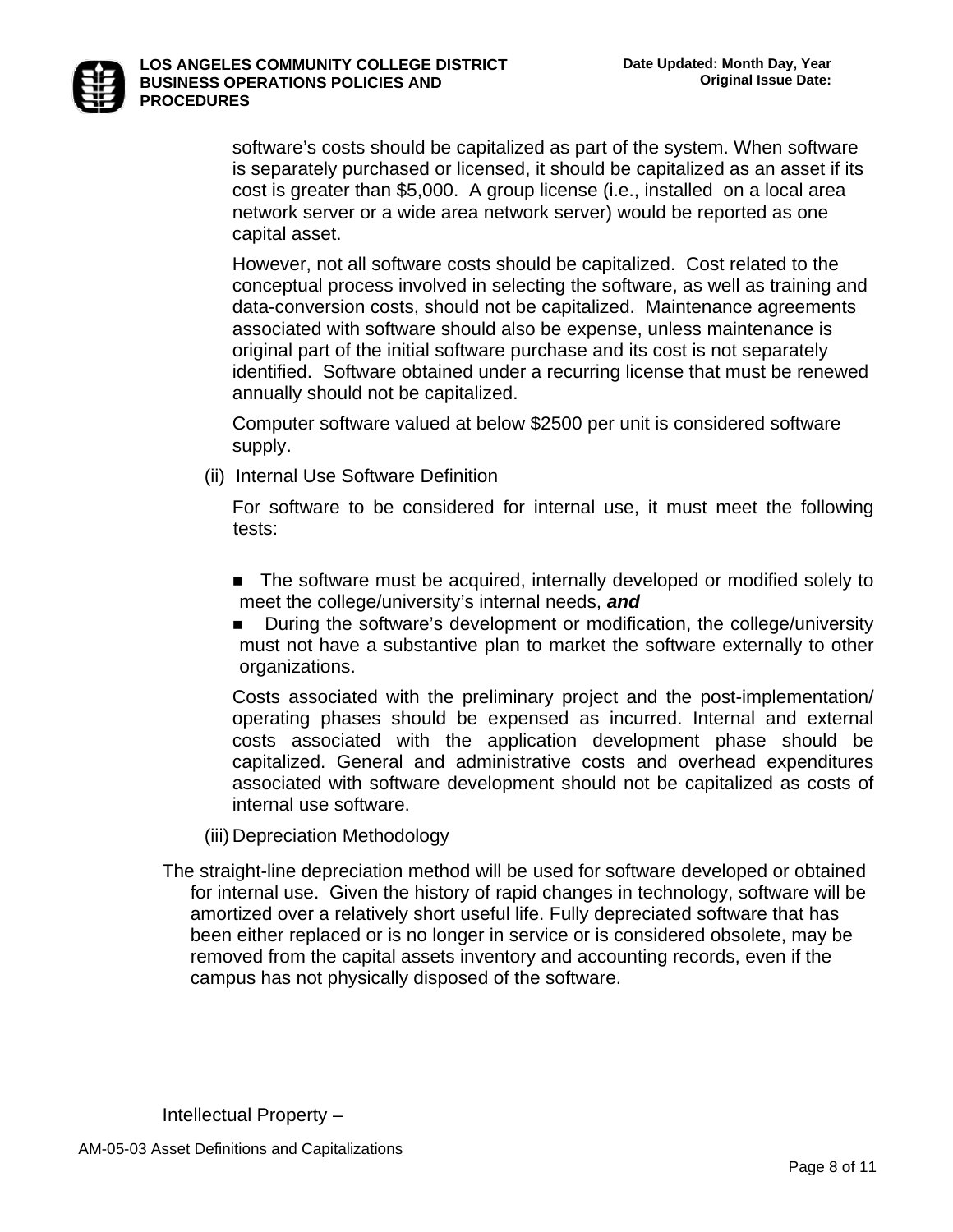

Intellectual property includes patents, copyrights, trademarks and franchises.

- **g. Capital equipment lease-** A capital equipment lease is an agreement which permits use and purchase of capital equipment and spreads out payment for the equipment for an agreed upon period of time. At the end of the payment period, the purchaser usually obtains title to the equipment. More detailed information on capital equipment leases can be found in section 05-04 regarding "Asset Acquisition."
- **6. Library Books and Reference Materials** A library book is generally a literary composition bound into a separate volume and identifiable as a separate copyrighted unit. Library reference materials are information sources other than books which include journals, microforms, audio/visual media, computer-based information, manuscripts, maps, documents, and similar items which provide information essential to the learning process or which enhance the quality of academic, professional or research libraries. Changes in value for professional, academic or research libraries may be reported on an aggregated net basis.
	- a. Library Characteristics -A professional, academic or research library normally has one or more of the following characteristics:
		- **Internal controls are in place in lieu of central property management.**
		- **Information is housed in a centralized location.**
		- **Physical security measures are in place to protect the assets.**
		- Checkout procedures and policies exist and are used.
		- **Individual item costs and supplemental information is generally contained in a** supplemental database.
		- **Nolumes assigned to libraries are typically available to employees, students,** and other individuals for checkout or use.
		- $\blacksquare$  Existence of the library helps the entity fulfill its mission.
		- **The value is material to the organization.**
		- **Equipment assigned to libraries typically remains under central security for** on-premises use.

A library may be reported on a composite basis by making net adjustments to total value to reflect increase or decrease in total value. Net adjustments must be made at least once annually by the close of the fiscal year.

 \* Depreciation Methodology - Library books should be capitalized at their purchase price and depreciated over their estimated useful life (10 years is suggested). Purchases of library books can be grouped by year and depreciated on an aggregate basis.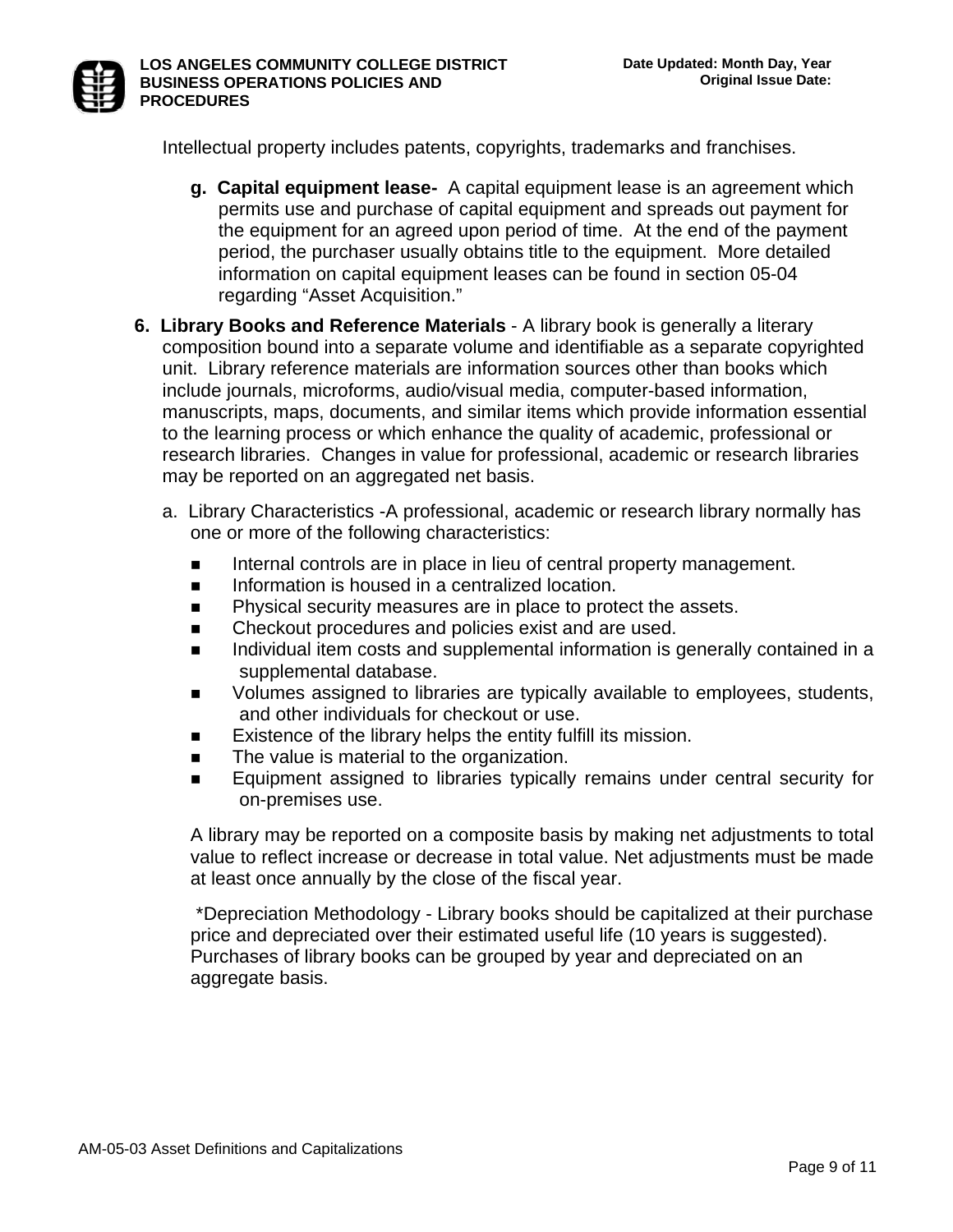

- b. Capitalization Threshold All purchases of books and materials for a professional, academic or research library should be capitalized, as there is no minimum dollar amount. Library acquisitions are valued at cost or other reasonable basis; deletions are valued at annually adjusted average cost. The library maintains records of all books and other library items, which suffice as detailed inventory records. Books, periodicals, subscriptions and other materials purchased but not used in a library should be expensed unless they constitute a capital event.
- c. Examples of Expenditures to be Capitalized as Library Books
	- Invoice price
	- **Filler** Freight charges
	- Handling
	- **In-transit insurance charges**
	- **Electronic access charges**
	- **Reproduction and like costs required to place assets in service, with the** exception of library salaries.

 **7. Works of Art -** Works of art and historical treasures are defined as collections or individual items of significance that are owned by a state agency which are not held for financial gain, but rather for public exhibition, education or research in furtherance of public service; and are protected and cared for or preserved and subject to an organizational policy that requires the proceeds from sales of collection items to be used to acquire other items for collection.

- a. **Exhaustible collections or items**  items whose useful lives are diminished by display or educational or research applications.
- b. **Inexhaustible collection or items** where the economic benefit or service potential is used up so slowly that the estimated useful lives are extraordinarily long. Because of their cultural, aesthetic, or historical value, the holder of the asset applies efforts to protect and preserve the asset in a manner greater than that for similar assets without such cultural, aesthetic, or historical value.

**E. General Ledger (G/L) Accounts –** Accounts established in the District's general ledger that reflect the enumerated asset values within its ownership when an asset is acquired by the organization. The asset accounts are reported in the District's comprehensive financial statement at the end of the fiscal year.

1. 640100 – Any equipment type single item \$5,000 or greater (should be tagged, capitalized, and depreciated over the life of the asset and entered as category "A" in SAP)

2. 642300 – Any facilities single line item \$250 to \$4,999 (should be tagged and inventoried, but not capitalized and entered as category "A" in SAP)

3. 652000 – Any lease with option to buy \$5,000 or greater (will be capitalized and entered as category "A" in SAP)

4. 452100 or 452300 – supplies or equipment whose any single line item is less than \$250. 5. 452200 – software supplies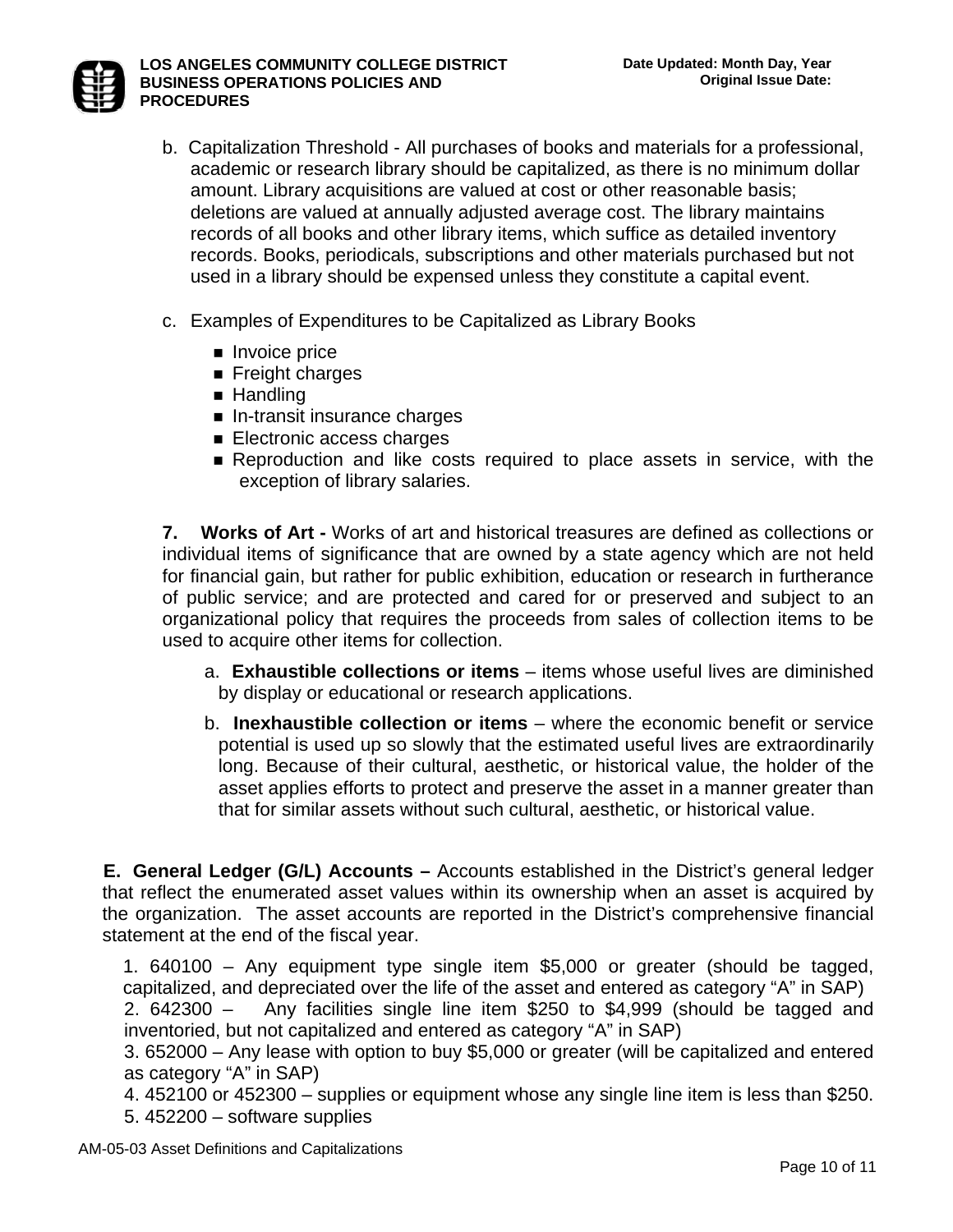

6. 562300 – rental of software

**F. Bar Code Inventory Tag –** The adhesive tags affixed to an asset reflecting its unique bar code data for scanning and tagging for inventory purposes. A bar code inventory tag is not the asset number assigned to the asset when a master asset record is created in the financial and procurement database.

**G. Asset Number –** When an asset master record is created in the financial accounting and procurement database, the system will assign a unique asset number to the asset for tracking purposes. This is not the bar code inventory tag number.

**H. Asset Master Record –** When an asset is entered into the financial and accounting database, the system requires and the user establishes an asset master record. The asset master record contains data on the asset such as description, bar code inventory tag number, vendor/manufacturer, depreciation life, location, warranty information, make, model and serial number of the asset.

**I.** Asset Manager – The position responsible at the district-wide level for coordinating, collaborating and overseeing the daily operations of the asset management program at the Los Angeles Community College District. The Asset Manager with the Vice President of Administrative Services at the college location work closely together to ensure asset management procedures are strictly adhered to. The Vice President of Administrative Services at each college location may identify asset coordinators to assist the Asset Manager in the local efforts to ensure asset management processes are also followed.

**J. Public Surplus** – Public Surplus is the on-line public auction website that the District utilizes to transact the public sales of any assets identified to be surplus and no longer of use to the colleges and District Office.

# **V. BOARD RULES, LEGAL CONSIDERATIONS AND RELATED PROCEDURES**

GASB 34 and BASB 35, California Community College Budget and Accounting Manual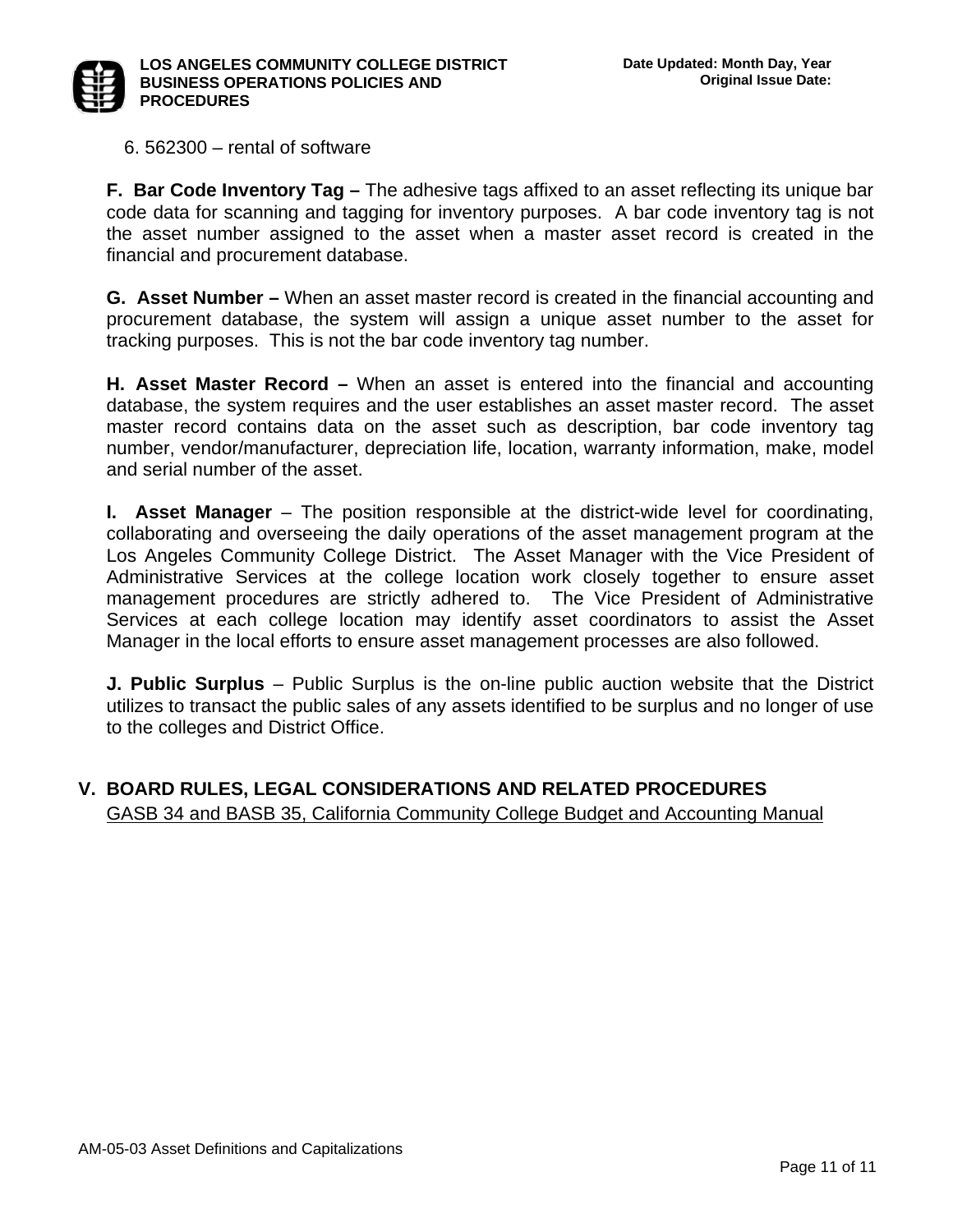# **AM-05-04 ASSET ACQUISITIONS**

# **I. SUMMARY**

This procedure details the acquisition type transactions of equipment assets that include donations, exchanges and transfers. Procedures relating to acquisition of real estate assets are found in the Facilities Section. Assets acquired through federally funded programs or specially funded grants shall be addressed in Section AM-05-08

### **II. TYPES OF TRANSACTIONS**

#### **A. Purchase**

#### **1. Capital Equipment**

Assets can be acquired through purchases at a single unit, bundle or lot. Assets whose single unit value is greater than or equal to  $$5,000$  ( $\geq$ \$5,000) are classified as capital assets. Assets can be real property (including land, building, building improvements, infrastructure), equipment assets (including furniture, fixtures, equipment and other durable/non-supply items), historical treasures and collections of art.

When purchased as a bundle or a lot, capital equipment assets must be created according to the following procedures:

- a) Bundle A variety of assets purchased together that have different and individual values attached but are procured and used together as one (set or system). An example of bundled assets are systems furniture such as a cubicle unit. A main asset number with sub-numbers and a single inventory bar code tag is issued to the bundle as one asset even though there exist different values on the bundled parts. A procurer of the bundled asset should identify each asset in the bundle with an asset sub number with no value on the *Purchase Order* (PO) when creating the asset in the financial and procurement database.
- b) Lot A grouping of multiple identical items with the same unit value. Specifically, multiple identical equipment items which have the same value charged to the same cost center in the same purchase transaction. This situation arises when new computers are purchased to replace an entire computer lab. An asset record must be created for each item with unique asset inventory bar code asset tags provided..

c) Single asset – An asset that only has a single part such as a table or chair. A simple asset must be assigned to a single asset number and has no sub-asset numbers. This asset is tagged with one inventory bar code tag .

d) Complex asset – A complex asset has component parts that must have all component parts to be functional or useful. The complex asset must be treated as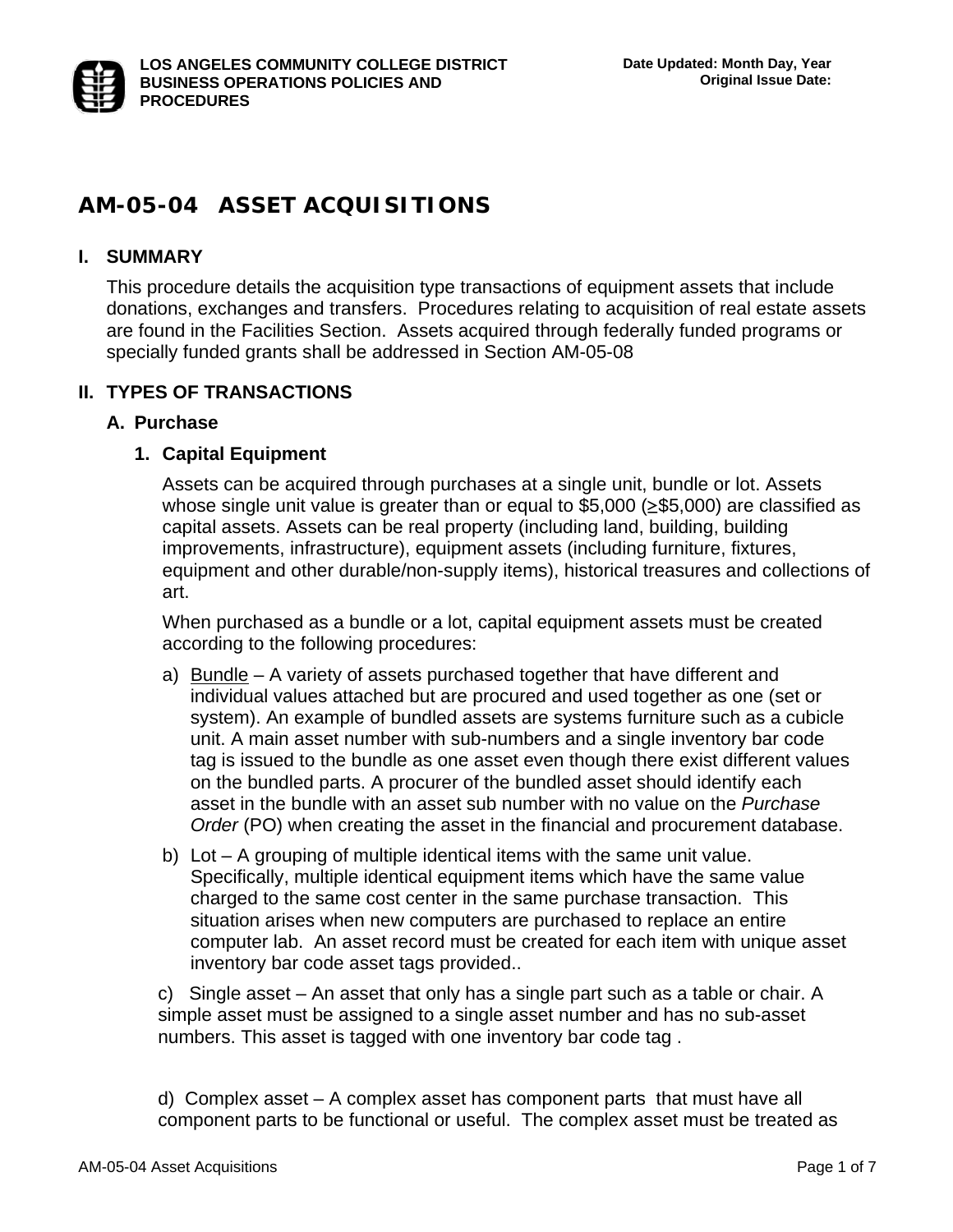

one asset and assigned one asset number. Any component parts acquired at the time of purchase of a complex asset must be assigned with the same asset number and be tagged as one main asset number, if all components are charged to the same account (same fund center). When there are different accounts charged to purchase the asset components, the sub-asset numbers are used to track these component parts. These component parts are also tagged with one inventory tag number. An example of a complex asset would be a modular workstation.

**2. Low Value Asset** – Low value equipment asset is an equipment asset purchase with a value at \$250 to \$4,999. Although low value assets are not capitalized, these assets are tracked for custodial and loss prevention purposes.

# **3. Capital Equipment Lease**

- a) A lease is considered a capital lease if it meets any **one** of the following criteria:
	- (1) The lease transfers ownership of the property to the lessee by the end of the lease term.
	- (2) The lease contains an option to purchase the leased property at a bargain price.
	- (3) The lease term is equal to or greater than 75 percent of the estimated life of the leased property (for example, the lease term is six years and the estimated life is eight years).
	- (4) The present value of rental and other minimum lease payments equals or exceeds 90 percent of the fair value of the leased property less any investment tax credit retained by the lessor (for example, the present value of the rental and other minimum lease payments equals \$9,000 and the fair value is \$10,000).

**NOTE:** The last two criteria (3) and (4) are not applicable when the beginning of the lease term falls within the last 25 percent of the total estimated economic life of the leased property.

- b) Capital Lease assets under the Lease Agreement other than real property leases must be created as assets and tagged.
- c) Once an approved *Request for Contract* (RFC) for a capital lease is entered in the procurement database, the capital lease will be identified by the District Contracts and Purchasing Section as a capital lease and a contract via the **Create Purchase Order** screen.
- 4. **Software Purchase or License** Computer software is an intangible asset and is subject to capitalization if the purchase price is \$5,000 or greater. Computer software can be an integral part of a system; it can be purchased or licensed from external vendors, or it can be developed and created in-house. When software is an integral part of and is essential to the functionality of a larger system and/or the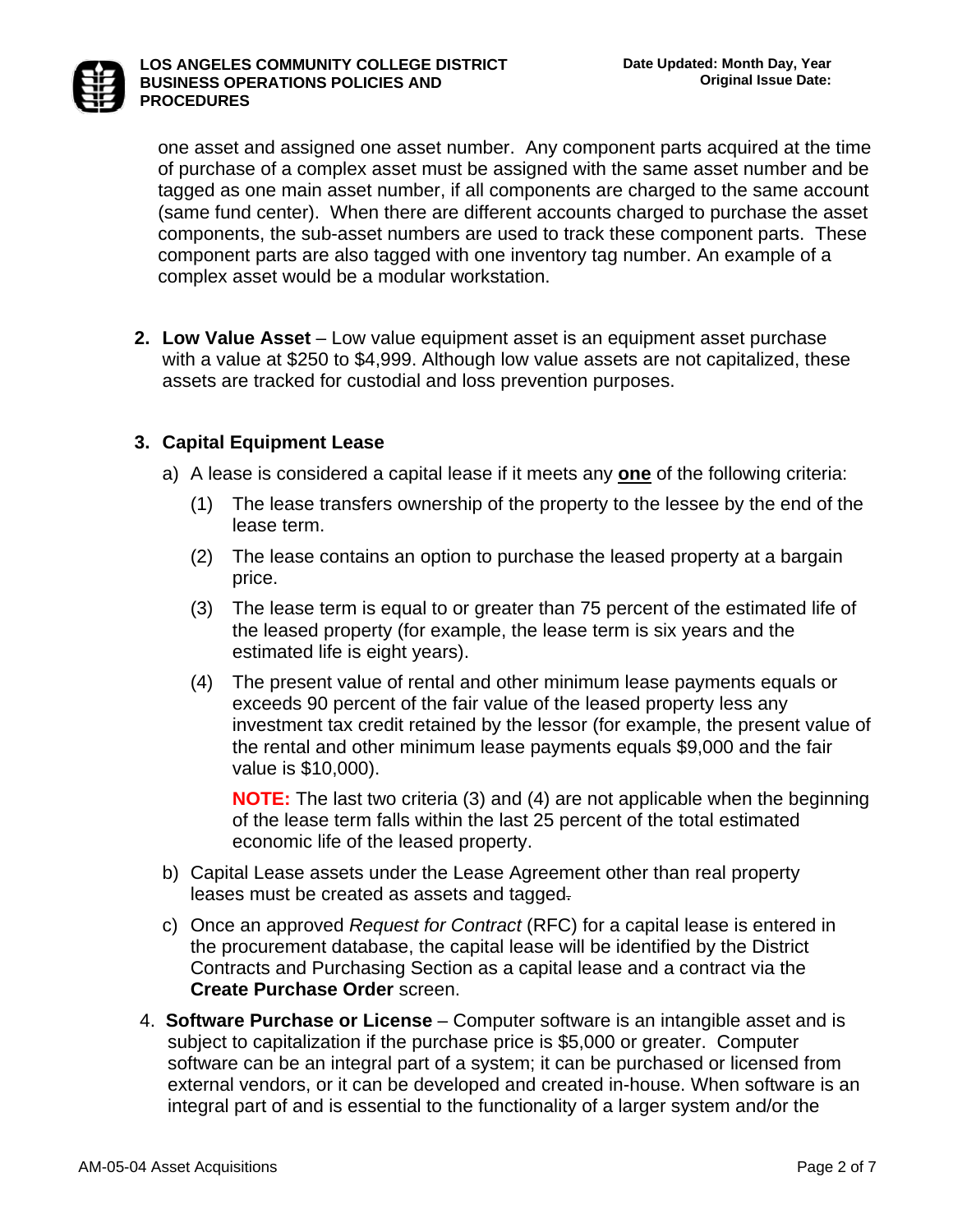

**LOS ANGELES COMMUNITY COLLEGE DISTRICT BUSINESS OPERATIONS POLICIES AND PROCEDURES** 

vendor has not separately identified its cost, the software's costs should be capitalized as part of the system. When software is separately purchased or licensed, it should be capitalized as an asset if its cost is greater than \$5,000. A group license (i.e., installed on a local area network server or a wide area network server) would be reported as one capital asset. Computer software value less than \$2,500 shall be purchased as computer software supplies.

#### **B. Donation**

Prior to any donation acceptance, the procurer of the donated item must follow the specific requirements stated in section 04-14 of the Procurement Policies and Procedures and receive approval from the College President or designee in accordance with the section.

Non-cash donated assets whose value is greater than or equal to \$5,000 (≥\$5,000) is to be capitalized and reported. If no value is placed on the asset upon receiving and acceptance by the District, the District may establish the value using acceptable industry standards if the value reported upon the donation is determined to be unrealistic.

The Receiving Department shall create the initial Asset Master Record by entering the donation as a new asset in the asset database utilizing the transaction AS01 when the asset is physically received and tagged. Receiving shall also report the donation to the Accounting Asset Unit using the *Asset Change Reques*t form in order for the Asset Unit to place value on the donated item.

Finally, the donation of the asset must be reported to the Board for acceptance by the College Vice President of Administrative Services.

#### **C. Exchange**

Capital asset exchanges can direct exchanges of similar assets or non-similar assets. For the exchange of similar assets (the same major asset class exchange, such as a car for a car), the asset received should be reported at the net book value of the asset traded or exchanged. Equal value exchange transactions are defined as reciprocal transfers. That is, each party receives and provides something of approximate equal value. An example of this type of transaction would be one parcel of land for another similar parcel or equipment for a similar type of equipment in the same asset class.

A non-monetary asset is valued at the time of receiving with the outside agency. If exchange is a like exchange, the asset needs to be recorded with the new asset value and delete the old asset value in the Asset Master Record. The net change of the value of an asset will be handled by the Accounting Asset Unit. The following information is needed as follows:

- Records of the capital asset from the exchange agencies using the same net book value and funding source at the time of transfer
- .Completed and approved Asset Change Request Form.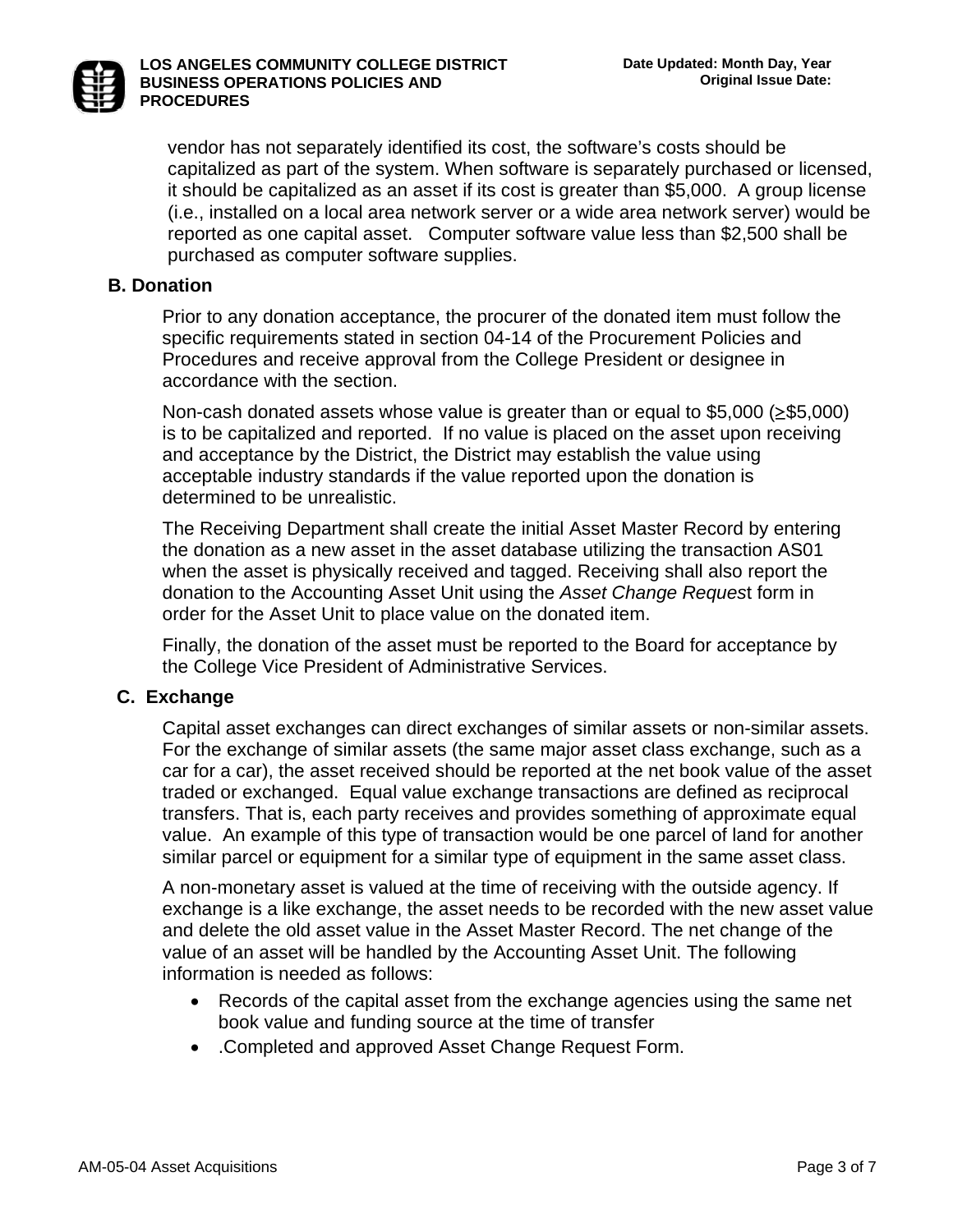

# **D. Transfer**

There exist two types of asset transfers:

- A physical transfer is the permanent or temporary relocation of or the exchange of physical custody of an asset between locations.
- A cost center transfer includes the relocation of an asset value from one department or location cost center to another.
- a) In order for an asset transfer to occur, an *Asset Change Request* form must be completed to transfer assets on the following cases:
	- One building to another building at the same campus or location
	- One location to another location (college to college transfer or college to District Office)
	- One cost center to another cost center
	- One WBS element to another WBS element

For all transfers of assets, the acquiring Receiving Department must update the change in the physical location in the Asset Master Record through the financial and procurement database and the Accounting Asset Unit should update the change in cost center in the Asset Master Record.

# **III. PROCEDURES**

- A. Purchase
	- 1. An asset may be purchased in the procurement system by either creating a Purchase Requisition (PR) or Purchase Order (PO) in the system. Typically, any asset purchasing transaction up to \$5,000 can be entered as a direct PO. When a PO or PR is entered in the system, the requestor must identify the asset in the "item category" field with an "A" denoting an asset. As the requestor completes the purchase, the system will simultaneously ask the requestor to also create an asset master record for the purchased assets. Much of the data entered by the requestor in the purchase transaction will be transferred into the asset record by the system. However, no asset value will be posted to the master record (AS01) at that time. Once the purchase transaction is complete, the system will provide the requestor with a purchase document number and a uniquely identified asset number generated by the system on the master record.
	- 2. When the asset is delivered by the vendor, the Receiving Department shall complete a goods receipt in the purchasing system. In addition, the Receiving staff will tag the item and complete the asset master record by entering the inventory tag number, serial number (if applicable) and location of the asset. When the goods receipt is entered for the PO, then the acquisition value of the asset is posted to the master record.

.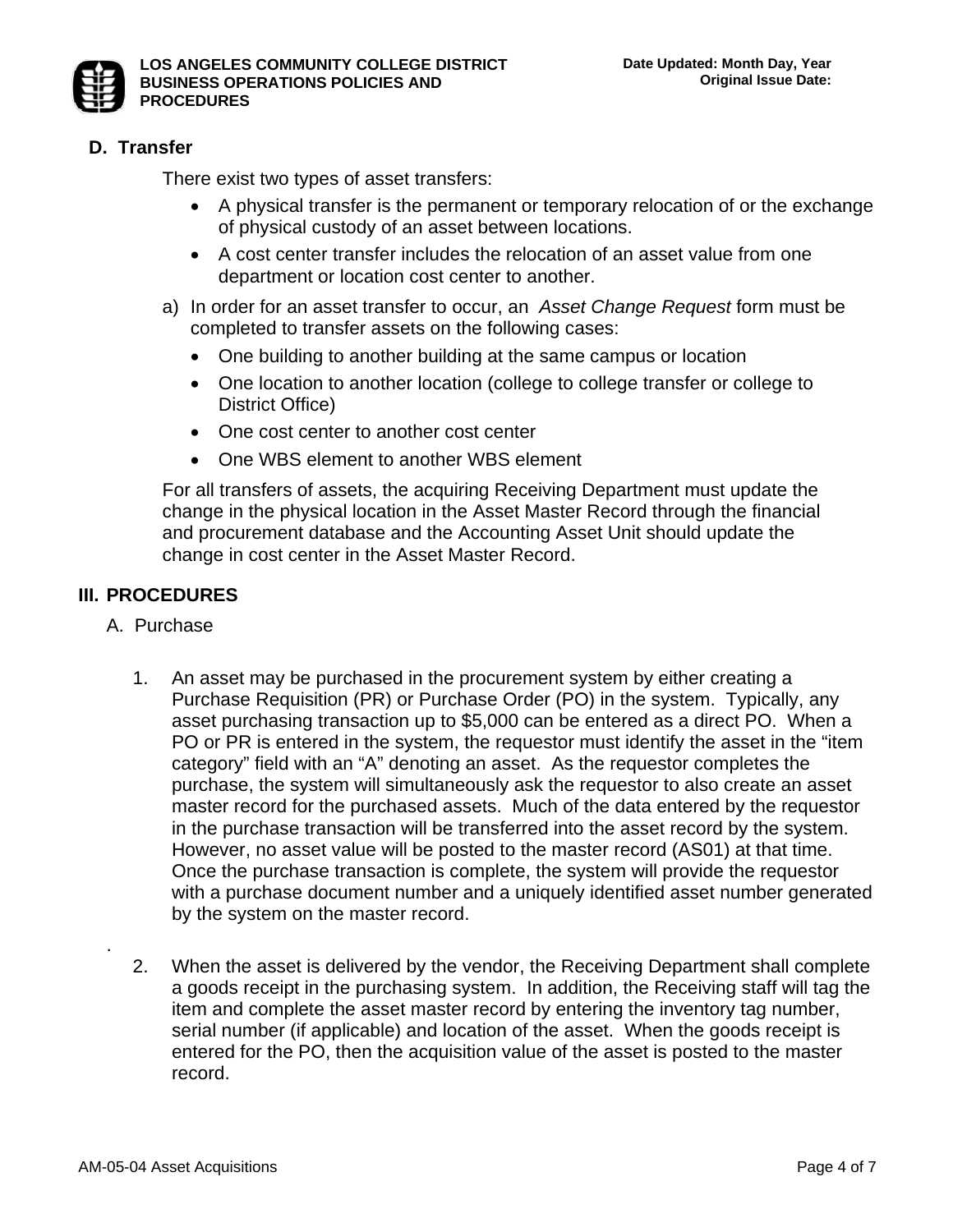

#### **LOS ANGELES COMMUNITY COLLEGE DISTRICT BUSINESS OPERATIONS POLICIES AND PROCEDURES**

3. At the end of the month, the depreciation for all assets acquired will be depreciated in a month end process when depreciation is run. At the District, there exists two depreciation Areas: Fund (01), which fully depreciates an asset in the first depreciation run and GASB depreciation – based on the Governmental Accounting Standards Board (05) depreciation which depreciates based upon the useful life of the asset .

**Note:** In depreciation area 01, all assets get fully depreciated. If any assets have to be returned after the depreciation run occurred, the system will generate an error message telling you that "asset XXXX – negative value" and stop you from processing the reversal of the Goods Receipt. To avoid this error, a reversal of the GR must be done by the Receiving Department in the same month.

#### B. Donations

 1. When a donated asset is offered by a donor, the Vice President of Administrative Services must ensure that the appropriate donation process identified in section 04-14, including completion of the donation form, screening (if applicable) and receipt of necessary approvals occur. Moreover the acceptance of the donation must also be ratified by the Board of Trustees. A copy of the completed and approved donation form should be sent to the Receiving Department.

 2. Once the donation acquisition process is complete, the Receiving Department must tag the donated item with an inventory bar code tag. It must also create the new asset master record for the item in the asset database by entering an asset record through the transaction AS01. The Receiving Department shall identify at a minimum the description of the asset, manufacturer (if possible), quantity, condition, location, serial number (if applicable) and tag number.

 3. Once the master record is entered and completed in the system, the Receiving Department shall provide a copy of the donation form to the Asset Accounting Unit which shall identify the assets bar code tag number with the system generated asset number.

 4. The Asset Accounting Unit shall enter the asset value identified in the donation form by posting the asset value through the FB01 transaction. The entry will be debited to the asset number and a credit to the cash account will occur.

 5. Similar to assets purchased via a PO/PR transaction, the asset will be depreciated at the end of the same month according to the asset type and useful life.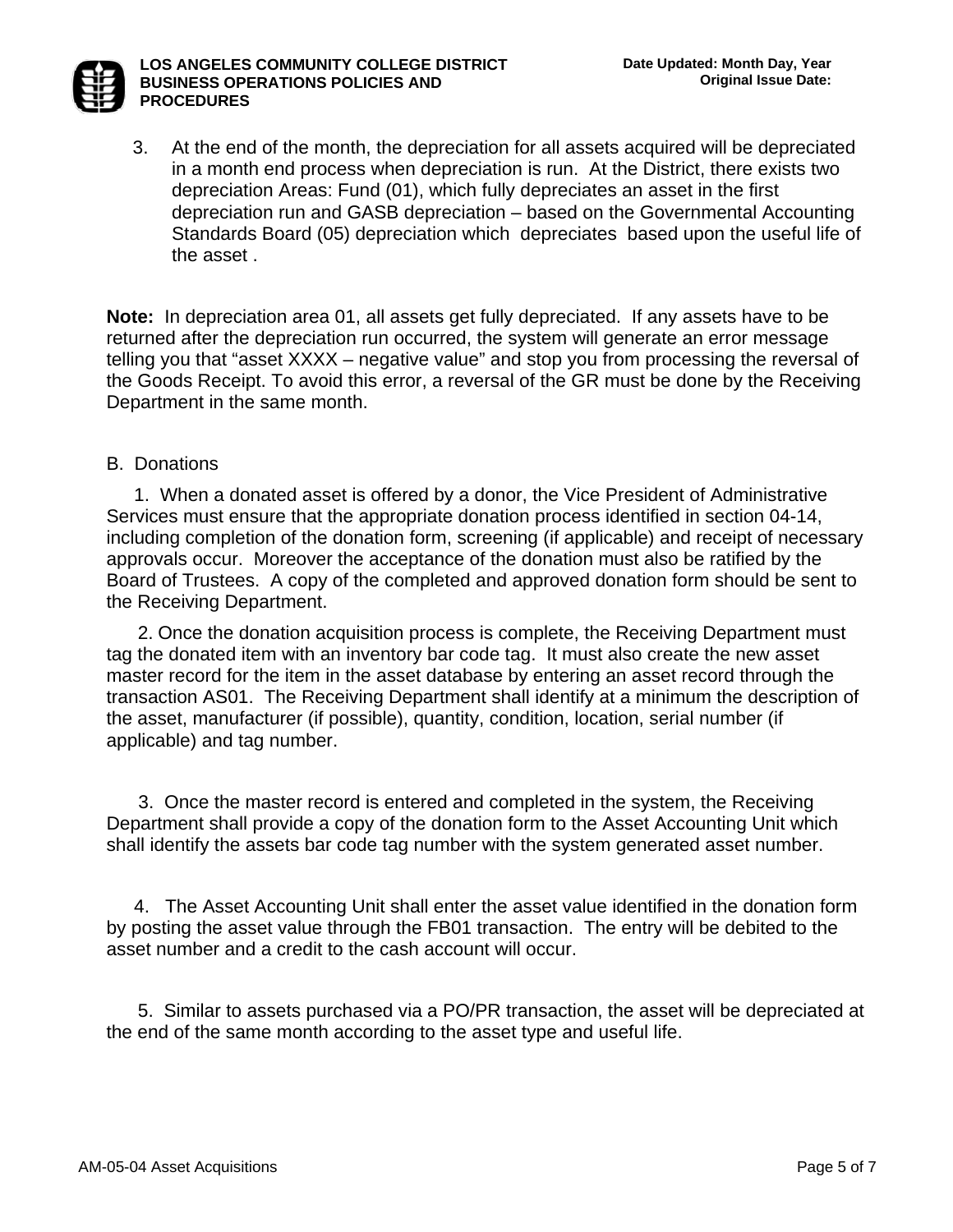

#### C. Transfer/Exchange

 1. An asset master record change request must be processed by the transferring location. The receiving location must update the asset master record through the AS02 transaction in its campus receiving department. The receiving location shall record the asset # on the Asset Change Request form and submit to Asset Accounting Unit at the District.

- a. The Asset Accounting Unit shall transfer value and the depreciation from the transferring asset to the receiving asset using transaction code ABUMN - Transfer within Company Code.
- b. Similar to other asset transactions, the remaining undepreciated portion of the transferred asset will be depreciation according to its useful life as set forth by the GASB depreciation area. For fund depreciation area, the asset is fully depreciated at the transferring location.

B. Asset Change Request Form:

The Asset Change Request Form is the primary document utilized in the transfer and disposition of an asset. The form can be found in the following website link:

#### **IV. DEPRECIATION OF ASSETS**

Depreciation is defined as the allocation of cost of an asset over a period of time for accounting and tax purpose. All assets have a useful life over a defined period. All capital assets (except land but including building and equipment) will depreciate over the remaining life of the asset. The exchange or donated asset may come with a remaining useful life. See section 05-00, Asset Management Policy, for the useful life for each asset class used for the District defined asset class (life of the asset and applicable G/L account).

The Asset Accounting Unit will run the depreciation every month which automatically books the value in the financial and procurement database.

# **V. FORMS / SAP TRANSACTIONS**

*Asset Change Request Form Request for Purchase (RFP) Purchase Order (PO) Donation Form*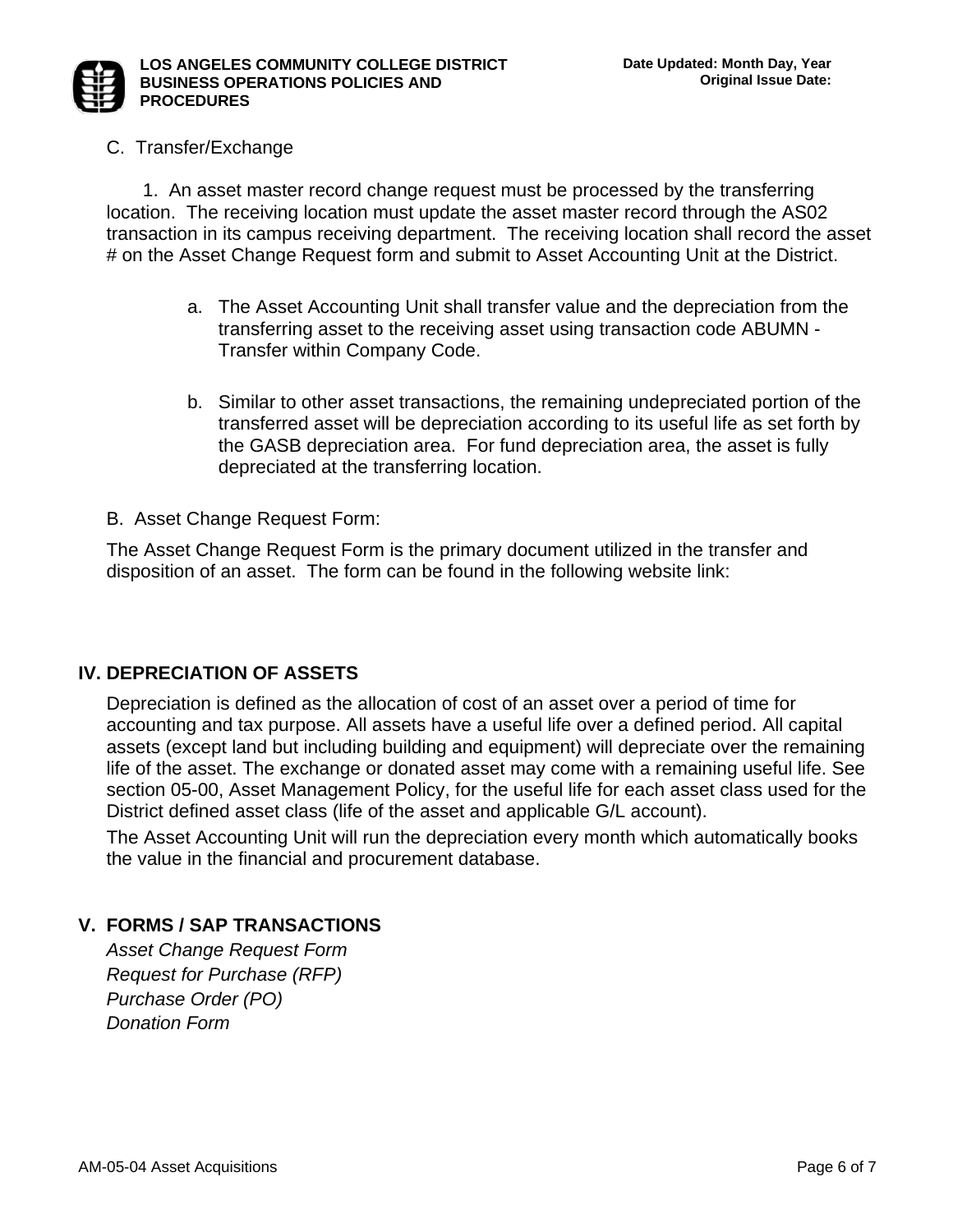# **VI. BOARD RULES, LEGAL CONSIDERATIONS AND RELATED PROCEDURES**  SAP GO LIVE PROCUREMENT BULETIN PROCUREMENT BUSINESS OPERATIONS POLICIES AND PROCEDURES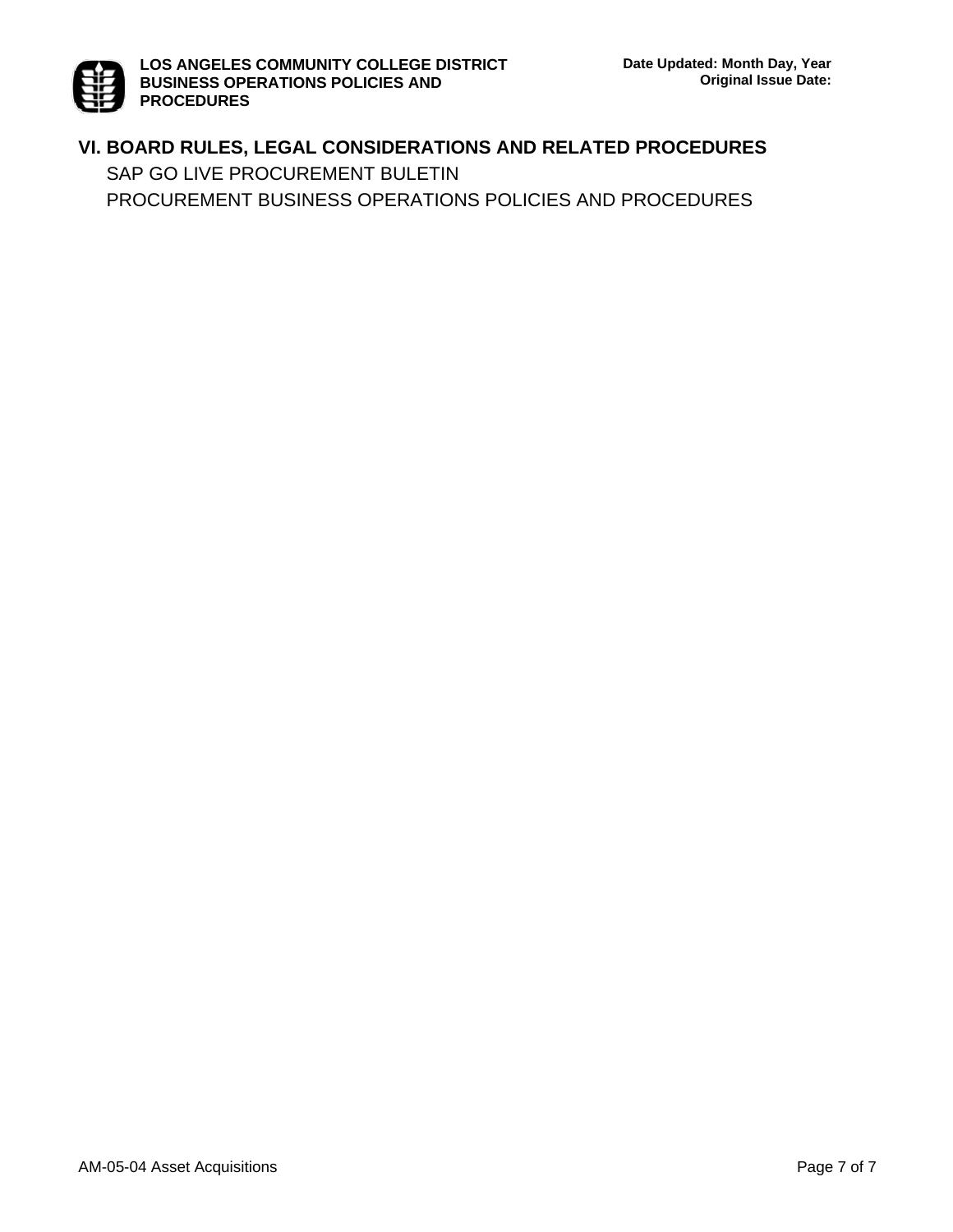

**LOS ANGELES COMMUNITY COLLEGE DISTRICT BUSINESS OPERATIONS POLICIES AND PROCEDURES** 

# **AM 05-05 ASSET SCREENING**

#### **I. SUMMARY**

The purpose of this procedure is to ensure all furniture and equipment type assets are adequately screened prior to disposition and all asset losses are accounted for in accordance with state and federal regulations, financial audit requirements, applicable accounting pronouncements, and in a manner that adequately supports the maximum recovery of Los Angeles Community College District's (LACCD's) costs associated with these assets.

# **II. PROCEDURE**

### **A. Asset Screening**

 Asset screening is a process of physically inspecting property or reviewing lists of equipment reports to determine if like equipment might already be on campus and available for use or whether equipment is needed to be screened for disposal or replacement.

- 1. Each department acquiring new assets shall undertake screening of like equipment prior to purchase of new equipment.
- 2. Each department will annually review the use of inventoried equipment. Any equipment which is either temporarily (not in use for 2 years) or permanently not being utilized must be reported as surplus for transfers or public auction.

 To ensure that asset lists can appropriately be used for screening purposes each department is also responsible to:

- a) Safeguard its equipment and other assets assigned to their department, including items no longer needed**.**
- b) Report any disposals or transfers of assets in asset database within five (5) business days of disposal or transfer to the College Vice President of Administrative Services or the Director of Business Services at the District Office.
- c) Ensure that all assets acquired are properly recorded in the asset database.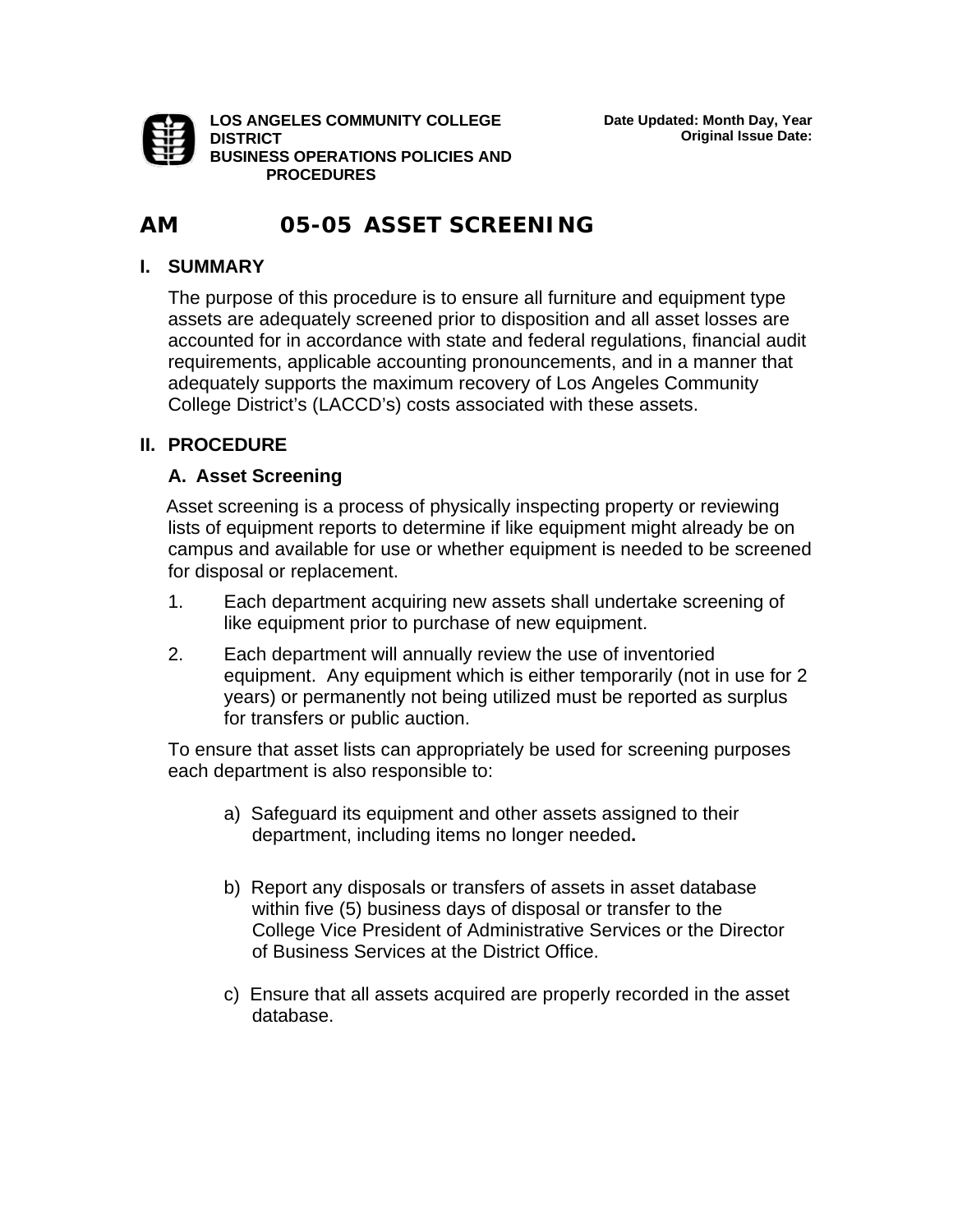d) When purchasing new assets, departments should consider what arrangements must be made to handle disposition of the old assets and must ensure that new assets are received, tagged, and recorded in the database by the college Receiving Department.

## **B. Storage and Movement of Assets**

When asset (equipment) is not in use but required for authorized future use, it must be stored in accordance with sound management practices including adequate protection from theft, misuse, corrosion, contamination, and damage to sensitive parts. Notation of the storage location will be made on asset inventory records. Assets may be moved to off-campus sites only with prior approval(s) from the college Vice President of Administrative Services and/or the Director of College Facilities. A shipping document, transfer document, or similar written instrument of accountability must be processed and the record retained by the transfer department prior to movement and storage.

# **C. Asset Losses, Damage or Destruction (LDD)**

- **1. Theft**  In the event of theft or loss of any capital asset, the person responsible for safeguarding the asset must do the following:
	- a. Notify supervisor and the on campus Sheriff's Office or local law enforcement authority and complete a police report.
	- b. Contact and coordinate with Risk Management to supply any additional pertinent information required for insurance claim filing.
	- c. Notify the College Vice President of Administrative Services or the Director of Business Services at the District Office to assist in the identification of weaknesses in security that may have contributed to the occurrence.
	- d. Asset losses incurred by the College or the District Office may not always be replaced by property insurance. In almost all cases, the location where the asset loss occurred is responsible for the asset replacement. If the College is tracking low value assets, the theft must be reported.
	- e. Complete and submit a copy of the approved *Asset Change Request - Disposal* form to the Receiving Department with a copy to the District Accounting Department – Asset Unit for missing, stolen or unaccounted for capital assets. If stolen, also send a copy of the police report within four (4) business days of the occurrence.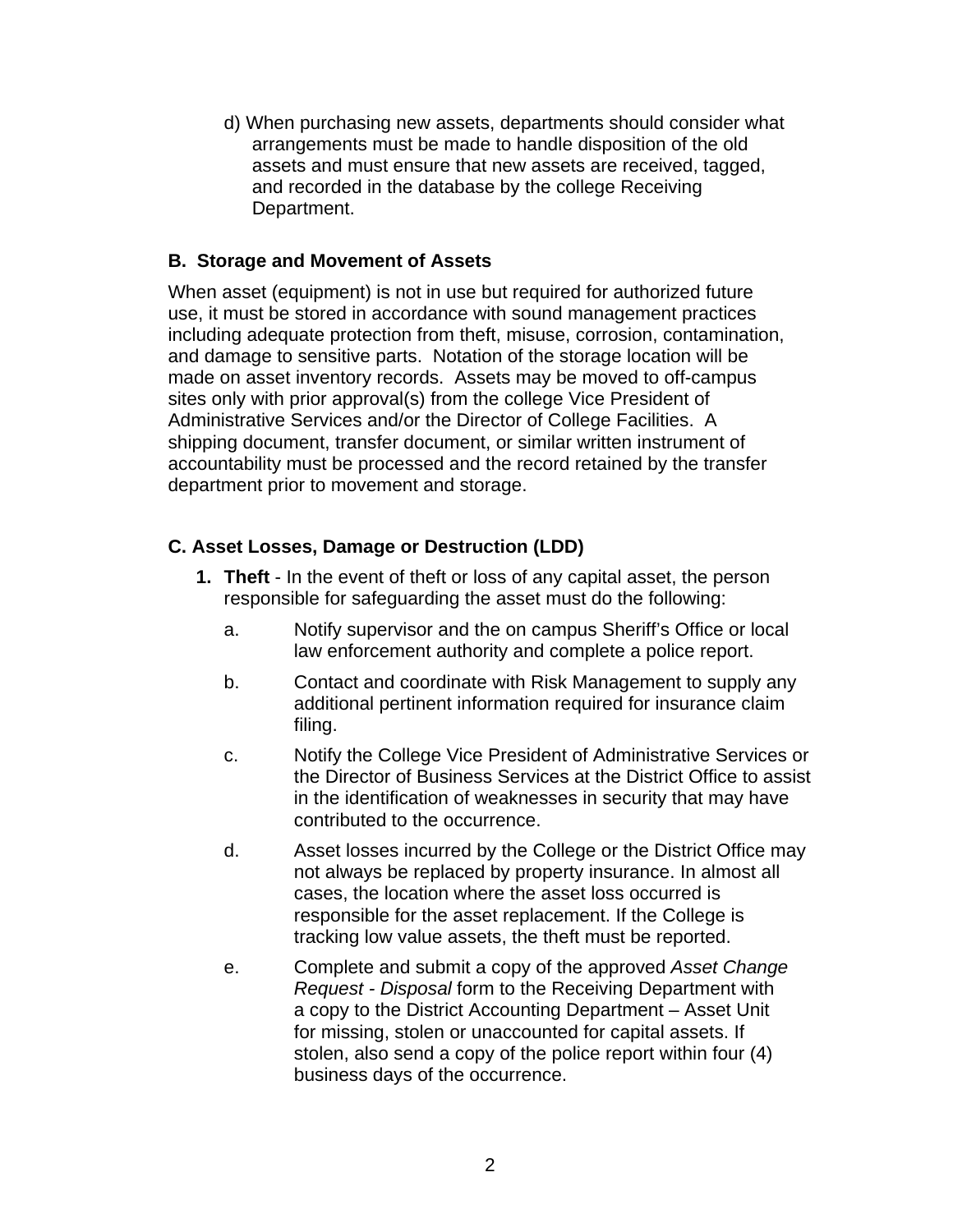- In completing the *Asset Change Request Disposal* form*,* identify those situations involving possible employee theft or negligence.
- An *Asset Change Request Disposal* form is used to update the Asset Master Record for all capital assets greater than or equal to \$5,000 (≥\$5,000). Select **Theft** or **Loss**, as applicable, from the drop-down list box of the **Disposition Change** field.
- **2. Damage or Destruction** In the event of damage or destruction of an asset, the person responsible for safeguarding the asset must:
	- a) Immediately upon recognizing that property is damaged or destroyed, coordinate with Risk Management if the asset is \$25,000 or greater to supply the required information for claim filing purposes. Risk Management will provide greater details on loss of assets especially in the event of fires, earthquakes, flooding and vandalism.
	- b) Complete and submit the approved *Asset Change Request* – *Disposal* form to the Receiving Department with a copy to the District Accounting Department – Asset Unit in order for the asset to be properly depreciated or written off based on its damage or destruction.

## **D. Asset Disposition – The process of asset disposal is a graduated process involving various methods of disposition.**

# **1. Disposal or Surplus of Assets**

- a) Each department is to evaluate whether the asset is surplus. The Department should consider the following conditions in the evaluation of the asset:
	- Asset is no longer needed for department purposes.
	- Asset is destroyed or damaged and is no longer useful.
	- Asset is obsolete.
- b) When the asset is physically and permanently removed from district-wide use, the Asset Management should change the Asset Master Record to reflect the current disposition of the asset:
	- Auction Sale and Donation of the surplus asset.
	- Recycle
	- Scrap
- c) The College Vice President of Administrative Services or the Director of Business Services at the District Office or designee shall arrange for the sale or disposal of District personal property in accordance with Board policy and the requirements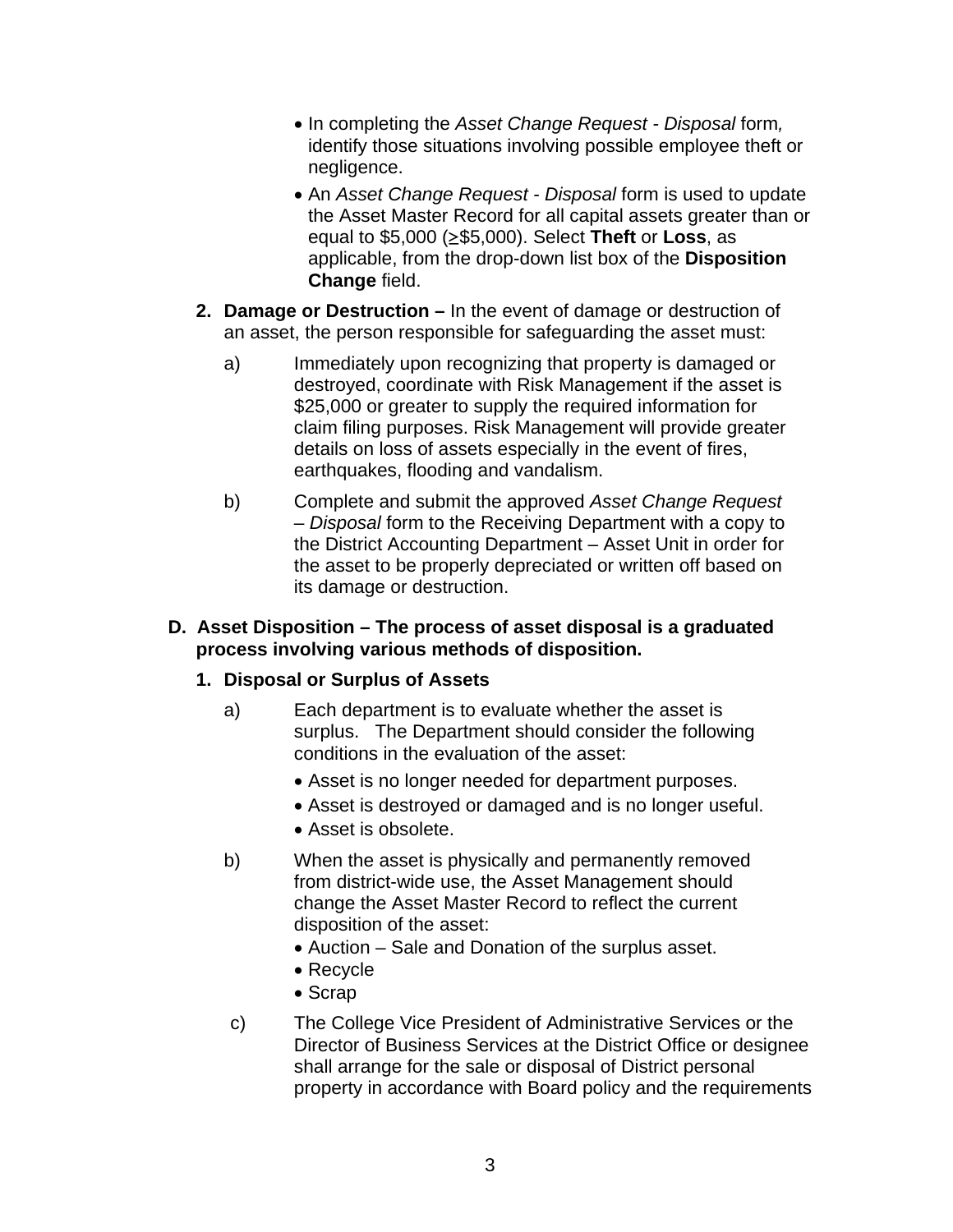of the [Education Code Sections 81450-81460 \(Disposal of](http://caselaw.lp.findlaw.com/cacodes/edc/81450-81460.html)  [Surplus Equipment and Materials,](http://caselaw.lp.findlaw.com/cacodes/edc/81450-81460.html) board rules and administrative regulations. (See Business Operations Policy AM-00, Asset Management Policy, for additional information on disposal or surplus of assets.)

d) If surplus assets are disposed of, the College or location shall communicate with the College Purchasing Specialist to report these items for ratification to the Board.

# **E. Public Auction and Disposal of Assets**

The Vice President of Administrative Services or designee and/or Director of College Facilities or designee identifies surplus assets to be posted on the public auction by sending a confirming email to Asset Management. The surplus assets can:

- a. remain in its present location as long as the asset (s) are safely and securely stored or
- b. be moved to a secured storage area provided by the college facility plant or bond construction program, or
- c. contact the district contracted movers to move assets to an offsite warehouse
- **1. Public Auction:** Public auction begins with a 28-day internet listing on the website [http://www.publicsurplus.com](http://www.publicsurplus.com/).

The Asset Management Coordinator schedules a date and time to dispatch a team to the asset's location where the asset specialists will prepare the asset for posting on the public auction website.

- a. The Asset Management team will use handheld scanners to record the attached bar code tag on the asset and all other pertinent information of the asset to update its records. Photographs of the asset are taken for publishing advertisements for the public auction website.
- b. Once this preparation process is complete the listings are emailed to the campus public auction website contact person who is responsible for reviewing, editing and releasing the listings.
- c. Asset surplus listings are posted on the website and all colleges have fourteen (14) days on an exclusive basis to determine if they want any of the surplus assets on a first come first serve basis and the next and final fourteen (14) days of the listing period are open to the general public for view and bidding.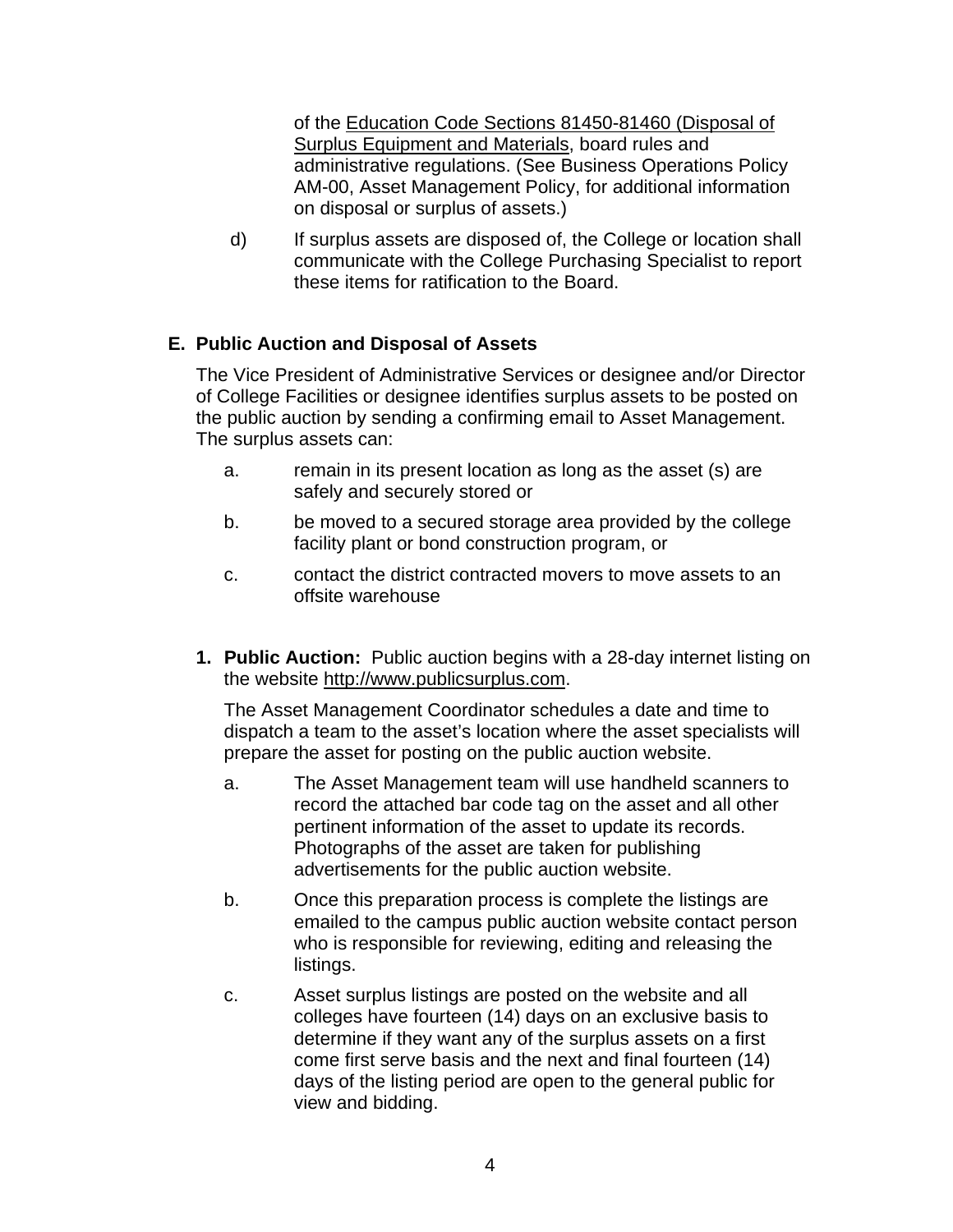- d. At the end of the first two weeks, the public can bid on any remaining surplus assets on the website for two weeks. The winning bidders must purchase and pick-up items in person within five (5) business days from the closing date of the online public auction. All successful bidders must pay for the asset at the College Business Office. (Note: In cases when the winning bidders claim tax exemption, a certificate must be provided to the Asset Management Coordinator who in turn will check the [State Board of Equalization](https://efile.boe.ca.gov/boewebservices/verification.jsp?action=SALES) website to confirm the tax exemption status. Once that is determined, the Asset Management Coordinator submits a copy of the resale certificate along with payment and receipt to the Business Office, who in turn shall issue a receipt to the bidder for pick up of the asset. Successful bidders must show proof of identification and sign-off on a release waiver.
- e. When an asset is publicly listed on the auction website, the Asset Management Coordinator must change the asset status to "Public Surplus Listed" in the asset database.

Note: The listing period must be observed in order to prevent unnecessary move costs for surplus items.

- **2. Donate the Surplus Assets**: Once the five (5) day pick-up period has passed, all unclaimed items may be considered for re-listing, donation or scrap. Asset Management must do the following:
	- a. Check with college designee and reviews an asset's eligibility for re-listing, and/or donation. Depending upon the college's decision, Asset Management must either re-list the auction on public surplus and/or select the appropriate District approved charitable or non-profit organizations accepting donations. The donation process takes about five days. The fifth day is generally the actual donation pick-up day. This process excludes non-federally funded assets. All federally funded assets must follow the disposition guidelines of the federal grant.
	- b. Coordinates the logistics of the donation pick up with the Vice President of Administrative Services and Director of College Facilities or designee. These coordination efforts include scheduling pickup appointments with the charities and nonprofit agencies accepting the asset. In addition, the Asset Coordinator oversees and manages the physical pickup of the asset on-campus.
	- c. Records the asset status change to "Donation" status in the asset database.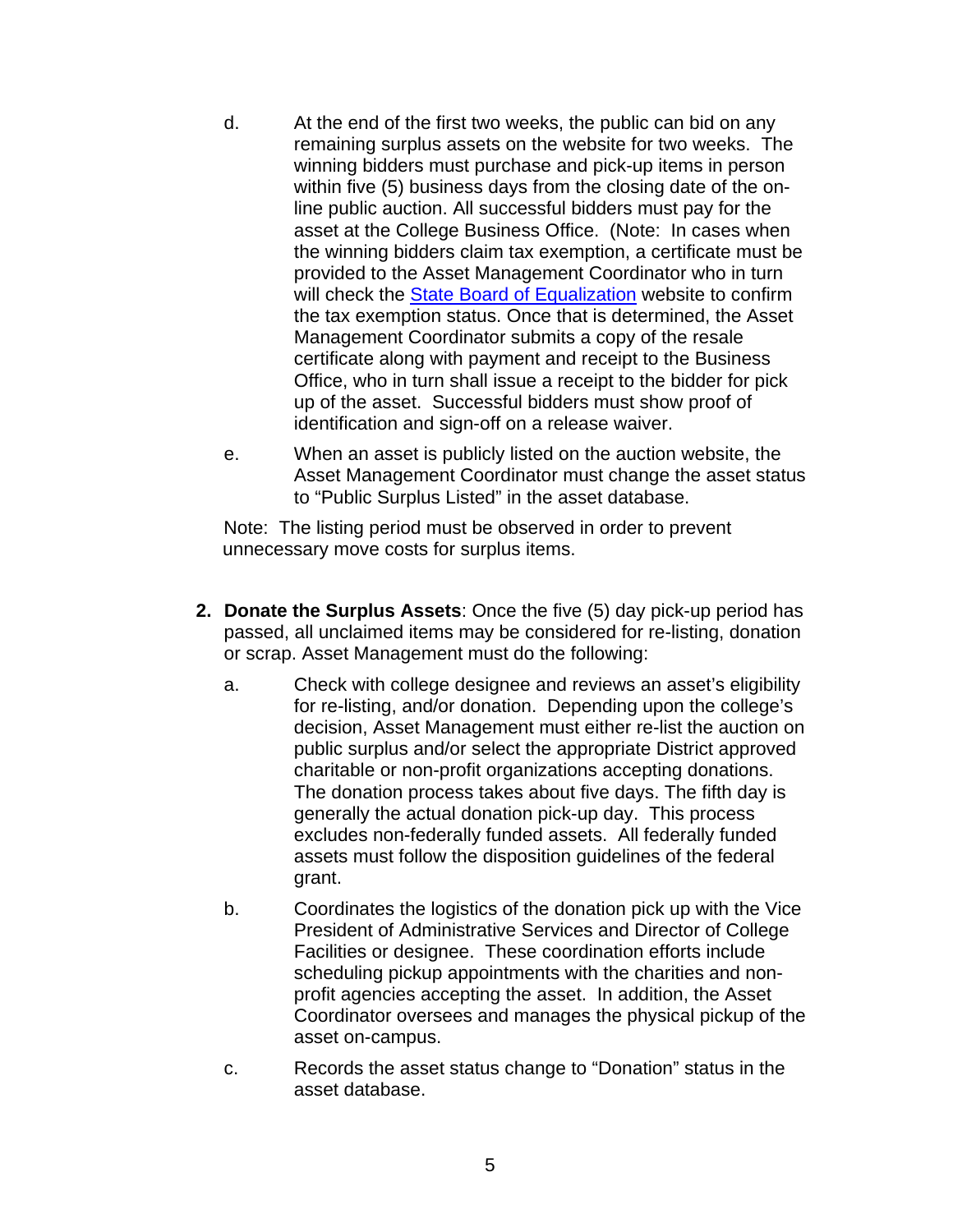- **3. Recycle:** If an asset cannot be publicly sold at auction, and/or donated to a charitable organization, then the next alternative method for asset disposal is to recycle the asset. There are two recycling categories: IT equipment recycling and metal recycling.
	- a. The Asset Management Coordinator contacts the recyclers and schedules a pickup. These recyclers must provide proof of their resale certification. The Facilities department must provide a copy of such certification to the College Business Office for their records.
	- b. Informs the Vice President of Administrative Services and/or Director of College Facilities or designee when a pickup has been scheduled. An Asset Management representative supervises and manages the recycler pickup at the site
	- c. Records the asset status change to "Recycle" status in the database.
	- d. Any funds received from the recycling of an asset must be paid at the College Business Office. The College Business Office shall issue a receipt to the recycler for pick up of the items purchased.
- **4. Scrap**: If an asset cannot be disposed through any of the aforementioned processes. The final process considered to dispose of an asset is scrapping it. The Asset Management Coordinator must do the following:
	- a. Contact three (3) scrap dealers and conducts a job walk for their bid proposals.
	- b. The scrap dealers submit bids. The Asset Management Coordinator contacts the winning bidder and coordinates all the details of the bids and pick up.
	- c. Records the asset status change to "scrap removal" status in the asset database.
- **5. Weight Reports: The Asset Management produces weight reports for every campus** submits a copy to the Director of College Facilities. The weight reports include a percentage breakdown of the zero landfill effort for items disposed through public auction, donation and recycling.
- **6. Write-off of Assets:** When an asset is actually sold, donated, recycled or scrapped, the Director of College Facilities or designee, must communicate with the Accounting – Asset Unit regarding the asset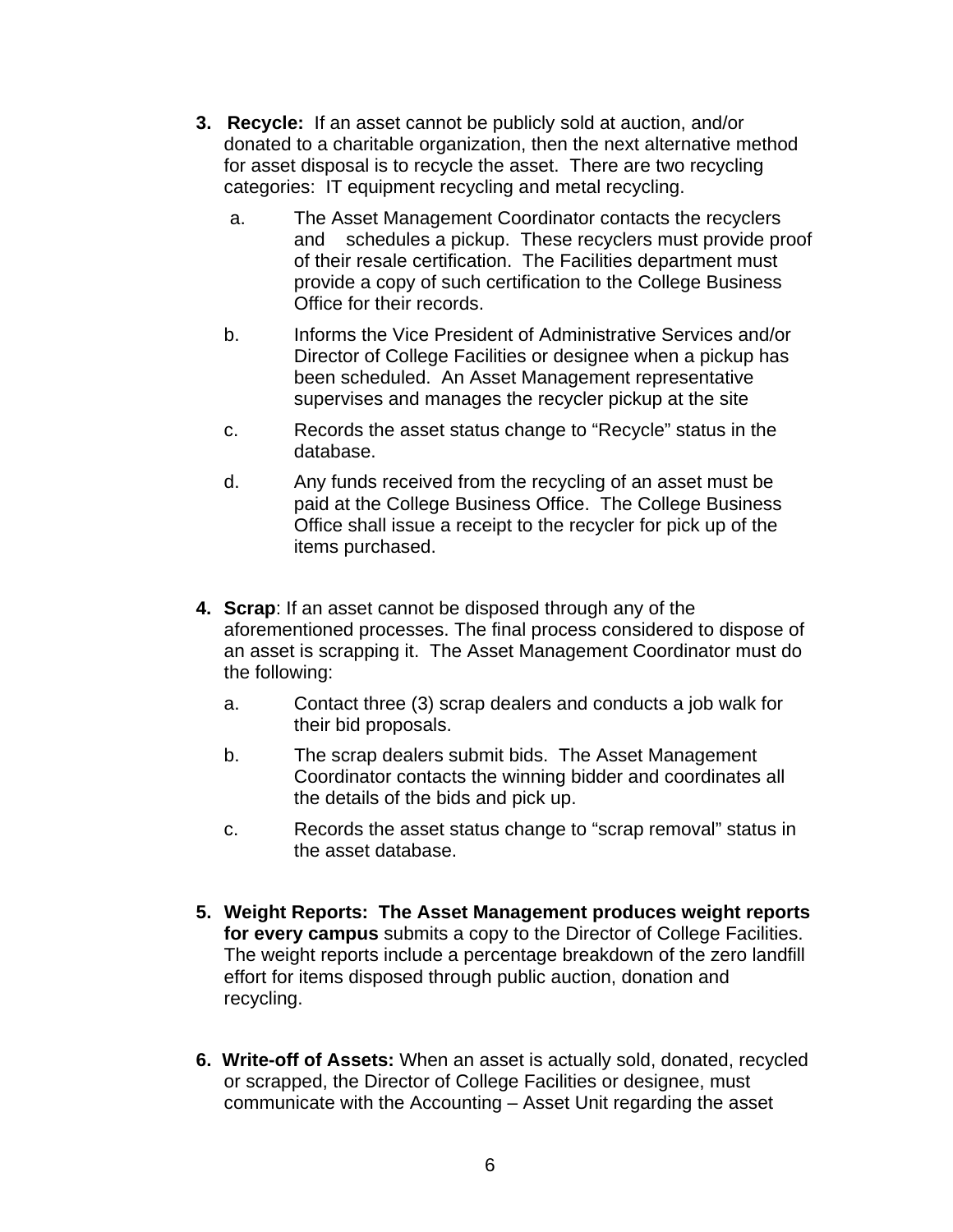disposition status so that it may be written off the asset financial ledger and inventory.

# **III. BOARD RULES AND LEGAL CONSIDERATIONS**

[Education Code Sections 81450-81460 \(Disposal of Surplus Equipment and](http://caselaw.lp.findlaw.com/cacodes/edc/81450-81460.html)  [Materials\)](http://caselaw.lp.findlaw.com/cacodes/edc/81450-81460.html)

# **IV. ONLINE FORM**

*Asset Change Request - Disposal*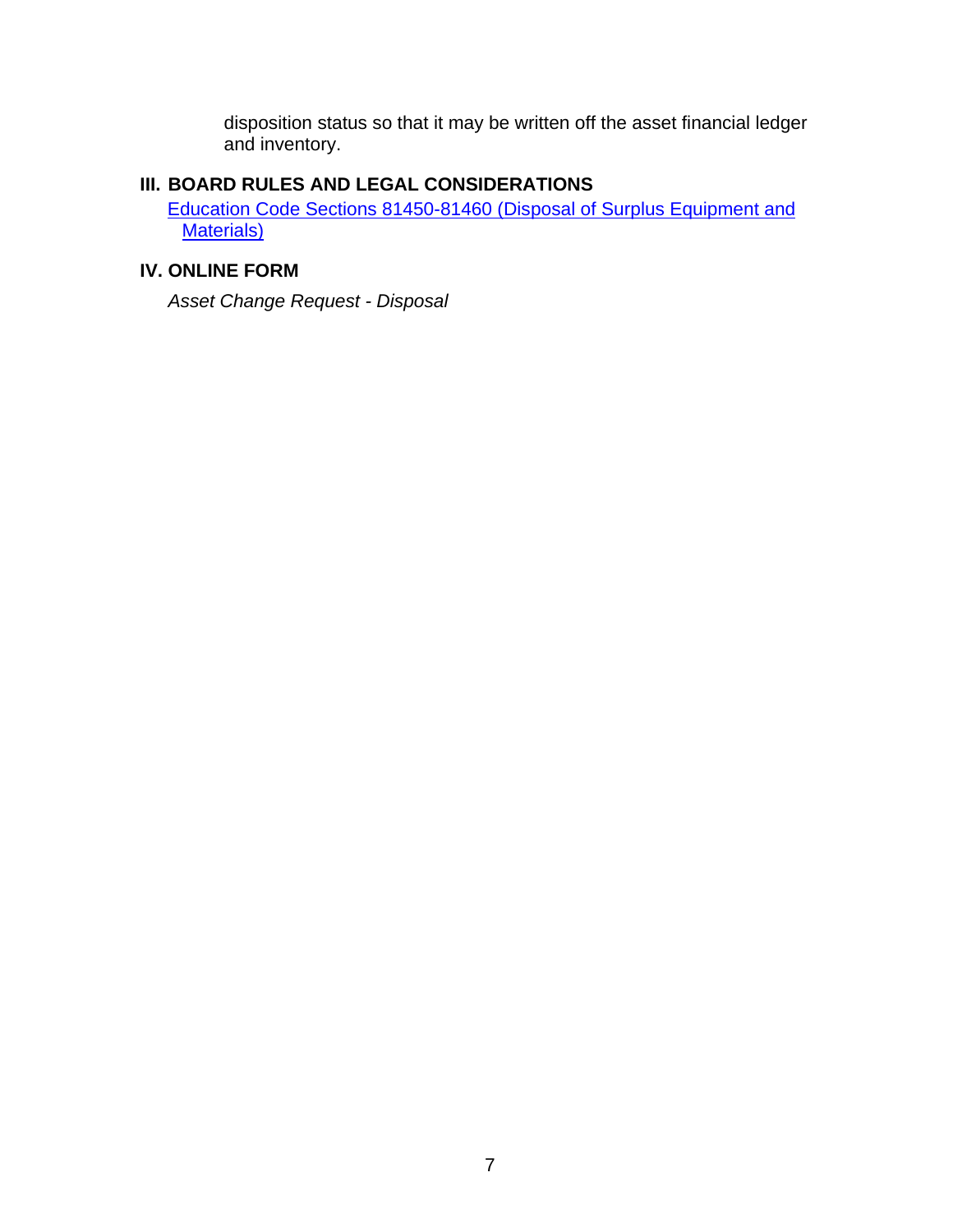

# **AM-05-06 ASSET RECEIPT, TAGGING AND IDENTIFICATION**

#### **I. SUMMARY**

This procedure describes the receiving and tagging of all low value and capital assets and the assignment of identification tag numbers for each asset entered into the Asset Master Record in the asset database. If the asset is a specially funded program purchase of equipment, the tagging or recording of an asset must comply with the requirements from the grantor agency.

Receiving is an integral part of the asset management process. Its critical function is to verify the accuracy and completeness of asset receipts. The receiving personnel accept ownership of the asset and at that time LACCD liability for the asset is initiated. If an asset is not centrally received, the Department receiving the asset must send the asset for proper tagging and inventory to the Receiving Department.

#### **II. PROCEDURE FOR RECEIVING AND TAGGING**

- **A. Receiving Assets**  In order to ensure proper receiving of assets, the Receiving Department must do the following:
	- 1. Upon physical receipt, visually inspects assets to check against the packing list and the purchase order (PO) to ensure compliance as to quantity and item ordered from the vendor.
	- 2. Creates the receiving record through the goods receipt entered in the procurement database.
	- 3. Notes the asset inventory tag number, serial number if application in the asset master and identifies the correct location for the asset to be delivered.
	- 4. Completes the goods receipt in SAP to allow matching the PO and receipt, which allows Accounting to match PO / receipt information to the invoice.
	- 5. Ensures all assets are tagged prior to leaving the receiving area
	- 6. Contacts requestor prior to delivery.
	- 7. Identifies discrepancies. Calls Procurement if receives assets on call in orders or other orders without purchase orders.
- **B. Tagging Equipment Assets** The Receiving Department must tag assets in the following manner:
	- 1. Place the tag adjacent to the manufacturer's identification plate for machinery and equipment including laptops, desktop computers, camcorders, typewriters, laser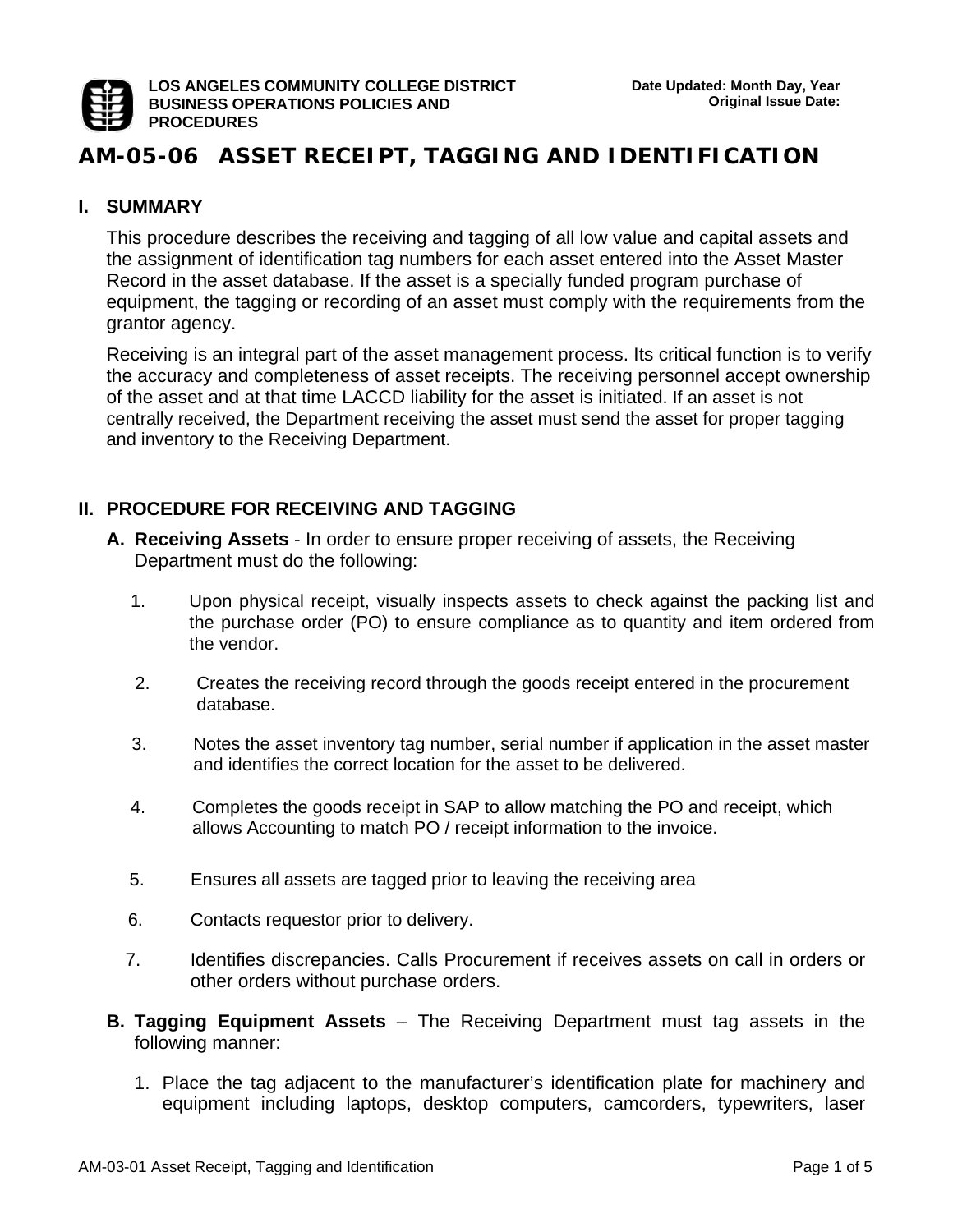printers, audio visual equipment, automotive equipment, nonriding lawnmowers, etc.

- 2. Place the tag on the leg or pedestal of furniture, including chairs, tables and desks.
- 3. Place the tag adjacent to the manufacturer's identification plate or by the driver's doorjamb plate for all vehicles.
- 4. For tag placement on works of art, work with the artist, if applicable, to ensure the art is not defaced or devalued.
	- a. Create, update or verify the Asset Master Record in the asset database with the following minimum required fields:
		- Asset purchased new or Purchased used
		- Business Area
		- Cost Center or Fund Center, as applicable
		- Description
		- Inventory Number (inventory tag number)
		- **Manufacturer**
		- Plant
		- Quantity and Unit of Measure
		- Serial Number
		- Vendor
		- WBS Element, if applicable
	- b. Note the asset tag number assigned to the asset through the asset database in the Asset Master Record regardless of whether the asset was tagged and identify the correct location for the asset to be delivered. This asset number is another means of reporting information on the asset in the asset database. The asset number is different from the inventory number.
		- (1) The asset number is essential because it represents the primary reference number for a particular asset on the computer database. All access to change a record must be directed through this unique asset number.
		- (2) When assets cannot be tagged due to the size or their nature (for example, if software is part of the operating system), assign a tag number and note in the Asset Master Record that the asset was not tagged. Attach the tag to the appropriate document such as the warranty and licensing agreement.
		- (3) Fixtures and appliances permanently attached to the building are considered as part of the building asset. Therefore, do not tag assets permanently attached to a building.
	- c. Before delivery, contact the requester to determine whether the asset will be sent to or picked up by the user.
	- d. Identify discrepancies and contact the Purchasing Office if assets are received on a phone in basis or ordered without purchase orders.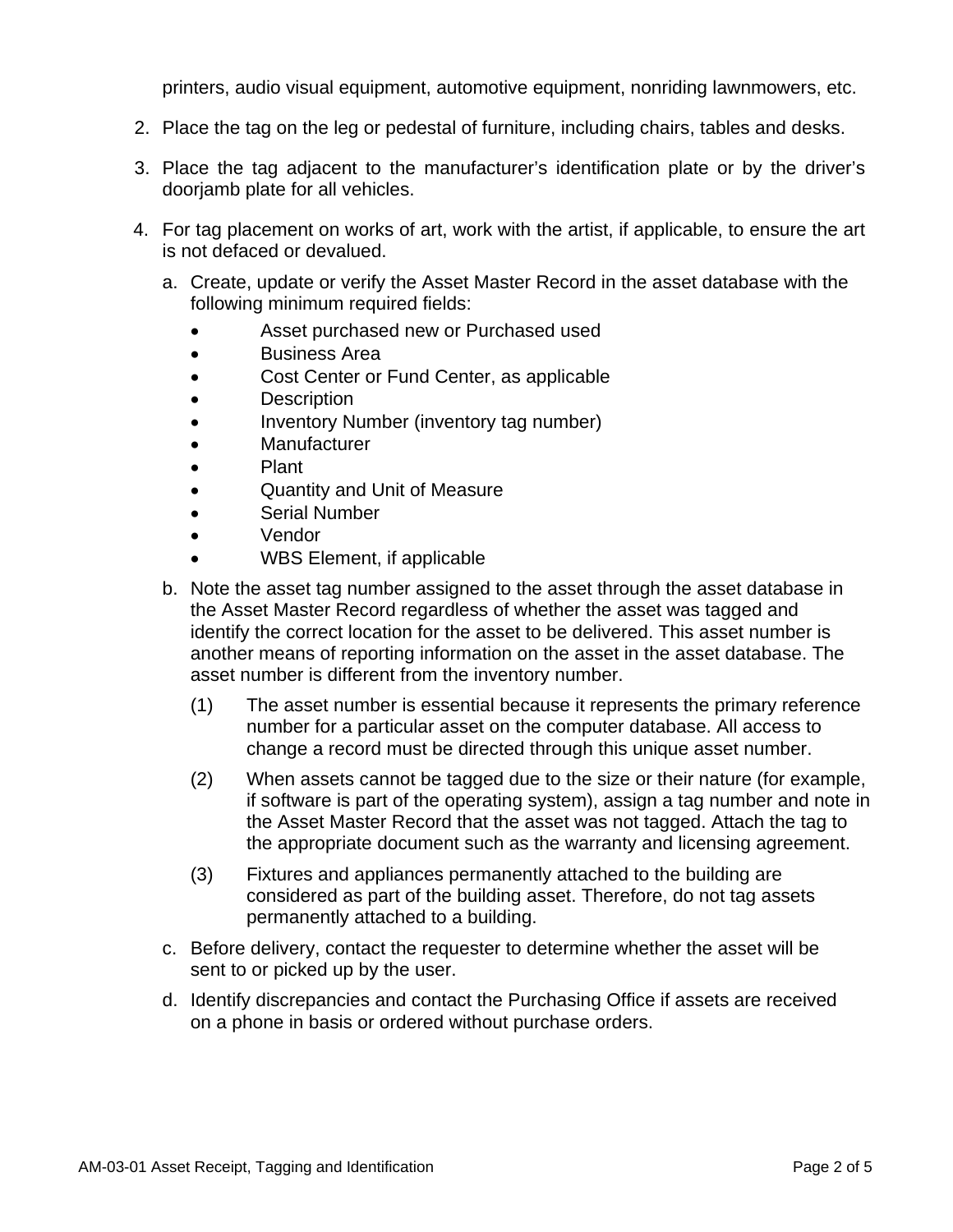# **LOS ANGELES COMMUNITY COLLEGE DISTRICT**

AM 3 Asset Receipt, Identification, and Tagging Procedure

| Office Machinery<br>and<br>Computer Equipment                                                                                             | Right side when facing<br>the unit, as long as it does<br>interfere with<br>not<br>the<br>operation of the unit.              | When considering<br>a<br>computer and monitor as<br>a system, tag the                                        |
|-------------------------------------------------------------------------------------------------------------------------------------------|-------------------------------------------------------------------------------------------------------------------------------|--------------------------------------------------------------------------------------------------------------|
|                                                                                                                                           |                                                                                                                               | Network equipment that is<br>mounted on a rack should<br>be tagged on the front.                             |
|                                                                                                                                           |                                                                                                                               | Alternate locations should<br>the<br>be<br>near<br>manufacturer's plate.                                     |
| <b>Accessory items</b>                                                                                                                    | <b>These</b><br>items<br>be<br>can<br>removed and utilized with<br>out the parent item and<br>are tagged separately.          |                                                                                                              |
| <b>Ancillary items</b>                                                                                                                    | These items can<br>not be<br>utilized<br>removed<br>and<br>without the parent item<br>and<br>are<br>not tagged<br>separately. |                                                                                                              |
| Sensitive assets: laptops,<br>camcorders,<br>typewriters,<br>printers,<br>audio<br>laser<br>visual, weapons, outside<br>contractor assets | Front upper right hand<br>corner.                                                                                             | A note from Procurement<br>In<br>the<br>purchase<br>identifies<br>documentation<br>that tagging is required. |
| Grounds, Housekeeping<br>Maintenance, Automotive<br>Equipment,<br>Non-riding<br>lawn mowers, etc.                                         | Front upper right hand<br>corner.                                                                                             | The design, shape, and<br>location will determine the<br>best                                                |
| Portable radios                                                                                                                           | manufacturers<br>the<br>By<br>plate.                                                                                          |                                                                                                              |
| <b>Buses</b>                                                                                                                              | Interior<br>the<br>near<br>manufacturer's<br>identification plate.                                                            |                                                                                                              |
| General vehicles                                                                                                                          | By the driver's side door<br>jamb plate.                                                                                      |                                                                                                              |

#### **C. Asset Identification in Database –** The Receiving Department must do the following:

1. Upon receipt of the receiving documents, utilizes the purchasing documents as well as the information contained on the invoice to update the asset information in the fixed asset system.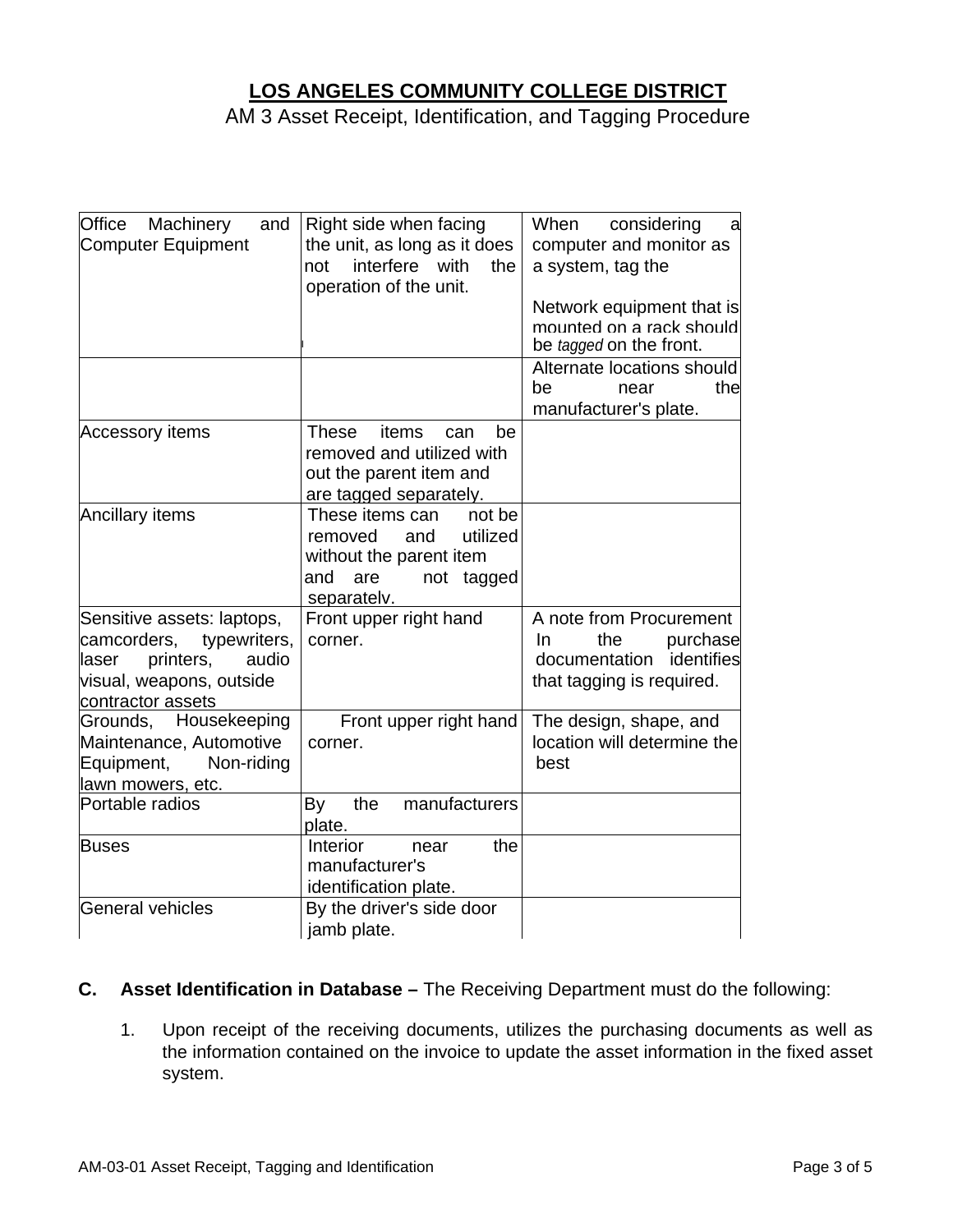- 2. If the asset number (tag number) has not been already assigned, requests assignment at this time, as this number is essential because it represents the primary reference number for a particular item on the computer database. Directs all access to change a record through this unique asset number.
- 3. Verifies the description as a good description to allow access to the asset information in the fixed asset system.
- 4. If there is no tag number affixed, ensures a correct description is used to locate the asset in SAP.

#### **III. Guidelines forAsset Control and Assignment**

#### **A. Asset Management**

- 1. Maintain control of the asset tags and a tagging log. Provide tags to the Receiving Department or key decentralized receiving areas. The Asset Manager is responsible for purchasing and issuing tags. (See Business Operations Policy AM-00, Asset Management Policy.)
- 2. Maintain a barcode program to immediately affix a barcode on all capital assets to readily identify ownership.
- 3. Removal of bar codes is not allowed without prior approval from the Asset Manager or designee.
- 4. Maintains a barcode program to immediately affix a barcode on all capital and low value assets. Educates all responsible organizations on barcode processes.
- 5. Maintains control of the asset tags and a tagging log. Tags may be provided to Receiving or key decentralized receiving areas. No tags will be purchased or issued except by the District Asset Manager.
- 6. Maintains and monitors the tagging protocol in accordance with the appendix to this procedure.
- 7. Allows removal of barcodes only upon approval which could include authorized disposal, mislabeling, returns to vendor, and damaged barcodes.
- 8. When items cannot be tagged in Receiving due to size or their nature, but by the rules above require tagging, assigns a tag number and records in the asset master with an explanation noting that the item was not physically tagged.
- 9. Sends unapplied tags to Accounting to be attached to the original invoice. Ensures Receiving records the tag number assigned to the asset in the inventory number field in the asset master record regardless of whether the item was tagged.
- 10. Ensures tags are placed in a uniform location, depending upon how 'easily the tag can be placed and subsequently inspected. Ensures items are never defaced to place a tag.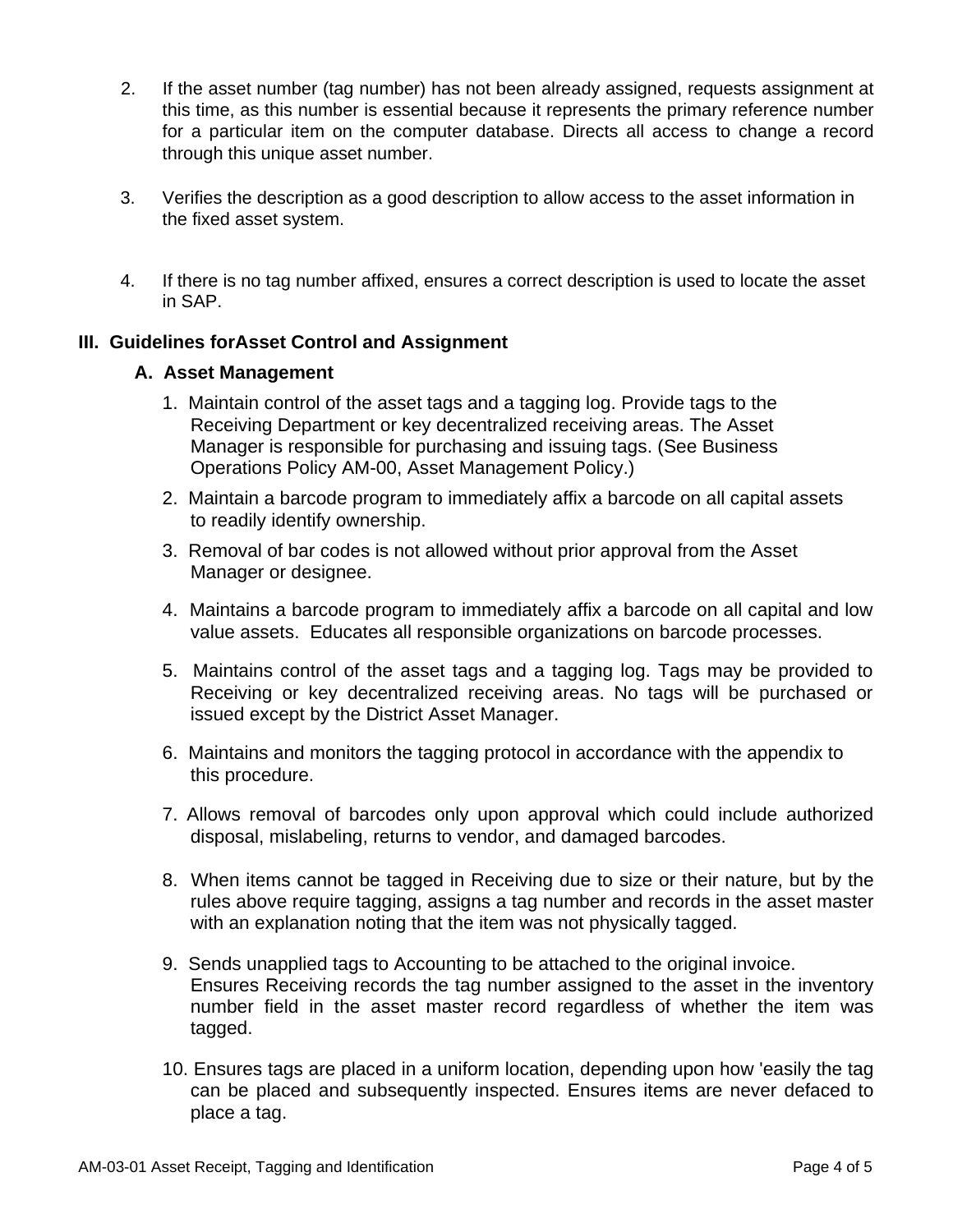#### **B. Facilities**

Ensures that assets resulting from construction are properly received. The Asset Manager and Receiving can assist in the asset classification, tagging, and identification of the asset.

#### **C. All Personnel**

Reports any employee-owned tools, equipment, or furniture brought on LACCD premises to the Department Manager and obtains a Property Pass. The report includes the employee's name, description of items, identification numbers, if any, and reasons for using the asset.

#### **D. Procurement**

Ensures that titles of sites, buildings, vehicles and such, are held in the name of LACCD and that vehicle titles are held by Plant Facilities.

#### **IV, FORMS**

*Purchase Order Purchase Request*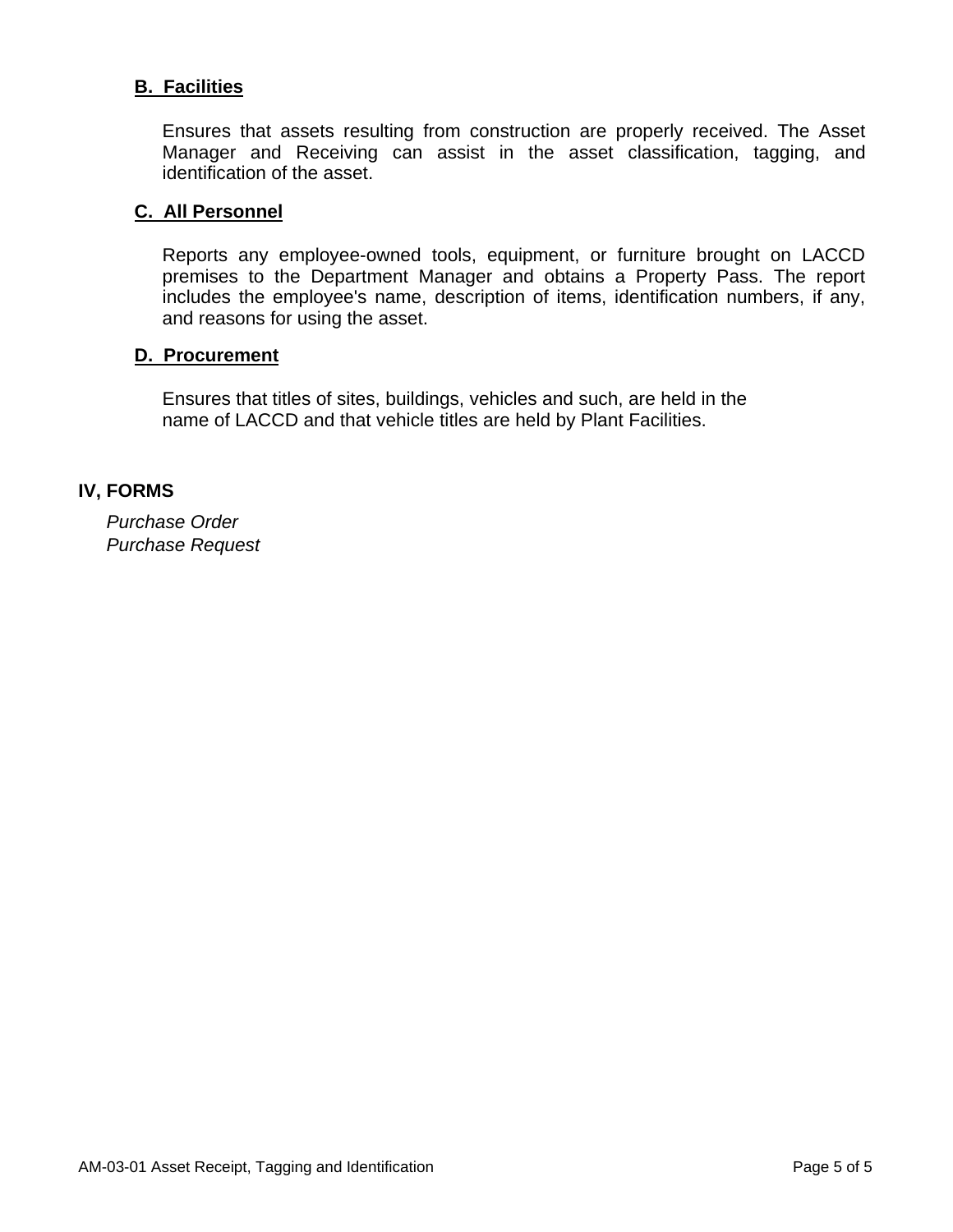

# **AM-05-07 PHYSICAL INVENTORY**

# **I. POLICY**

To maintain the accuracy and integrity of the District's capital and low value assets, each college and the District Office shall perform a physical inventory of its assets to verify the existence, location and condition of its assets. The Asset Manager is responsible to coordinate the district-wide physical inventory every three (3) years and provide each college location a comprehensive Inventory Plan.

# **II. PHYSICAL INVENTORY PLANNING AND PROCESSES**

The Asset Manager will coordinate with each college and the District Office through a designated asset inventory coordinator at each location. The Vice President of Administrative Services will identify the assignment of employees as asset inventory coordinators to perform the duties in adherence with the Inventory Plan.

The Asset Manager will continually track the physical inventory progress at each location until reconciliation has been completed.

### **A. District-wide Inventory Plan**

- 1. The District has established a property management inventory system to control and account for all capital and low value assets.
- 2. All capital and low value equipment assets will be inventoried every three (3) years and the Asset Master Record will be updated for each capital asset. Land, land improvements, buildings, building improvements and infrastructure will be inventoried every three (3) years.
- 3. Assets acquired through research, grants, contracts or subcontracts will be inventoried in accordance with grant terms and conditions.
- 4. Each department review capital and low value assets within their assigned location and receive training on the equipment and understanding of the inventory processes.
- 5. The Inventory Plan will include:
	- a) Inventory guidelines to ensure the following objectives are achieved through the Inventory Plan:
		- Verify asset existence
		- Confirm locations
		- Confirm custodial responsibilities
		- Identify unrecorded assets
		- Locate missing assets
		- Verify the status of assets (including active and inactive conditions)
		- Asset types and facilities
		- Inventory physical location
		- Reconciliation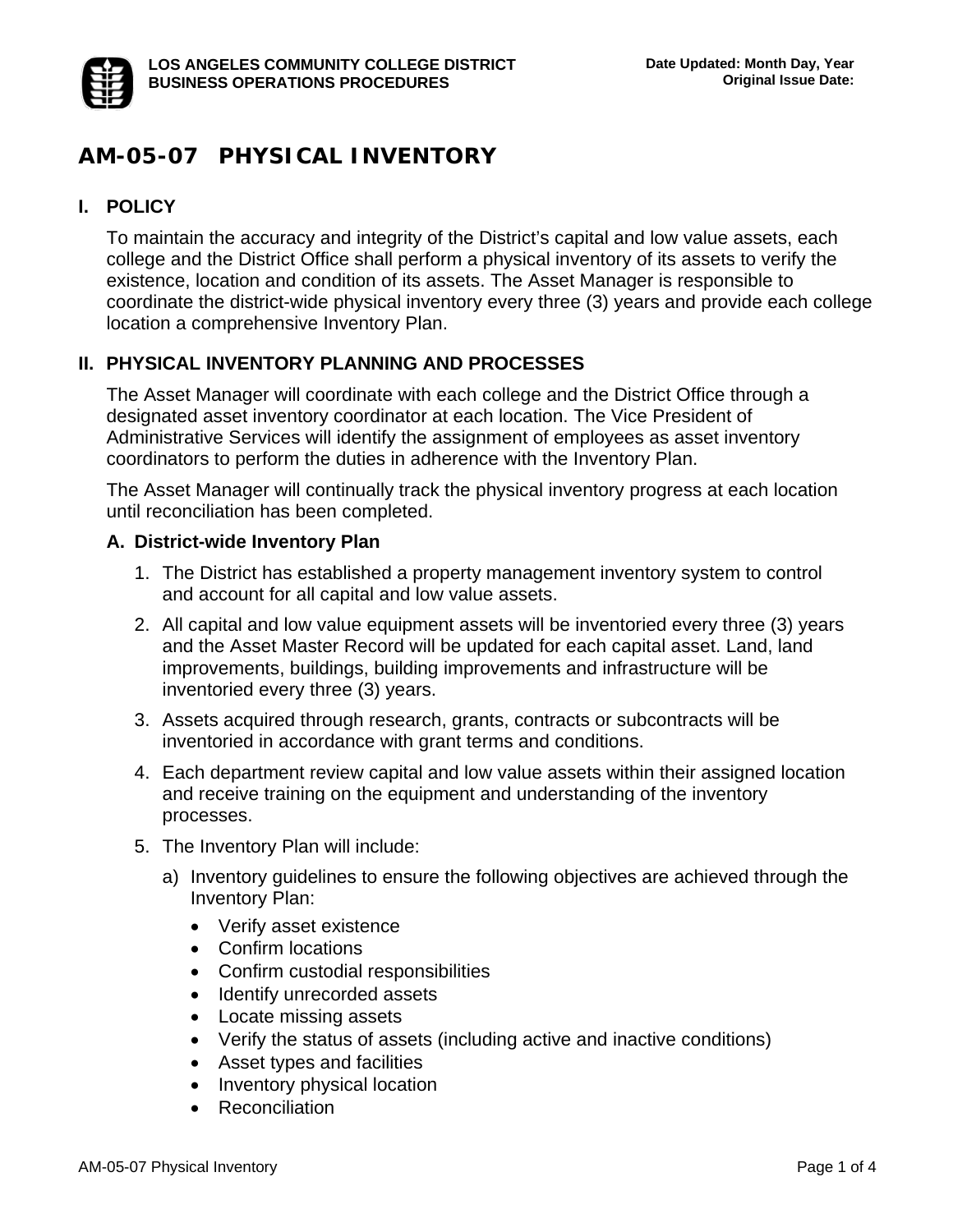

- Reporting
- Adjustments
- Quality Assurance
- Closeout
- b) Accuracy goals to reflect percentage of complete and accurate records on the first inspection of the physical inventory and the accuracy after reconciliations.
- c) Establish a communication plan to ensure the areas to be inventoried are notified and ready to support the inventory. This includes preparing any assets for the inventory process.
- 6. Develop an inventory data update program which manages mass imports, exports and data batch schedules. If data require manual entry, ensure that a checklist is created that identifies the data updating has occurred and by whom.
- 7. Prepare physical inventory schedules and identify any issues of concern or challenge. In addition, identify inventory personnel for the inventory.
- 8. Ensure that inventory collected in the field is properly recorded in the asset database. Identify a sampling to be tested for accuracy.
- 9. Complete site preparation in accordance with the Inventory Plan.
- 10. Upon completion of the scanning of the inventory assets, the physical inventory data must match the data on the Asset Master Record in the asset database. Reconciliation must be performed and any discrepancy discovered must be investigated and resolved.

#### **B. Inventory Preparation**

- 1. The Asset Manager will develop an inventory schedule and distribute it to each asset inventory coordinator along with the inventory verification file.
- 2. The Vice President of Administrative Services shall identify an asset inventory coordinator at each college location and the Director of Business Services shall also designate an asset inventory coordinator for the District Office. The asset inventory coordinator designated by the Vice President of Administrative Services or Director of Business Services cannot be selected from the Receiving Department as that would create a conflict in the internal control process. The asset inventory coordinator will contact their supervisor or department manager to notify them of the upcoming physical inventory to ensure cooperation and access. The initial kickoff meeting must include discussions on schedules, procedures, objectives and scope.
- 3. Before the asset inventory takers enter the area to be inventoried, an area/department supervisor will need to be identified to provide assistance in identifying leased, rented or employee owned property or other unfamiliar equipment that may raise questions or issues of concern in the inventory process. This may be the asset coordinator if he/she is also familiar with the inventory location.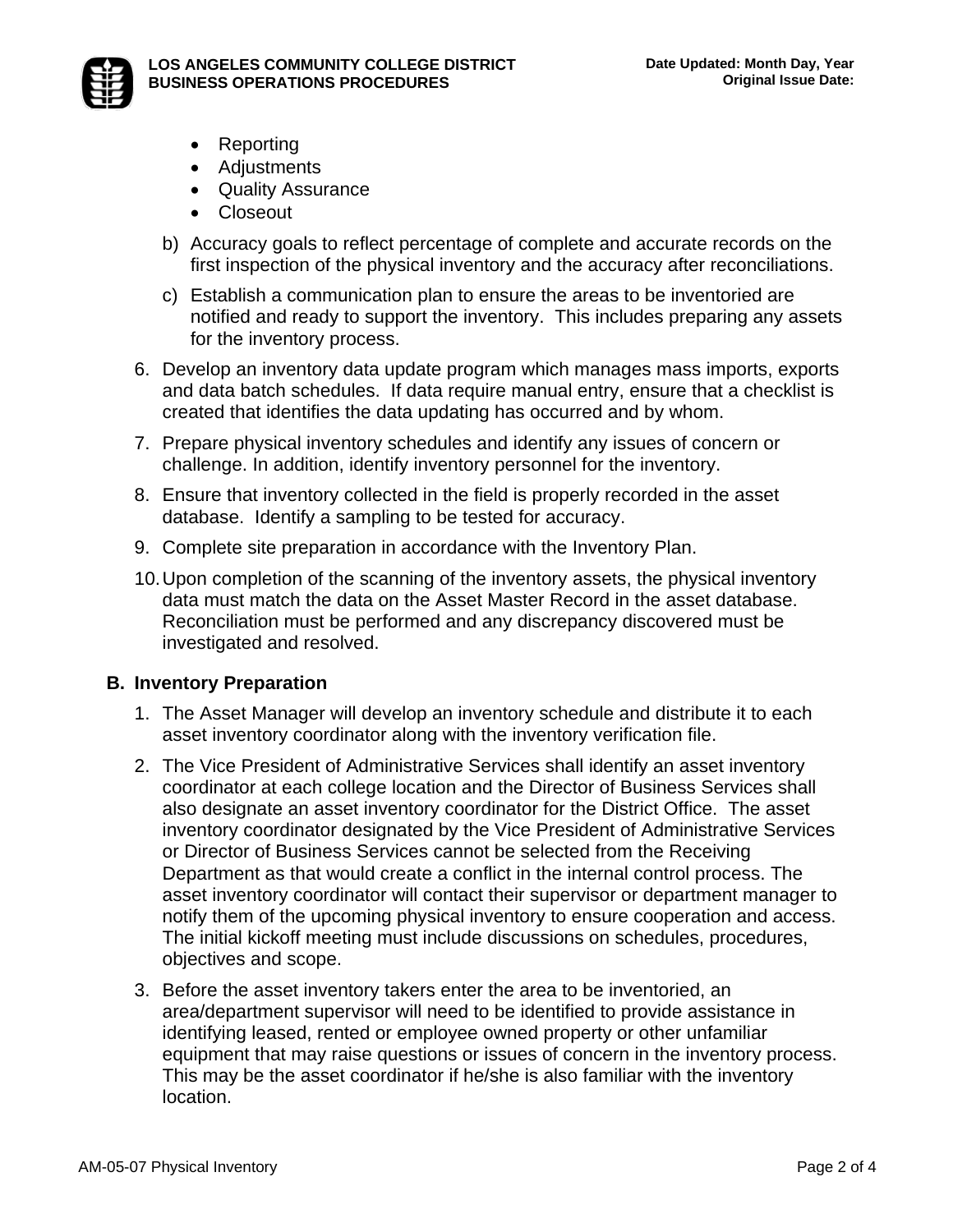### **C. Inventory Procedure**

- 1. At each location, the asset inventory coordinator will identify the area to be inventoried based upon the Inventory Plan and ensure the physical inventory is performed in an efficient and timely manner.
- 2. The inventory shall proceed from room to room, floor to floor, and building to building. Inventory takers should avoid passing over areas for inventory at a later date unless access is absolutely not possible at the time. If there is no access at the time of initial inventory, the inventory taker shall make a written record of the room missed and return later. An inventory taker should not rely on his/her memory for which rooms are not complete.
- 3. All equipment at the location should be scanned and all information verified by the inventory taker. If the previous inventory data in the scanner is not correct, the inventory taker should input the correct data.
- 4.Specifically, the following scanning instructions should be followed by all inventory takers:
	- a) Proceed through each room methodically. When the room is complete, take a second visual inspection of the room to make ensure nothing is missed.

When possible, employees should identify any personal property or property otherwise owned by another party to the inventory taker to avoid inadvertently inventorying these items. This does not include grantor funded assets. An inventory taker should be alerted to the distinction between employee personal property by being provided a separate inventory list of personally owned items and their locations.

- b) Scan the asset to determine if the asset is found or missing in the database.
	- If the asset is found, verify the data fields and correct any discrepancies.
	- If the asset does not have a barcode, tag the asset and enter the full record data. For tag placement, see Business Operations Procedure AM-05-06, "Asset Receipt, Tagging and Identification."
	- Check asset classification and identify any corrections that should be made to the record.
- c) Upon completion of the inventory, overlay the new cycle date sticker without defacing the asset.
- d) Scan the barcode tags of all assets at each location along with an indication of the function and room. Record the date when the asset is inventoried and who performed the inventory.
- e) If the data cannot be scanned, record the data manually and initiate retagging.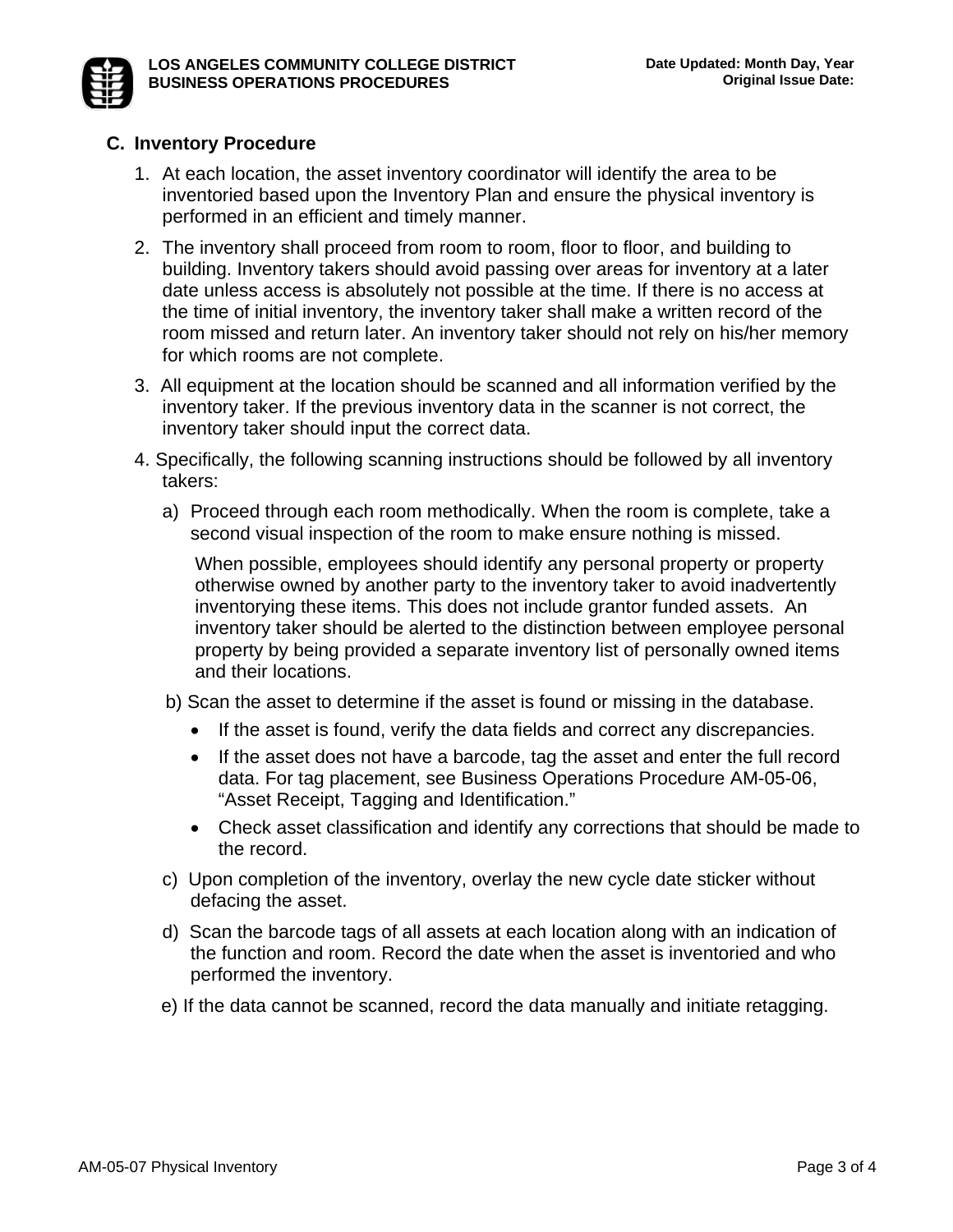

- 6. Compile the results of the inventory into a report and submit to the Asset Manager as well as the Vice President of Administrative Services or designee at the College or the Director of Business Services or designee at the District Office. The report is to contain:
	- Listing of assets by location
	- Summary of assets by fund and type
	- List of assets by location
	- Summary of asset values by location
	- Summary of site inventory discrepancies between the physical inventory and the database.
	- Listing of assets devoid of their respective inventory tag.
- 7. Step-by-step instructions for carrying out the physical inventory (file preparation, data entry, reconciliation and various reports to be generated) should be provided by the Asset Manager.
- 8. Once the physical inventory of the assets at a location is complete and has been verified, finalized and signed off by the asset inventory coordinator and Vice President of Administrative Services or Director of Business Services, it shall be submitted to the Asset Manager.
- 9. The Asset Manager shall then submit the physical inventory lists to the Asset Accounting Unit. The Asset Accounting Unit shall review the physical inventory listing for any apparent discrepancies and communicate with the Vice President of Administrative Services or Director of Business Services regarding any clarifications that need to be made.
- 10. An exception report will be created by the Asset Accounting Unit and distributed to the Vice President of Administrative Services or Director of Business Services to verify any adjustments to the asset record that may need to be made. These proposed exception adjustments will be reviewed and signed off by the Vice President of Administrative Services or Director of Business Services prior to the correction entry being made by the Asset Accounting Unit.

# **III. FORMS / REPORTS / SAP TRANSACTIONS**

#### *Physical Inventory Plan*

*History Report:* details history codes assigned to each asset in the selected asset group. *Exceptions Report:* displays **Exception** status assigned to each asset during the inventory and must be printed before reconciliation.

*Reconciliation Report:* details the most recent inventory reconciliation including **Exception** status of inventoried assets and reconciliation codes.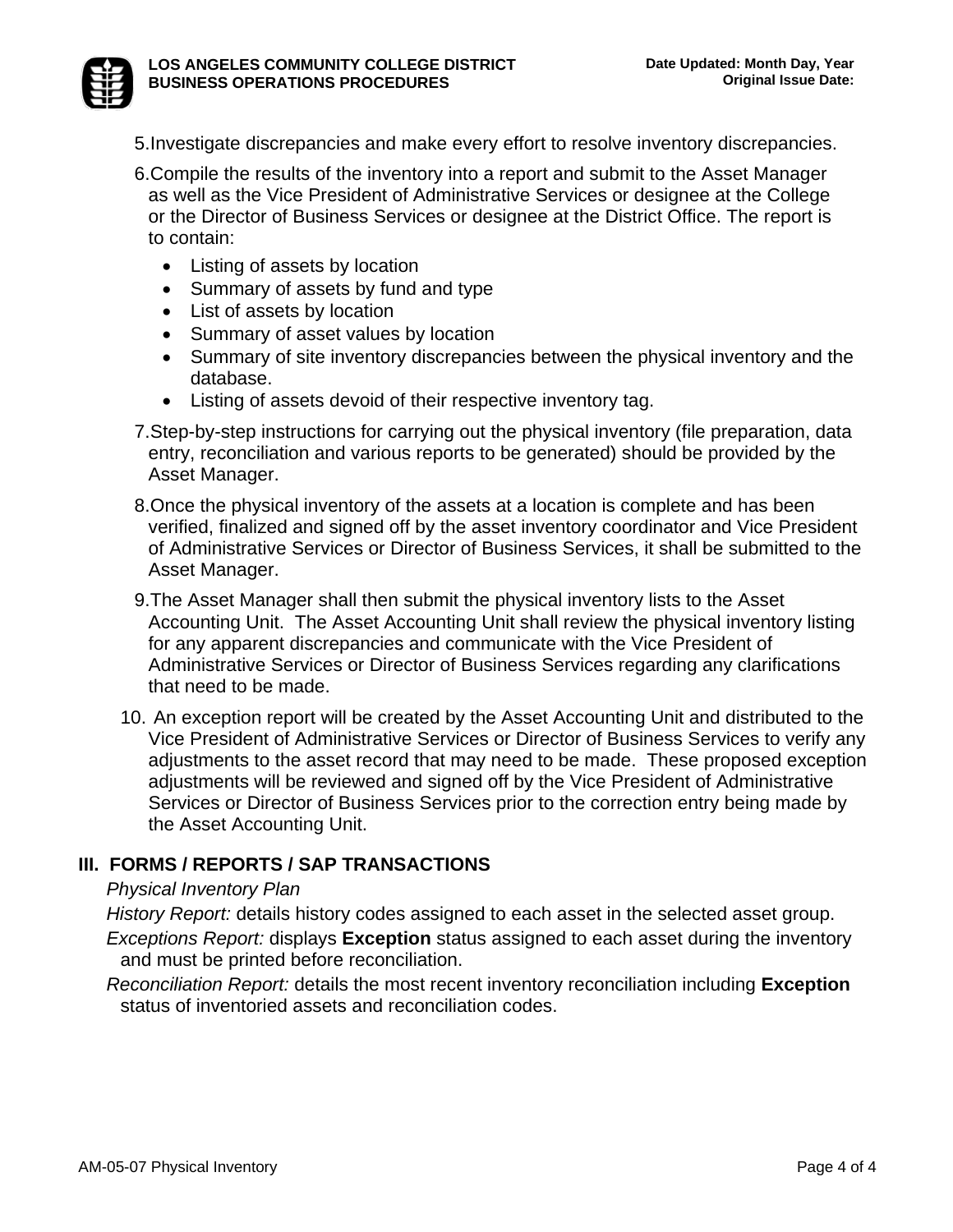# **AM 05-08 SPECIALLY-FUNDED PROGRAM ASSETS**

# **I. POLICY**

Assets obtained through specially funded programs (federal, state or private grant funds) must be carefully monitored throughout the grant period in order to ensure that grantor requirements regarding equipment are followed. As a result, specially funded program assets procurement records must reflect the source of funding for the asset jointly paid by the grantor and the District. In addition, when disposing of these special program assets it is important that the disposition must be in compliance with the grant agreement and guidelines. Failure to follow the grant requirements or guidelines in handling these assets may result in the grantor disallowance of costs, audit findings of the program and/or discontinuation of grant funds from the program.

### **II. ASSET MANAGEMENT GUIDELINES**

It is the responsibility of the grant program director to be thoroughly knowledgeable of the grant asset guidelines typically found in the grant application or grant agreement to ensure that assets are tracked appropriately. At least once a year, the College Vice President of Administrative Services and Vice President of Academic Affairs shall review the managing of grant assets located at the College. The Chief Financial Officer, Accounting Asset Unit and Director of Business Services will have responsibilities for ensuring overall Asset Management compliance.

For federally funded assets, the grantee must comply with provisions of Office of Management and Budget Circulars A-21, Revised, and A-110 to ensure proper reimbursement from the federally funded program.

For State and other locally funded programs, the grantee must comply with the State Chancellor's Budget and Accounting Procedures Manual and other related grant documents from the State Chancellor's Office or other sources to ensure proper reimbursement.

#### **A. Asset Procurement**

The general guidelines for procuring and tracking specially funded program assets are as follows:

- 1. **Real Property and Equipment** Real property and equipment procured in accordance with grant funds must be used for the purpose of the Grant in accordance with the following:
	- a. In accordance with state and federal guidelines, the current threshold for which an inventory of fixed assets is maintained is \$5,000 or greater, **unless conditions of a grant require lower threshold assets to be counted.** Any low value assets identified by the grant must be handled in accordance with the standard district-wide asset guidelines.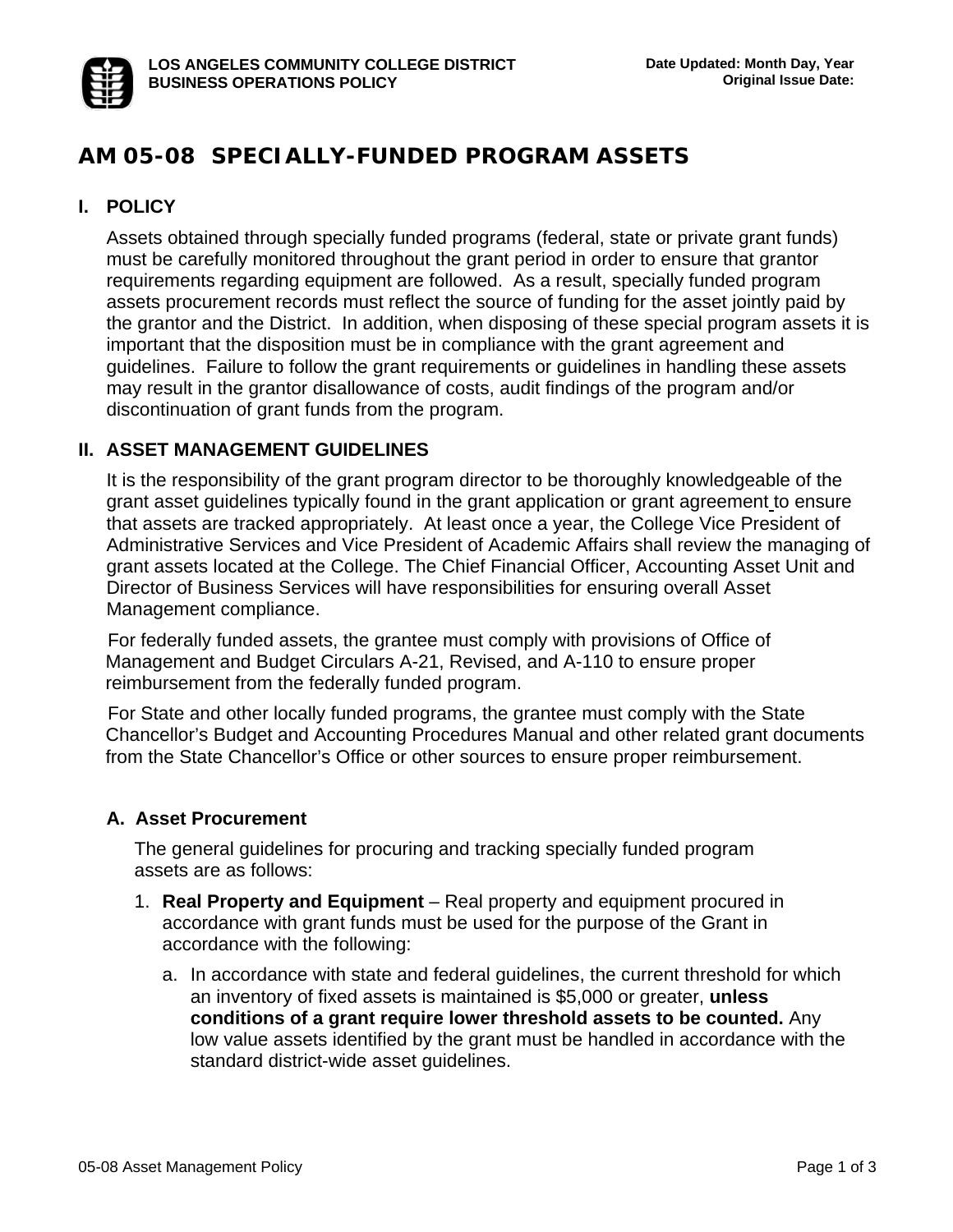\*Specifically, equipment funded by the Perkins Act set forth in OMB Circulars A-87, A-21, A-133, A-102, A-110 must be tracked if the equipment unit cost purchase price is \$200 or more AND has a useful life of one year or longer.

b. As a result, asset equipment within this threshold must be appropriately tagged and purchases must identify the particular funding source.

The Program Directors should maintain separate inventory control lists of the grant equipment purchased, including a description of the equipment, manufacturer's serial number, inventory control number, whether title vests in the recipient or the Federal government, the acquisition date, the unit cost of the equipment, the location, condition of the equipment and date the information was recorded, date of last physical inventory and any final disposition data.

\*Specifically, Perkins Act funded equipment \$1,000 or more AND a useful of one year or longer shall be kept in a trace inventory system.

- c. All grant purchase initiators must ensure that the correct information on the purchase order (PO) is entered and the asset master record is properly created in the database. Purchasers should follow the standard policy and procedures for coding and identification of the asset in the purchasing database with respect to general ledger account and asset class in Sections 05-00, 05-03 and 05-06.
- d. In addition, grant program directors should review the grant documents to determine whether the grantor agency allows shared usage of the asset for other programs not a part of the grant. Shared usage should not interfere with its use in carrying out the purposes of the grant throughout the term of the grant agreement.
- e. Prior to purchasing grant funded assets, all program directors must identify in their purchasing documents whether the purchase of equipment is set forth in their grant planning documents and attach proof of such information if possible.
- f. All program directors are required to provide a quarterly verification and reconciliation of their program assets to the District Asset Accounting Unit.
- g. In addition, the Internal Audit Unit may engage in periodic audit or sampling of the program asset records to ensure compliance with grant and district-wide asset guidelines.

# **B. Asset Tagging, Tracking and Inventory**

1. When tagging a specially funded program asset, the Receiving Department shall upon receiving initially tag the asset with a district-wide inventory tag and property identification sticker in accordance with standard district-wide procedures established in Section 05-06. The Program Director must ensure that any tagging procedures and **any additional stringent asset** equipment management requirements set forth by the Grantor are followed. This may include additional color coded tagging of the asset or placement of additional grant specialized tags.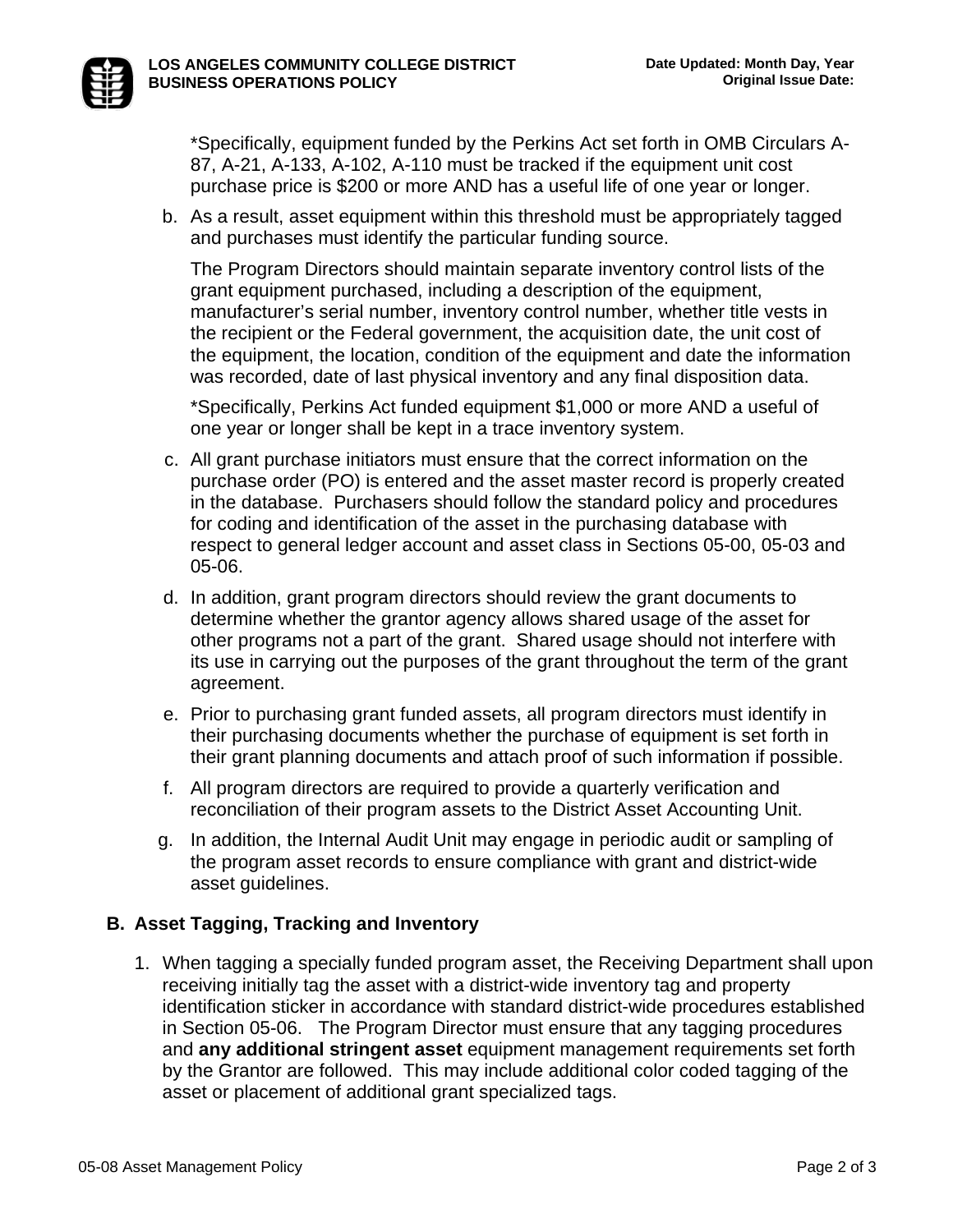

- 2. As set forth above, the Program Director must maintain their own inventory control record listing of the specially funded program assets in order provide necessary reports to the grantor agency and for additional grant auditing purposes.
- 3. If any grant asset is stolen are other such loss occurs, the program director must inform the grantor of the loss and communicate this information to the Asset Accounting Unit.

# **C. Disposal of Surplus Grant Assets**

- 1. Upon completion or termination of the grant, or when the equipment is no longer in use or the equipment is no longer necessary for grant purposes; it may be disposed of in the following manner:
	- a. Equipment with initial purchase prices less than \$5,000 or whatever dollar threshold defined by the grantor that may be disposed of at the District's discretion. However, the disposition of the assets must comply with the established district-wide asset disposal methods found in Section 05-05.
	- b. If the grant involves assets that are \$5,000 or greater, then the grant program director must request prior written approval from the grantor before actual disposition of the asset. Any written response from the grantor regarding asset disposition approval should be kept with the grant inventory list files at the program location.
	- c. In all other cases, assets with an initial purchase price equal to or in excess of \$5,000 may be sold or used in another program funded by the grantor agency. If the assets are sold or payment is made for scrap or recycle, the proceeds of the sale, scrap or recycle may be retained by the college's (general fund), unless the grant requires return of the funds to the program.
	- d. Prior to any transfer of grant assets to a different fund center, the program director is responsible for ensuring that all grant disposition and district-wide guidelines are followed.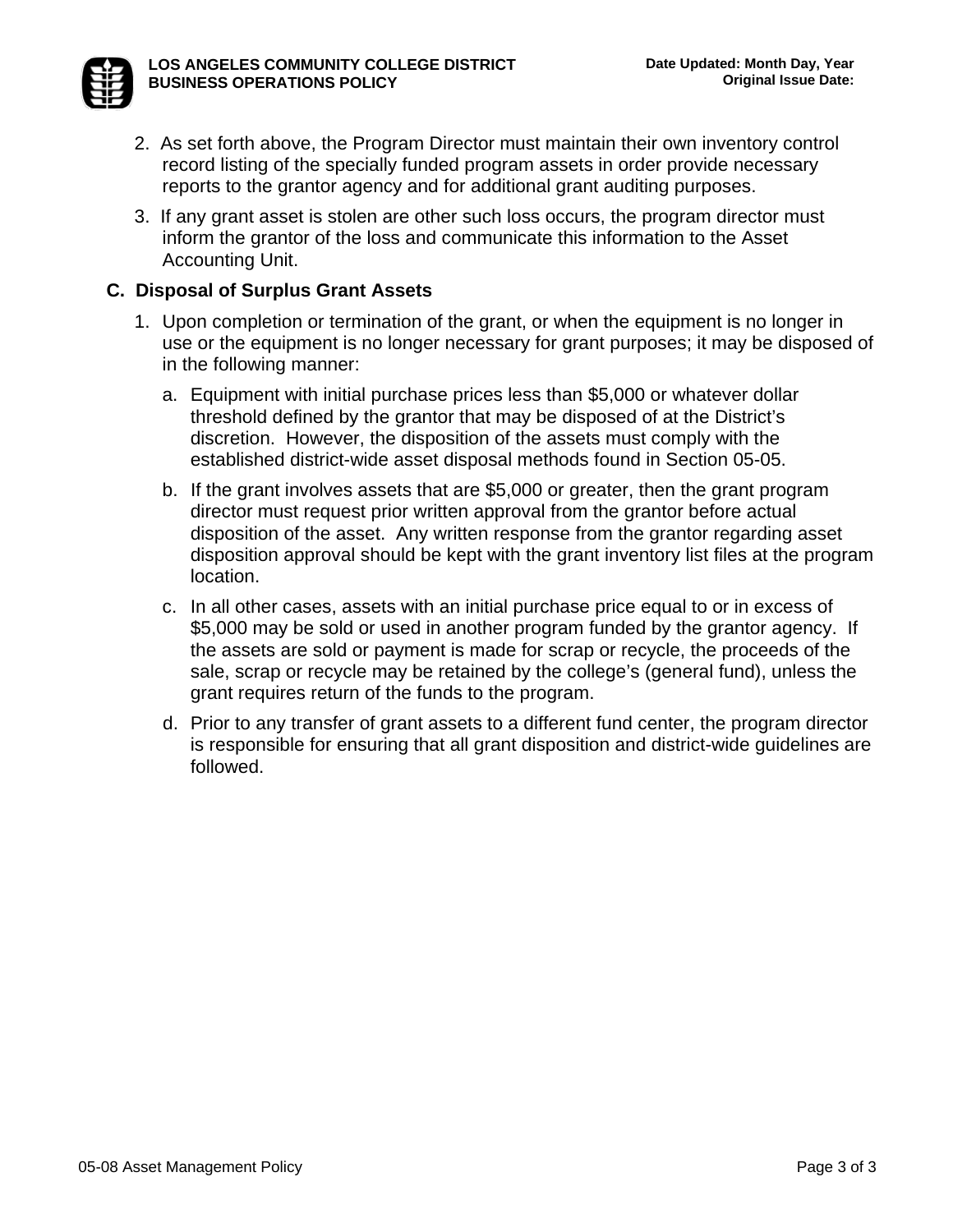# **AM 05-09 ASSET ACCOUNTING, REPORTING AND AUDITING**

## **I. POLICY**

 Asset reporting and auditing are intended to ensure that the District has established adequate internal controls and its financial statements accurately reflect the inventory of assets owned by the District in accordance with generally accepted principles established in Government Accounting and Standards Board (GASB) sections 34 and 35. The Asset Manager should be familiar with auditing guidelines and should work closely with the Internal Audit Unit and District Asset Accounting Unit to ensure that adequate controls are placed on assets, the value placed on assets are accurately stated in the financial statements and that sound asset management processes are implemented throughout the District.

### **II**. **ASSET FINANCIAL ACCOUNTING AND REPORTING**

- A. In addition to the District Accounting Asset Unit following appropriate and applicable asset financial accounting policies and procedures, the Unit shall perform the following:
	- 1. Maintain detailed and accurate records of assets owned by the District;

2. Establish guidelines for asset costs, including an alternative basis for capitalization of cost if the asset is not available for review;

- 3. Monitor useful life applications and makes recommended changes as required;
- 4. Reconcile asset accounts to the general ledger;
- 5. Review assets under construction to ensure they are not depreciated until they are settled into their proper and permanent account which includes periodic settlement of these assets;
- 6. Work through the Asset Manager to ensure integrity of reports for assets to include accurate reporting additions, deletions, asset transfers, donations and net asset quantities and values for each major asset classification;
- 7. Adhere to strict asset depreciation guidelines set forth in Section 05-03;
- 8. Enforce asset accounting policies and procedures when developing and presenting financials statements for the District.
- 9. Assist the Asset Manager in overall asset management responsibilities related to physical inventory asset accounting which includes generating exception reports for the Vice President of Administrative Services to review adjustments proposed to asset records;
- 10. Familiarize asset management coordinators with fundamental principles of financial accounting and how they relate to the property management function;
- 11. Perform monthly reconciliations for assets being recorded and post monthly depreciation of assets;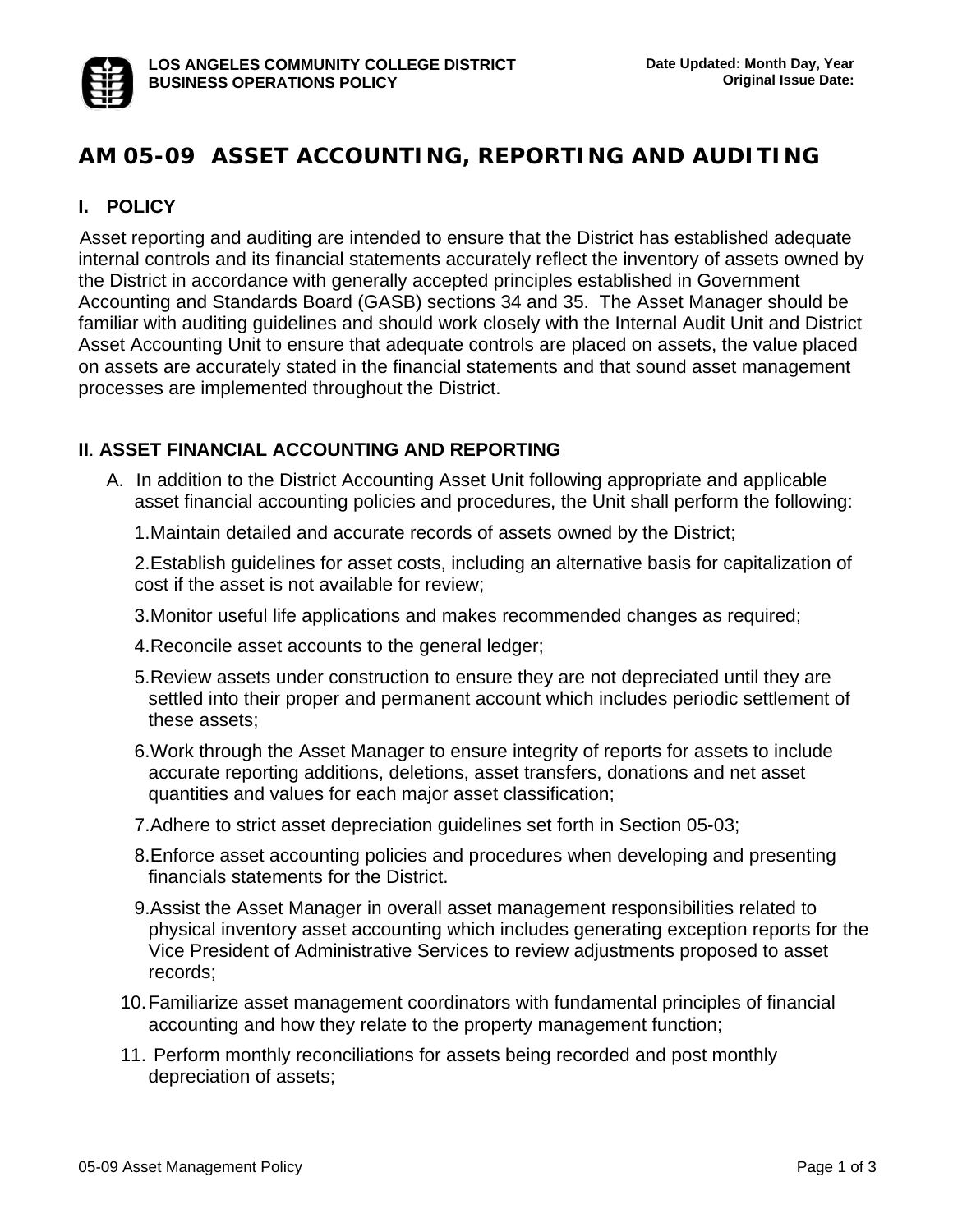- 12. Capitalize any leased assets in accordance with GASB 34 and 35 financial accounting guidelines;
- 13. Assist in coordination of annual external audit; and
- 14. Produce historical asset reports to the Vice President of Administrative Services or Director of Business Services on a periodic or as needed basis for review and oversight of assets within their location.
- B. In accordance with Section 05-06 and the Procurement Policies and Procedures, the District Business Services Office shall provide guidance district-wide on the proper procurement of assets and creation of asset records upon purchase in the procurement database in order to ensure accurate custodial asset reporting. The Facilities Planning and Development Department must also report any disposition of assets to the Board of Trustees for approval. Any loss of assets greater than \$5,000 must be reported to the requisite insurance carrier by the District Business Services Office for loss recovery purposes.
- C. The College Vice President of Administrative Services or designee shall ensure that:
	- 1. All college staff and faculty accurately report any receipt of assets, asset changes or asset movements at the campus.
	- 2. All grant-funded reporting guidelines are strictly followed by the relevant college departments.
	- 3. Any exception report produced by the District Asset Accounting Unit for adjustment purposes is reviewed and accepted by the college administration.

# **III. ASSET AUDITING**

- A. The Internal Audit Unit shall review the adequacy of asset inventory controls. Internal Audit may conduct compliance and performance audits on various departments or divisions within the colleges or District Office in accordance with Section 05-02.
- B. The Internal Audit Unity may conduct two primary types of audits: (1) compliance and (2) financial audits. A performance audit shall check whether the regulatory requirements of the District or granting agency are followed. A financial audit shall check whether the appropriate accounting and adequate internal controls are in place to limit possible financial liabilities to the District.
- C. The purpose of these audits shall support the following objectives:
	- 1. Reveal whether the District 's asset policies and procedures are adhered to and enforced, exposing any non-compliance issues or violations requiring action and resolution;
	- 2. Discover irregularities or failures in the asset management system;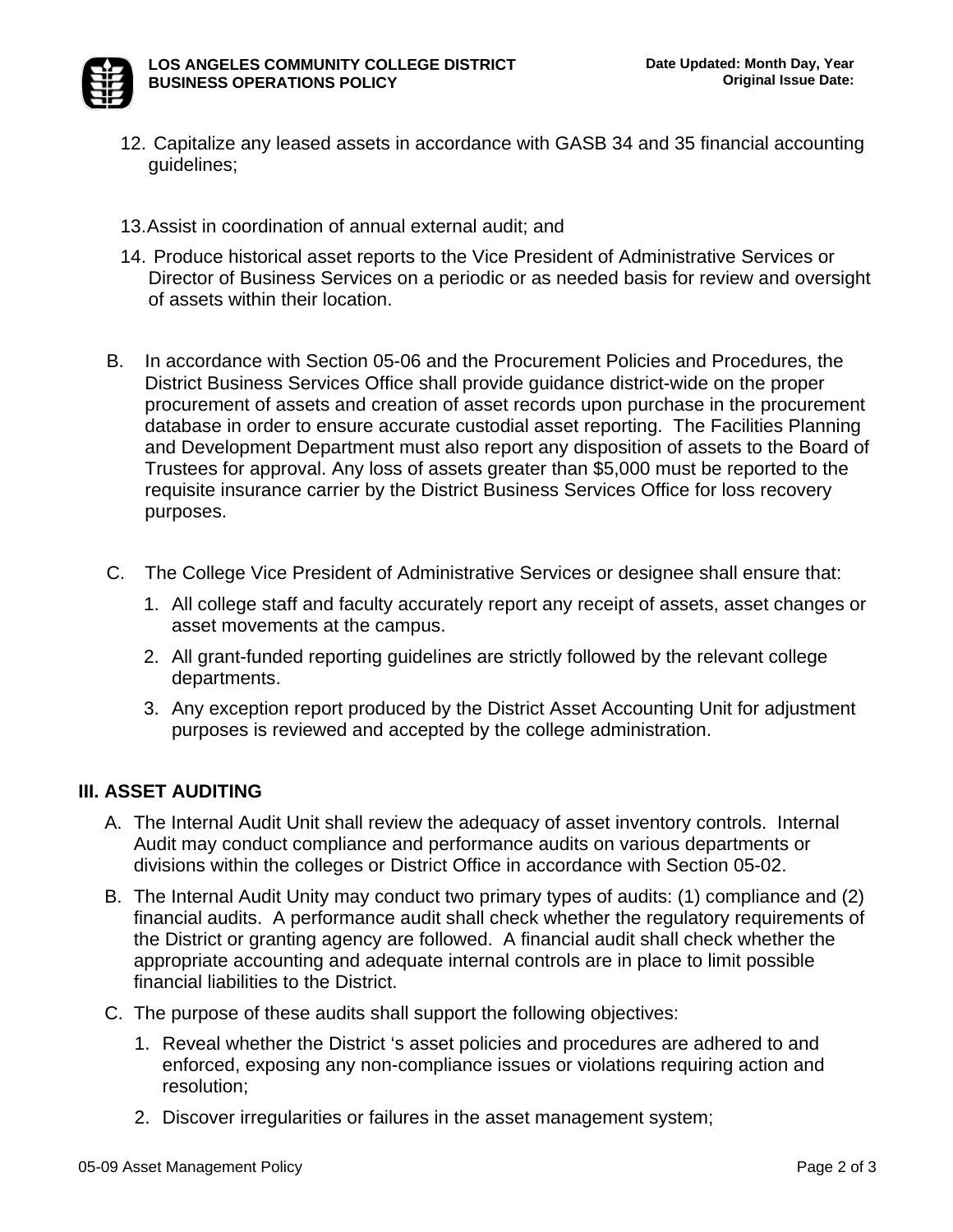

- 3. Prepare the District for mandatory audits;
- 4. Ensure budgetary constraints are being observed;
- 5. Assist in development of an annual report for the District; and
- 6. Determine whether additional procedures or guidelines need to be put into place in order to bolster enforcement and compliance of asset management control.
- D. The Internal Audit Unit will conduct audits in the following manner:
	- 1. Create an audit plan for targeted locations;
	- 2. Communicate closely with the College Vice President of Administrative Services or Director of Business Services in facilitating the audit plan at the targeted locations;
	- 3. At its discretion, conduct random or statistical sampling of asset records and inventories;
- E. Once the Internal Audit Unit completes its review, it shall make findings and provide recommendations in an audit report to the College President and Vice President of Administrative Services or Director of Business Services for any district targeted location. The audit report will be presented to the College President and the President will review and sign acknowledgement of the report. If the location audited is at a college, at the direction of the College President, the Vice President of Administrative Services shall develop a corrective plan of action and ensure that this plan is implemented. If the subject location of the audit is a district department, such a report will be presented to the Deputy Chancellor and Director of Business Services for review and sign-off.
- F. After the corrective plan is fully implemented, the Internal Audit Unit will return to the targeted location and validate whether the corrective actions were appropriately implemented.
- G. On a quarterly basis, the Internal Audit Unit will generate a report to the Chief Financial Officer, Chancellor and College President which shall measure the progress of the corrective actions.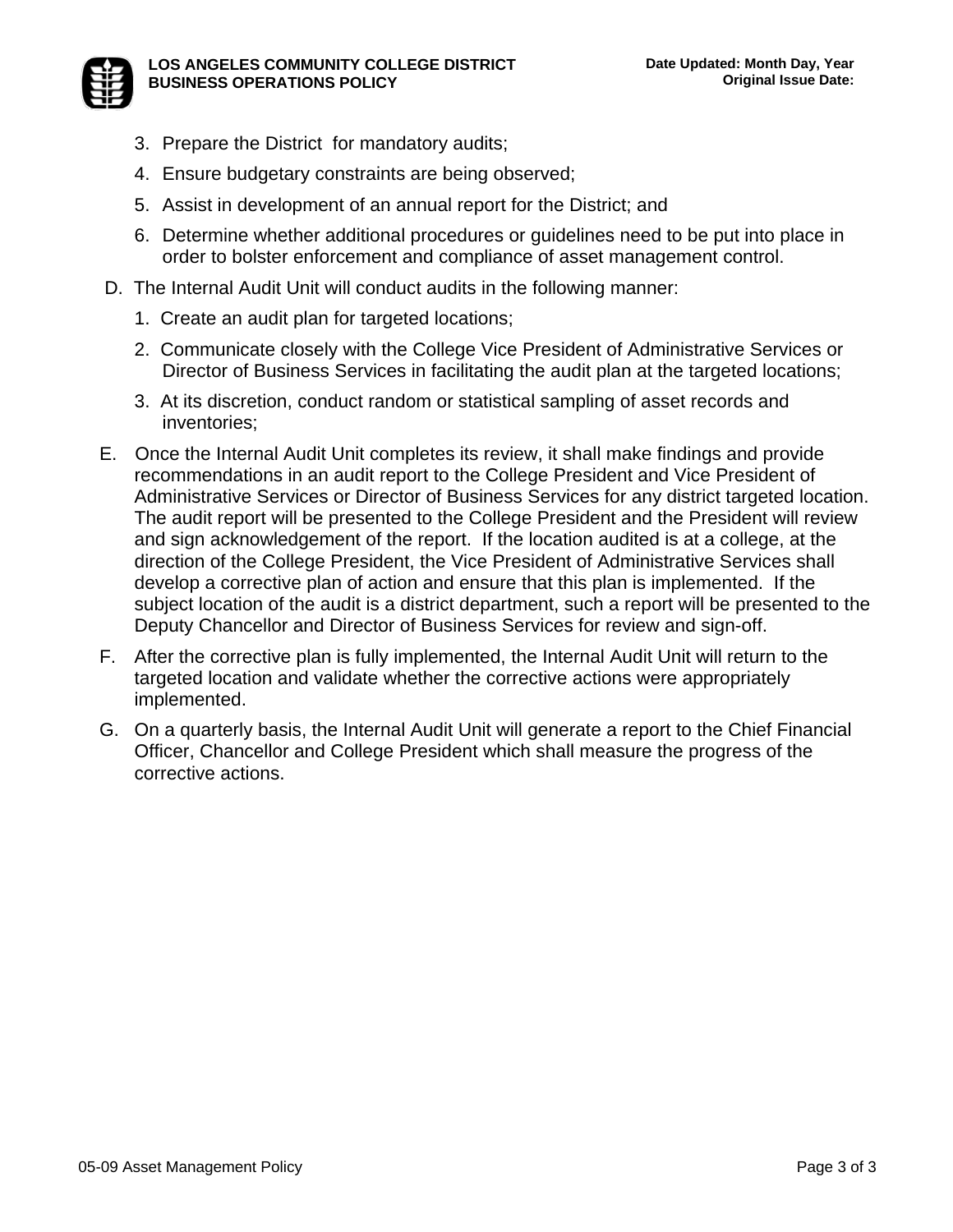# **AM 05-10 SPECIAL CONSIDERATIONS FOR INFORMATION TECHNOLOGY ASSETS**

# **I. POLICY**

Information technology assets require special handing largely due to their portability, widespread usage, data security requirements and system compatibility concerns inherent to these specific assets. These assets must follow the general district-wide guidelines for assets and the special considerations identified herein regarding purchasing, tracking and disposition of these assets. The Vice President of Administrative Services must work closely with their College Manager of Information Systems to ensure that information technology assets are issued and tracked appropriately. At the District Office, the responsibility for oversight of these assets is assigned to the Director of Business Services and the District Computer and Network Operations Manager.

# **II**. **PURCHASING OF INFORMATION TECHNOLOGY EQUIPMENT**

### **A. Guidelines for Purchase**

Prior to purchase of information technology equipment, requestors must consult with their College Manager of Information Systems or designee and be familiar with any established minimum standards and guidelines for purchase and implementation of new hardware and software at their location. Adherence to technology standards and guidelines ensures compatibility of new hardware and software with the college or District Office technology infrastructure, as well as support the objectives of cost savings and efficiency.

In order to ensure accountability of the information technology assets, local information technology departmentsshall be provided the necessary automated tracking tools for these assets.

#### **B. Equipment Request Review and Sign-Off**

Requestors must complete an information technology purchase request form with their department manager's approval and submit it to the College Manager of Information Systems for impact review and sign-off prior to purchase. The College Manager of Information Systems will transmit the request forward for entry in the procurement system and inform the requestor that it has either been approved or denied. If the request is denied on the basis of its failure to meet the minimum information technology standards and guidelines established at the location, the Manager will provide justification to the requestor for the denial. A requestor may seek review of the denial justification from the Vice President of Administrative Services if they believe the justification to be unreasonable.

#### **C. Screening and Receiving**

Once information technology equipment or software is delivered to the Receiving Department, the Receiving Department shall request the information technology department to screen the equipment prior to complete acceptance, distribution and/or installation of the equipment or software purchased. The information technology department shall log all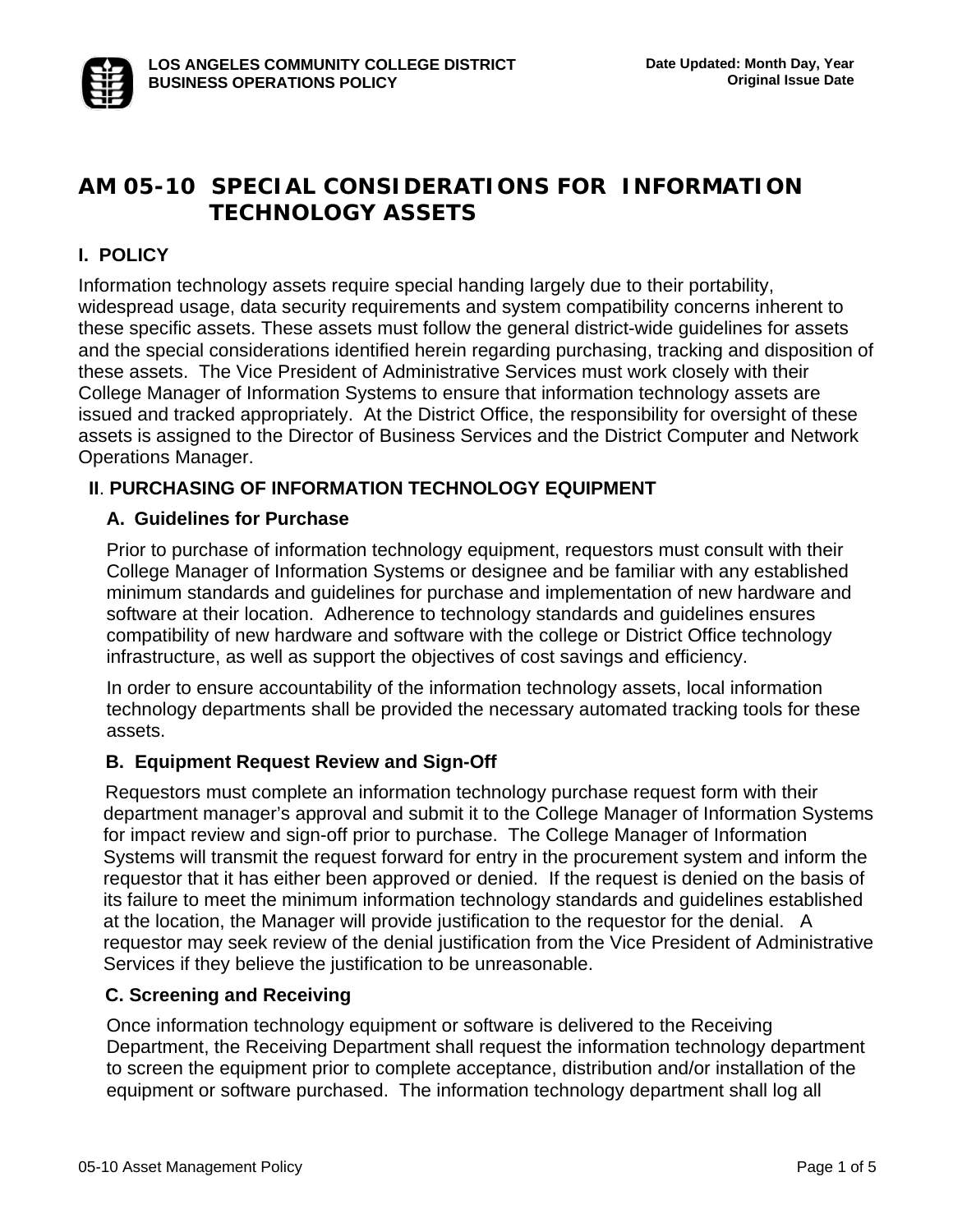

equipment or software screened by the department to ensure consistent review of these delivered purchases.

Any delivered information technology assets not approved prior to purchase or not meeting local information technology minimum standards and guidelines, will be returned directly to the vendor. However, in highly limited and special circumstances, the College President or Vice President of Administrative Services may identify overriding considerations for accepting the asset and may provide written approval for acceptance of the asset to the local information technology department.

For purchase of computer software that is directly downloaded into a computer system, any software keys for the purchase should be sent directly to the information technology department. The local information technology department will verify that the software key is legitimate, appropriate for installation, and assist the user in initial download of the software to their equipment.

# **III. TRACKING**

# **A. Tagging**

Information technology (IT) assets and software are tagged in accordance with the general asset receiving guidelines established in AM 05-06. Tagging shall occur at the Receiving Department. Tag placement for such equipment assets should not hinder the use and operation of the asset. Software purchases should be tagged on its warranty or downloadable user agreement documents. A copy of the tagged warranty or user agreement document must be provided to the local information technology department for their tracking records.

#### **B. Loan of Asset to Employee, Student or Third Party**

#### **(i) Check-Out Process**

Request for issuance of portable information technology equipment to a specific employee, student or third party must be made by the appropriate department head in writing to the College Manager of Information Systems or designee. Specifically, an equipment loan request form must be issued, signed by the department head and employee, student or third party who will be using the equipment. The loan request form will clearly identify whom the equipment is issued to, a description of the item, business purpose for issuance and an acknowledgement of liability should loss occur. Once the loan request form is completed and signed by the local information technology department, the original document should be kept in their file. A copy of the loan form should be provided to the employee, student or third party to whom the asset was issued and to the department head making the check-out request.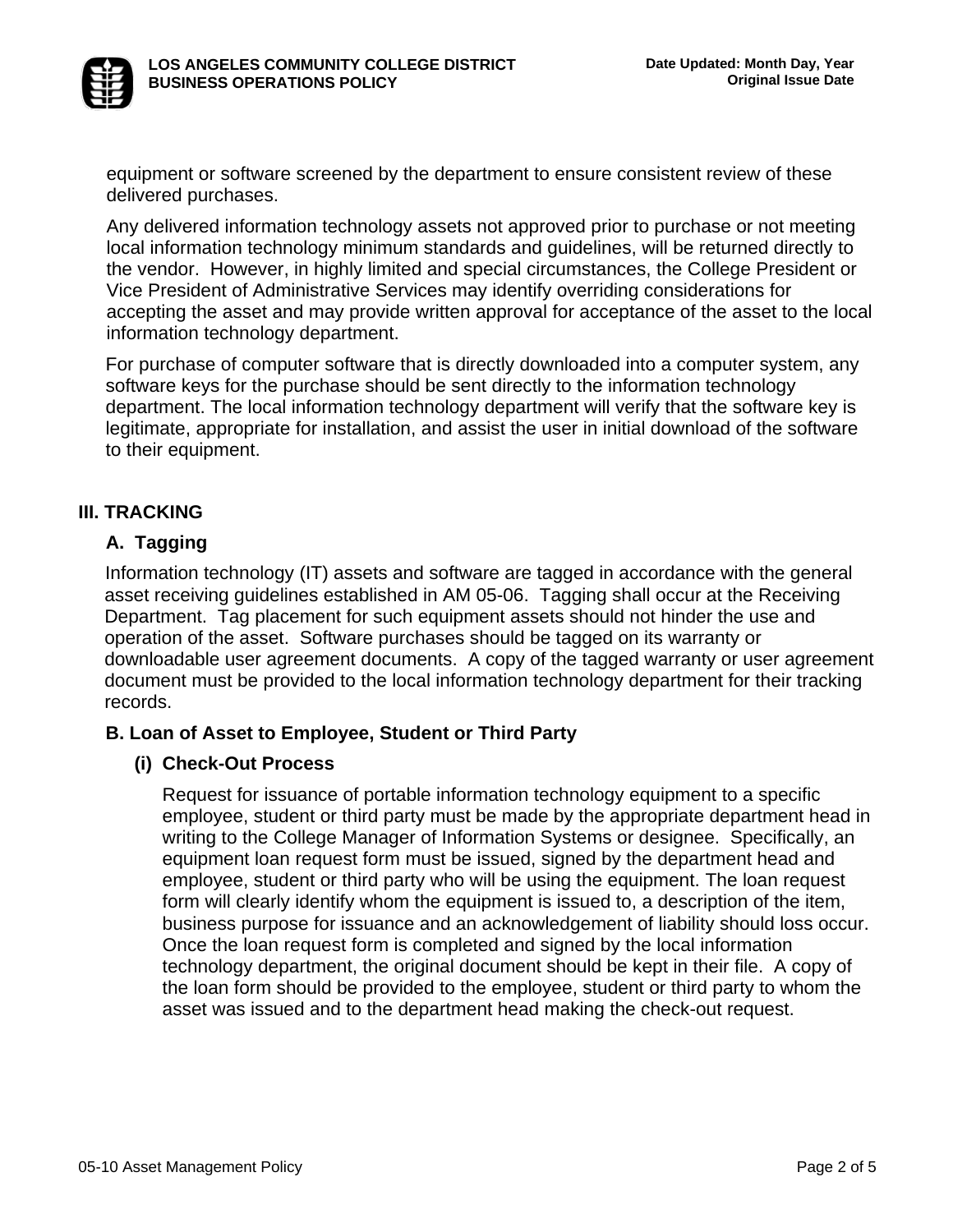

#### **(ii) Check-In Process**

When equipment is no longer in use by the party it is issued to, whether by termination of employment, change in assignment or project, the party that is issued the asset should return the equipment to the local information technology department. The information technology department will update its check-out log to reflect the return of the asset and inform the program department head that the equipment has been checked-in. The information technology department will provide the initial equipment loan request form back to the employee, student or third party to obtain a check-in signature. After the employee, student, or third party signs the form, the College Manager of Information Systems or designee will also sign the form approving that the equipment has been received by the information technology department and that the equipment is complete, containing all needed parts, as well as, indicating that the asset is in usable condition. This form shall continue to be kept on file with the local information technology department.

Once the process is complete, the local information technology department may screen the equipment for re-issuance and re-utilization to another user. This may include, but not be limited to, archiving business files maintained by the user and/or wiping the user's drive clean of any sensitive or confidential information not needed for use by the subsequent user of the equipment.

#### **(iii). Responsibility for Equipment Loss or Damage**

If equipment is returned severely damaged or a complete loss, and such loss is verified by the College Manager of Information Systems or designee that the equipment is no longer functional, the College President or Vice President of Administrative Services may recommend action to seek compensation or from the employee, student or third party for the cost of damage or loss of the equipment if such loss is reasonably connected to the user's misuse or negligence in keeping the asset secure.

#### **IV. Inventory**

In addition to the general guidelines for inventory, all colleges and District Office shall maintain a standard information technology tracking tool integrated with the district-wide asset database to support all inventories of these assets.

#### **A. Asset Movement**

#### **1. Transfer**

All physical movements of IT assets from building to building or cost center to cost center shall follow the general district guidelines for asset moves. This includes completion of an asset request form prior to movement. The local information technology department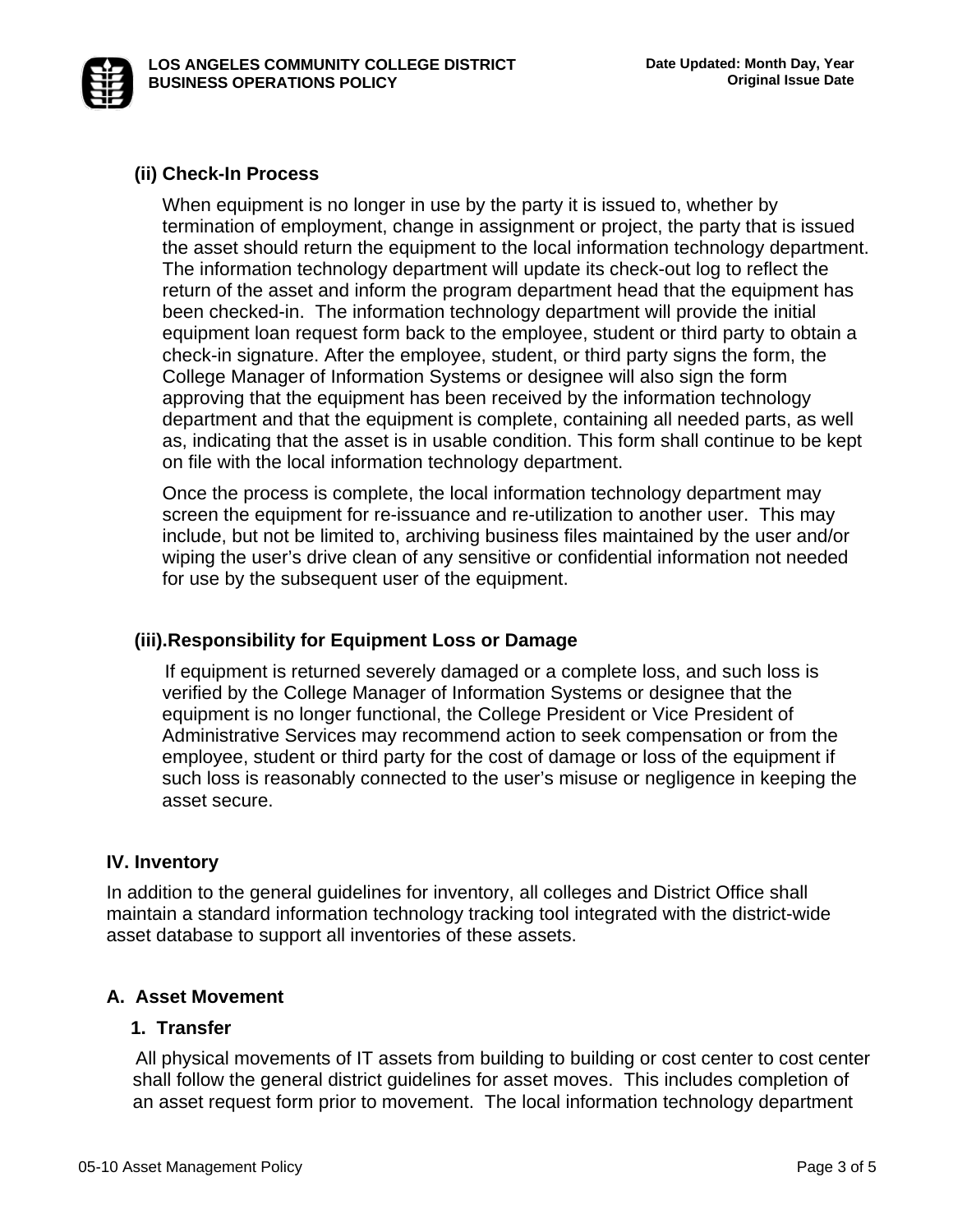

shall be informed of the movement and will be responsible for performing the following tasks:

- a. Tear down and re-installation of equipment from the former to new location;
- b. Sanitize any data from the equipment that is not appropriate for use by the new user or department;
- c. Archive any data that may be needed by the former user or department for future reference; and
- d. Update the IT asset log to identify the asset movement or change. Communicate with the Receiving Department to ensure update of the asset database to reflect the change in the asset.
- e. Reset desktop computers to secure any former data and wipe clean any sensitive data no longer needed.

### **2. Loss/Theft**

If an IT asset is stolen or lost, the user of the asset shall report the loss/theft immediately to the Sheriff's Office and Vice President of Administrative Services. In the case of theft, the Sheriff's Office shall file an incident theft report. The Vice President of Administrative Services shall complete a loss report. The Vice President of Administrative Services shall inform the local technology department of the loss/theft. If a report is filed, the report shall identify specifically what type of data information was kept on the asset in order to determine the need for further action relating to data security and confidentiality.

If possible, the Vice President of Administrative Services may request the information technology department to activate the "kill switch" on the asset in order to ensure that there is no misuse or tampering of data in the asset by an unauthorized user.

If it is determined that the data on the asset includes highly sensitive or confidential information, the Vice President of Administrative Services shall immediately report the loss/theft to the College President and they shall further consult and coordinate the need to report and take further action with the Office of General Counsel.

Depending on the nature of confidential information (financial, student, or personnel records) the College President and Vice President of Administrative Services will include further consultation with the Human Resources Department, Business Services Office, and Chief Financial Officer.

The Loss or theft of the asset must also be reported to the District Asset Accounting Unit in order for the asset to be removed from the asset financial accounting ledger.